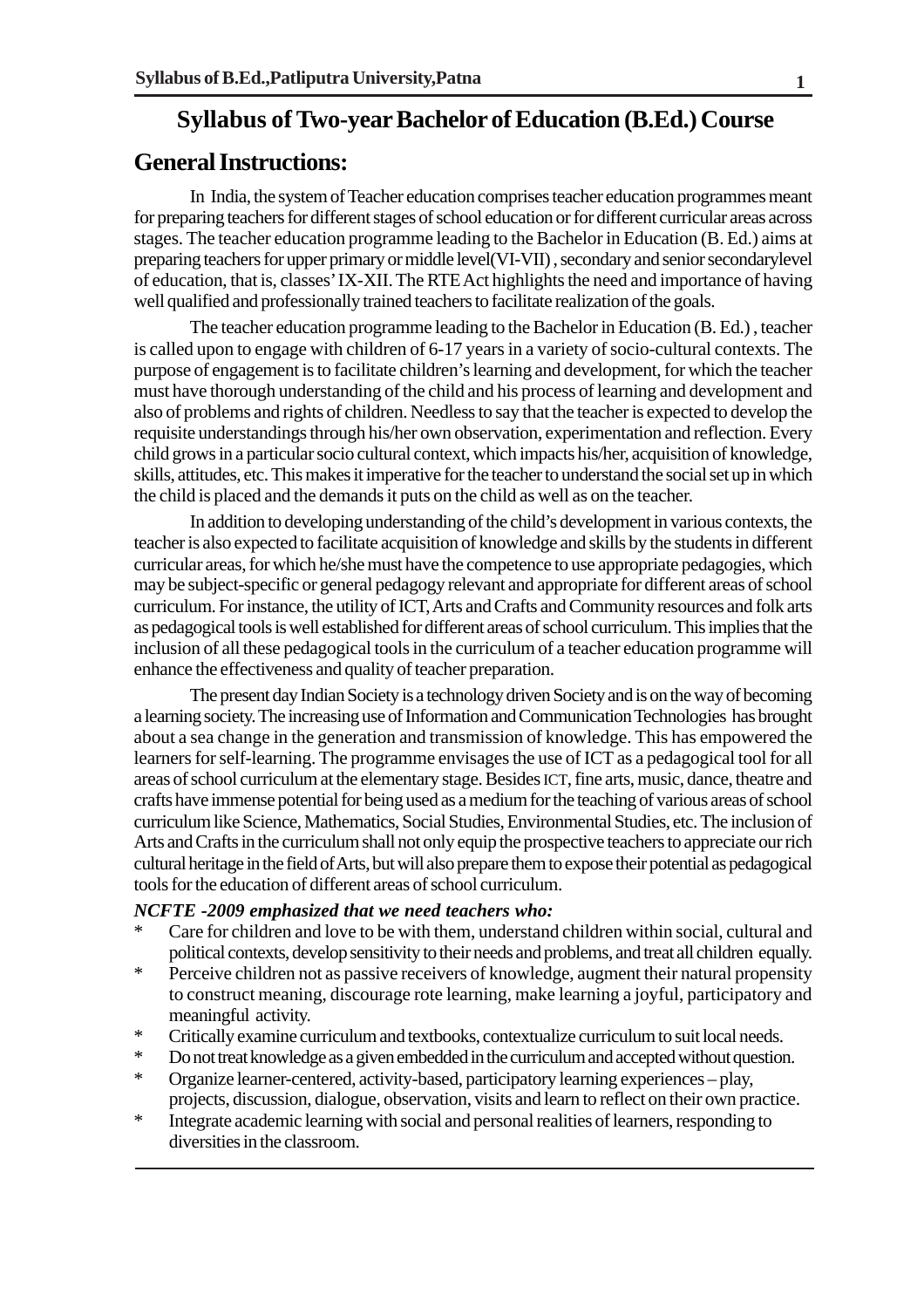\* Promote values of peace, democratic way of life, equality, justice, liberty, secularism and for social reconstruction.

#### *This can only be achieved if teacher education curriculum provides appropriate and critical opportunities for student teachers to:*

- Observe and engage with children, communicate with and relate to children.
- \* Understand the self and others, one's beliefs, assumptions, emotions and aspirations;develop the capacity for self-analysis, self-evaluation, adaptability, flexibility,creativity and innovation.
- \* Develop habits and the capacity for self-directed learning, have time to think, reflect, assimilate and articulate new ideas; be self-critical and to work collaboratively in groups.
- \* Engage with subject content, examine disciplinary knowledge and social realitied subject matter
- \* Develop professional skills in pedagogy, observation, documentation, analysis and interpretation, drama, craft, story-telling and reflective inquiry.

Each of the above stated opportunities can be provided through a carefully crafted curriculum design that draws upon theoretical and empirical knowledge as well as student teachers' experiential knowledge. **(NCFTE-2009)**

The B.Ed. Programme aims to prepare teachers who are able to continuously assess and improve their professional practice as teachers by critically reflecting on it, who can understand that teaching is embedded in the social context of the learners and can engage with context and subject matter that they will be teaching. The student-teachers will also be acquainted with the modes of inquiry and epistemological frameworks of their subjects, familiarized with how children learn so that they can develop and use teaching strategies that are responsive to the learning needs of all the learners in diverse and plural settings of classrooms.

#### **Eligibility:**

- (a) Candidate with at least fifty percent marks either in the Bachelor's Degree and /or in the Master's Degree in Science/ Social Science/ Humanity, Bachelor's in Engineering or Technology with specialization in Science and Mathematics with 55% marks or any other qualification equivalent there to be eligible for admission to the programme.
- (b) The reservation and relaxation for SC/ ST/ OBC/ PHC and other categories shall be as per the rules of the Central Government/ State Government, whichever is applicable.

## **I. Scheme of Study:**

| Course no.                                                        | <b>Course Name</b>               | <b>Credit</b>  | <b>Theory</b> | Practicum | <b>Full Marks</b> |
|-------------------------------------------------------------------|----------------------------------|----------------|---------------|-----------|-------------------|
| BCC 1                                                             | Childhood and Growing Up         |                | 80            | 20        | 100               |
| BCC <sub>2</sub>                                                  | Contemporary India and Education |                | 80            | 20        | 100               |
| BCC <sub>3</sub>                                                  | Learning and Teaching            |                | 80            | 20        | 100               |
| BCC 4<br>Language across the Curriculum                           |                                  | $\overline{2}$ | 40            | 10        | 50                |
| BCC <sub>5</sub><br><b>Understanding Disciplines and Subjects</b> |                                  | $\overline{2}$ | 40            | 10        | 50                |
| BCC <sub>6</sub><br>Gender, School and Society in Education       |                                  | $\overline{2}$ | 40            | 10        | 50                |
| BCC 7a<br>Pedagogy of a School Subject                            |                                  | $\overline{2}$ | 40            | 10        | 50                |
| BEPC1                                                             | Reading and Reflecting on Texts  | $\overline{2}$ | 00            | 50        | 50                |
| BEPC2<br>Drama and Art in Education                               |                                  | $\overline{2}$ | 00            | 50        | 50                |
| BEPC3                                                             | Critical Understanding of ICT    | 2              | 00            | 50        | 50                |
|                                                                   | <b>Total</b>                     | 26             |               |           | 650               |

## **First Year Annual Distribution Of The Course**

*\*Engagement with the Field: Tasks and Assignments for Courses 1-6 & 7a.*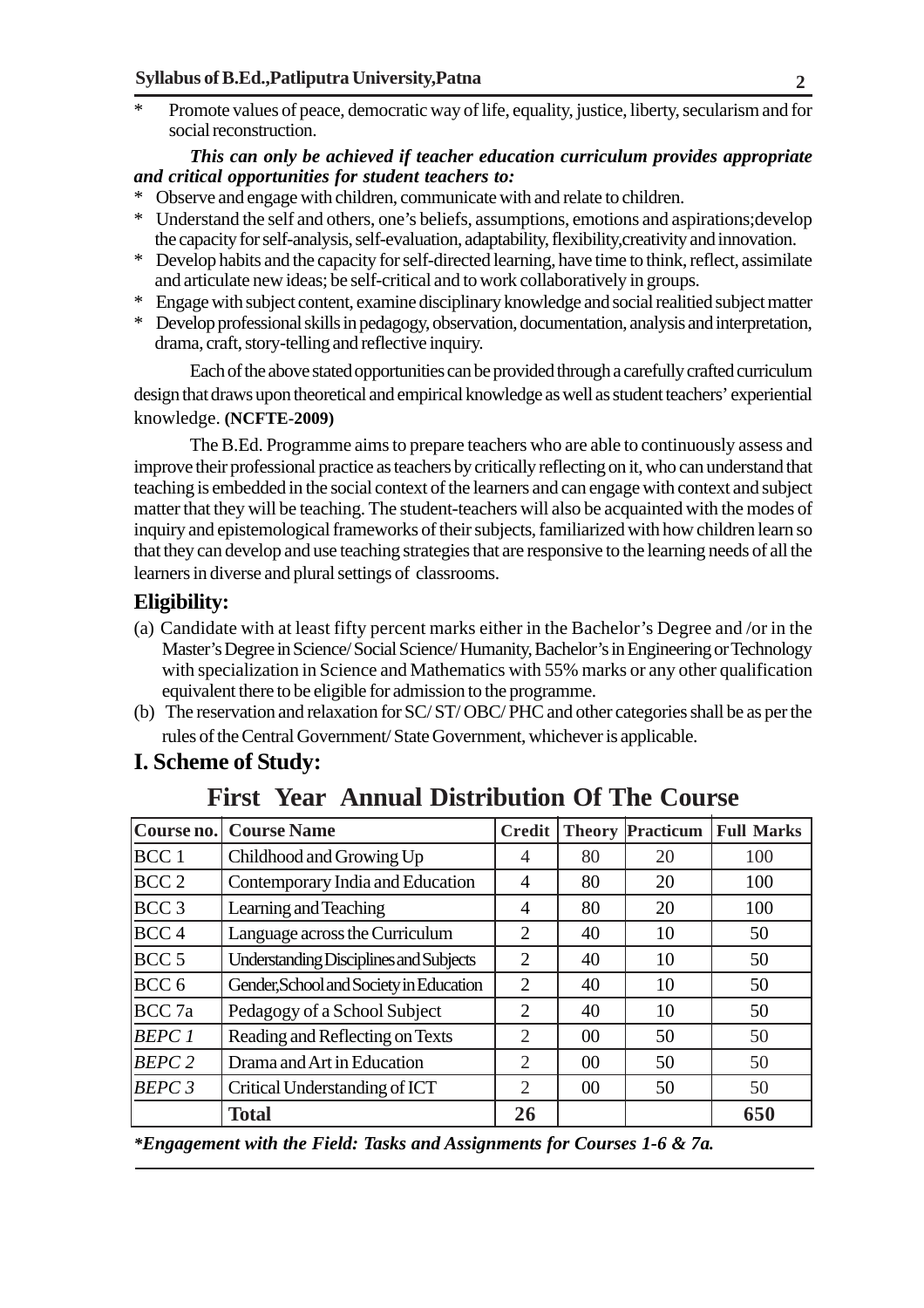|                                              | <b>Course no.</b> Course Name  | <b>Credit</b>  | <b>Theory</b>  | <b>Practicum</b> | <b>Full Marks</b> |
|----------------------------------------------|--------------------------------|----------------|----------------|------------------|-------------------|
| BCC7(b)                                      | Pedagogy of a School Subject   | 2              | 40             | 10               | 50                |
| BCC <sub>8</sub><br>Knowledge and Curriculum |                                | $\overline{4}$ | 80             | 20               | 100               |
| BCC <sub>9</sub>                             | <b>Assessment for Learning</b> | 4              | 80             | 20               | 100               |
| $BCC$ 10                                     | Creating an Inclusive School   | $\overline{2}$ | 40             | 10               | 50                |
| BCC <sub>11</sub>                            | Optional Course*               | 2              | 40             | 10               | 50                |
| BEPC <sub>4</sub>                            | Understanding the Self         | $\overline{2}$ | 0 <sup>0</sup> | 50               | 50                |
|                                              | School Internship              | 10             |                | 250              | 250               |
|                                              | <b>Total</b>                   | 26             |                |                  | 650               |

## **SECOND YEAR ANNUAL DISTRIBUTION OF THE COURSES**

\* Engagement with the Field : Tasks and Assingments for Courses 7b & 8-10.

\* One Credit is equal to 16 hours for theory and for practicum 32 hours.

#### **Note:**

\* Optional Courses can be from among the following – Health and Physical Education, Peace Education & Guidance and Counseling.

## **I. Examination:**

- To be permitted to appear in the examination for the Degree of the Bachelor of Education (B.Ed.) a candidate must have :
	- I. Completed the courses of study prescribed for the B.Ed. Programme.
	- II. Registered with Patliputra University, Patna as a student.
	- III. Having completed 80% attendance in theory classes and 90% in school internship and practicum of the total classes held.
	- IV. The course must be completed in a maximum of three academic session from the date of admission to the programme.
- A candidate for Bachelor of Education degree shall be examined in eighteen paper carrying total of 1300 marks.

(a) There shall be five core papers carrying 100 marks each (80 marks for Theory & 20 marks for Internal assessment)

- (b) There shall be four core papers carrying 50 marks each (40 marks for Theory & 10 marks for Internal assessment)
- (c) There shall be two papers of pedagogy of School subject (PSS), carrying 50 marks each
- (40 marks for Theory & 10 marks for Internal assessment)
- (d) There shall be one optional course to be offered in areas such as Vocational, Health and Physical Education, Peace Education, Guidance and Counseling course carrying 50 marks (40 marks for Theory & 10 marks for Internal assessment).
- (e) There shall be four EPC courses carrying 50 marks each which shall be evaluated internally.
- (f) There shall be School Internship programme for 250 marks. The marks shall be awarded on the basis of overall performance of the student-teachers in the school during Internship programme. The institution shall maintain cumulative record of activities of each studentteacher during Internship programme for the assessment of overall performance.
- There shall be written examination in each of the theoretical core papers, pedagogy of school subject & elective papers.The theoretical core papers carrying 80 marks shall be of three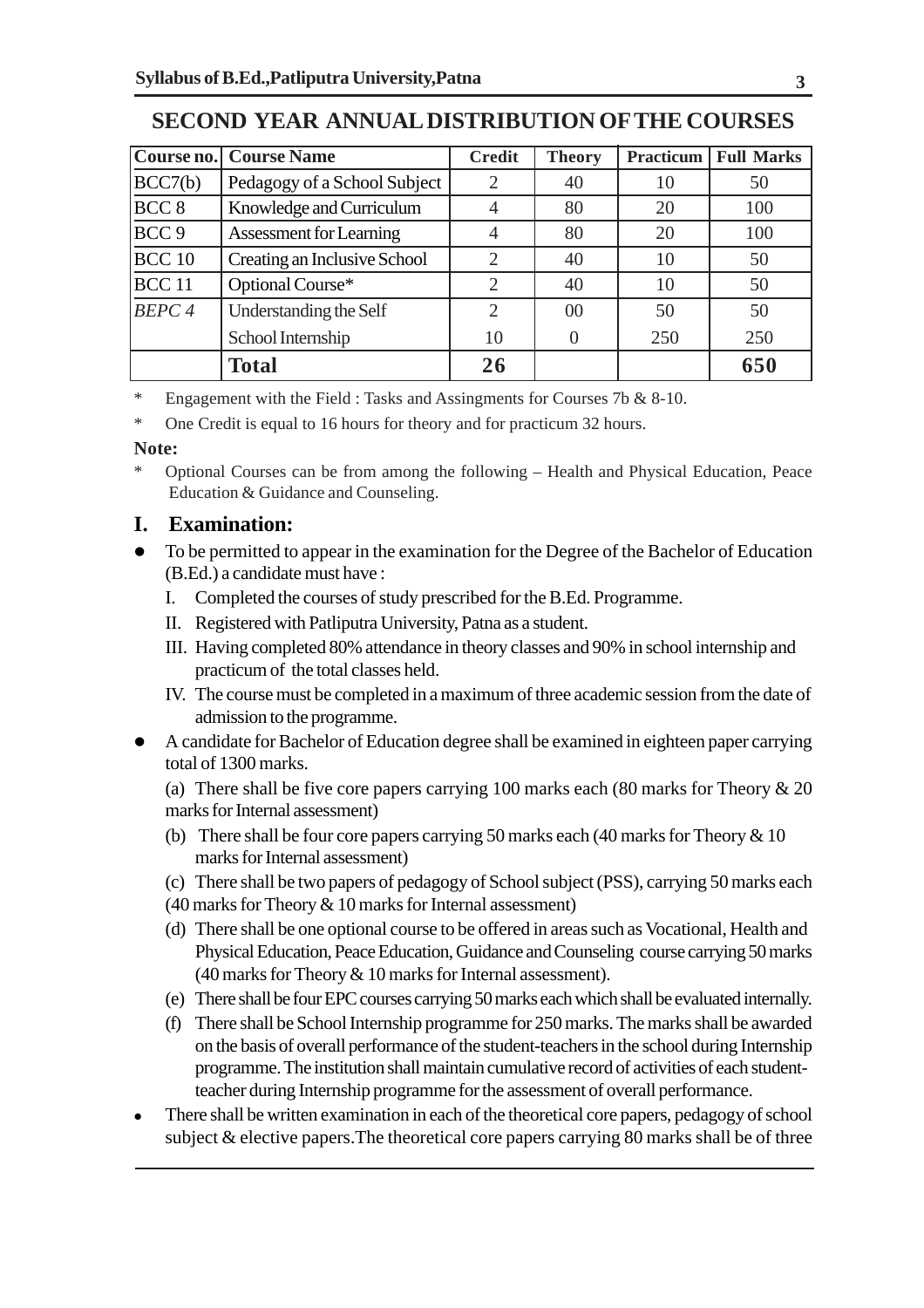hours duration and the theoretical core papers, pedagogy of school subject & elective papers carrying 40 marks shall be of two hours duration .

- For the evaluation of School Internship programme there shall be provision of one external examination to be conducted by the University after completion of School Internship programme.
- For practical examination the university is liable to send external examiners.
- The medium of examination of course shall be Hindi/English/Urdu.
- Courses of study for Bachelor of Education examination shall be the same as prescribed by the Academic Council of Patliputra University, Patna.
- A candidate who having completed the course, fails to appear at the examination or fails to pass the examination shall be allowed to take subsequent examination on payment of prescribed examination fee without being required to complete the course again. However, this opportunity shall be given two subsequent first year examination and one subsequent final year examination within a period not exceeding three years from the date of admission or till the complition of the first year examination of third academic session.
- A candidate promoted to second year shall be allowed to appear in the final examination of B. Ed. course and shall be allowed to clear the first year backlog papers either in the first year examination of second academic session or third academic session but if he/she fails to clear the backlog papers he/she shall be declared fail and B. Ed. degree shall not be awarded. If a candidate promoted to second year fails to clear final year examination of first academic session, he/she shall be allowed appear at the final year examination of second academic session. If he/she fails to clear this examination he/she shall be declared fail and B. Ed. degree shall not be awarded. In order to pass B.Ed. examination, a candidate shall have to obtain at least 45% marks in each theory paper and 50% marks in each practicum paper/activity separately.
- If any student fails in not more than two theory papers (including the practicum),he/she will be promoted to second year course but he/she will have to clear all the backlog papers within the period of three years from the date of admission in ordr to get the final result and the B. Ed. degree or till the complition of the first year examination of third academic session from the date of admission.

#### **Award of Degree:**

Those who complete the programme successfully shall be awarded Bachelor of Education degree by Patliputra University, Patna in prescribed format specifying the Class/Division in which he/she is placed as per regulation of B.Ed.

| Time : 3 hours |                                                      | <b>Maximum marks: 80</b>  |        |              |  |  |  |
|----------------|------------------------------------------------------|---------------------------|--------|--------------|--|--|--|
|                | <b>Types of Questions</b>                            |                           |        |              |  |  |  |
|                | A. Essay Type Answer                                 | 4 Questions x 10 marks    |        | $= 40$ Marks |  |  |  |
|                | <b>B.</b> Short Answer Type                          | 4 Questions x 5 marks     |        | $= 20$ Marks |  |  |  |
|                | C. Objective Type Question<br>10 Questions x 2 marks |                           |        | $= 20$ Marks |  |  |  |
|                |                                                      | <b>Total</b>              | $= 80$ | <b>Marks</b> |  |  |  |
|                |                                                      |                           |        |              |  |  |  |
|                | Time: 2 hours                                        | <b>Maximum marks</b>      | $= 40$ | <b>Marks</b> |  |  |  |
|                |                                                      | <b>Types of Questions</b> |        |              |  |  |  |
|                | <b>Objective Type Questions</b>                      | 5 Questions x 2 marks     | $= 10$ | Marks        |  |  |  |
| 2.             | Short Answer Type                                    | 2 Questions x 5 marks     | $= 10$ | <b>Marks</b> |  |  |  |
| 3.             | <b>Essay Type Answer</b>                             | 2 Questions x 10 marks    | $=20$  | Marks        |  |  |  |

## **Examination Question Pattern**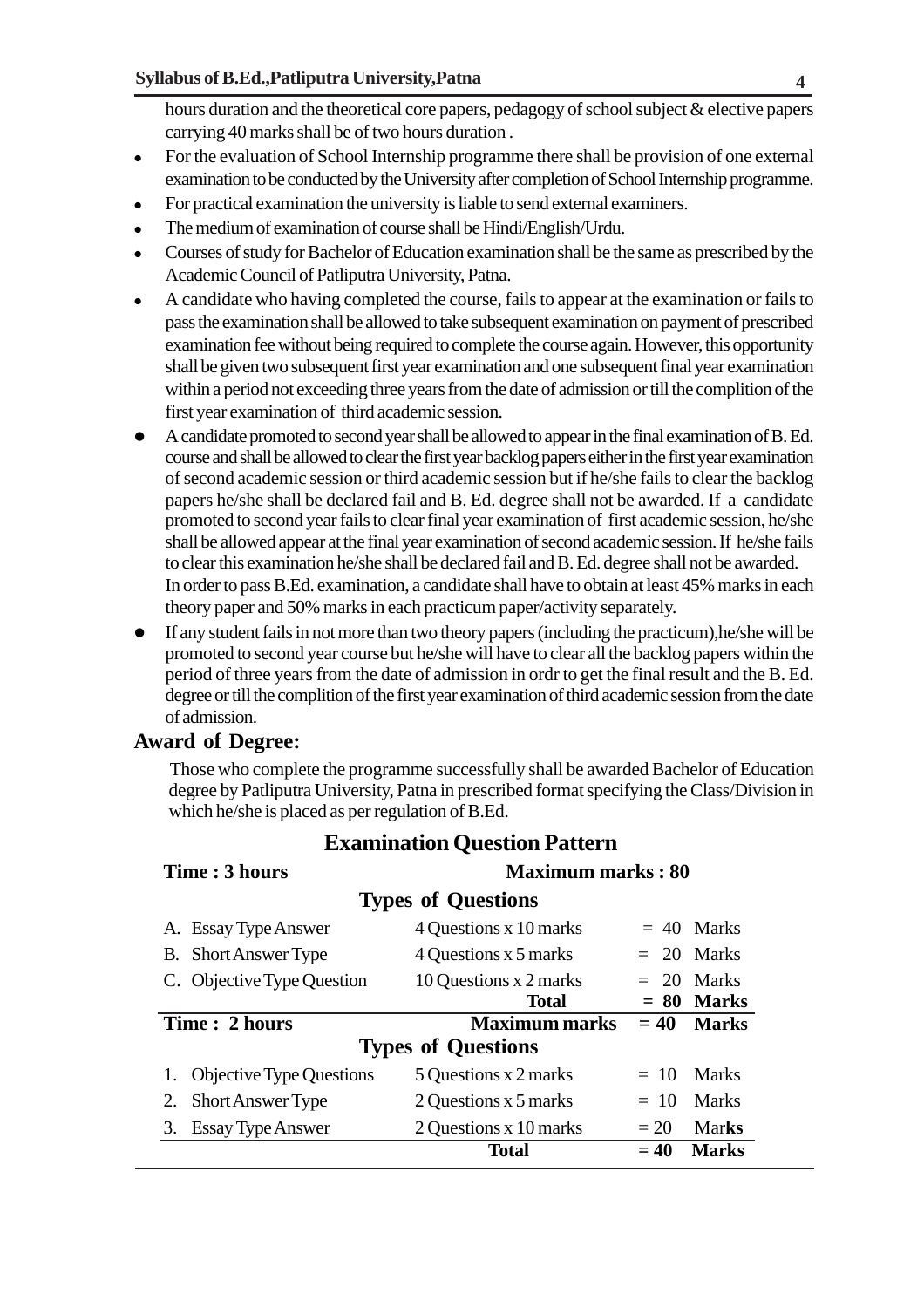## **FIRST YEAR BCC-1**

## **CHILDHOOD AND GROWING UP**

# **Duration: 3 Hours Theory: 80 Practicum : 20**

**Course Credit: 4** Full Marks: 100

#### **Objectives:**

#### *On completion of the course the student teacher will be able:*

- To develop understanding about children of different age groups through close observation and interaction with children from diverse socio-economic and cultural background.
- To enable student teacher to arrive at an understanding of how different socio-political relation construct different childhoods & Community.
- To bring together theories of child development and crucial aspects from the construct of childhood, which has political, social & cultural dimensions?
- To interact with children using activities as a base to establish rapport.
- To critically understand how students and teacher observations relate to the theories they have learned & also to situate their learning's in realistic frames.
- To interpose how gender, caste and social class may impact the lined experiments of children.

#### **Content:**

#### **UNIT 1:** *Introduction to Childhood*

- Concept of Childhood, Growth and Development;
- Stages of Development: Physical, Mental, Emotional, Social and Moral
- Factors affecting Childhood: Family, Peer group, neighbors Schools and Community.

#### **UNIT 2:** *Understanding Adolescence*

- Cultural difference and Adolescent, impact of urbanization and economic change in his experience.
- Growing up as Adolescent: Impact religion, socio-cultural context, gender, class poverty and media.
- Childhood and adolescence. Problems of Indian adolescents and role of teacher, family and community.

#### **UNIT 3:** *Perspectives in Development*

- Concept and introduction to perspectives in development and theories of development with reference to Piaget and Vygotsky.
- Enduring themes in the study of development: development as multidimensional; Development as continuing through the life span; ways in which development is continuous/discontinuous; socio-cultural contexts influencing development.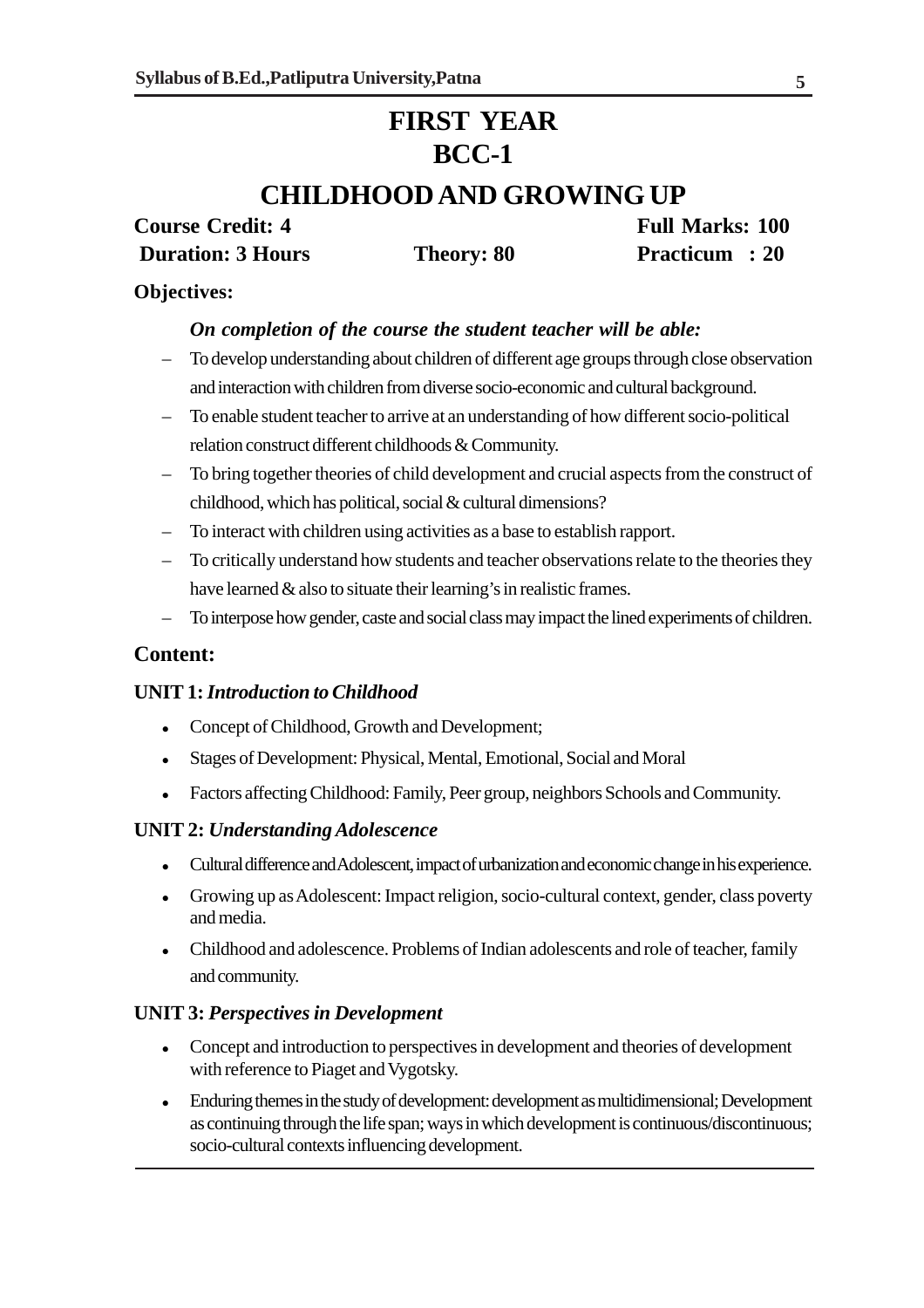#### **UNIT 4:** *Language Development of child*

- Development of Speech and Language
- Stages of language development
- Factors affecting language development
- Bilingual or multilingual children: Pedagogical implications for teachers

#### **UNIT 5:** *Children in Their Natural Settings*

Impact of gender, caste, social class, urban setting and on the lived experiences of children.

#### *Practicum: (20 Marks)*

 Gathering data about children from different contexts: naturalistic observations; interviews; reflective journals about children; anecdotal records and narratives; clinical methods with reference to Piaget.

#### *Mode of Transaction:*

- Classroom discussions for developing conceptual understanding.
- Close reading of text material/research papers.
- Individual and group presentations of issues and concerns raised in assignments, and Theoretical and practical activities/exercises/investigations; analysis interpretation of collected observations, systematic data.

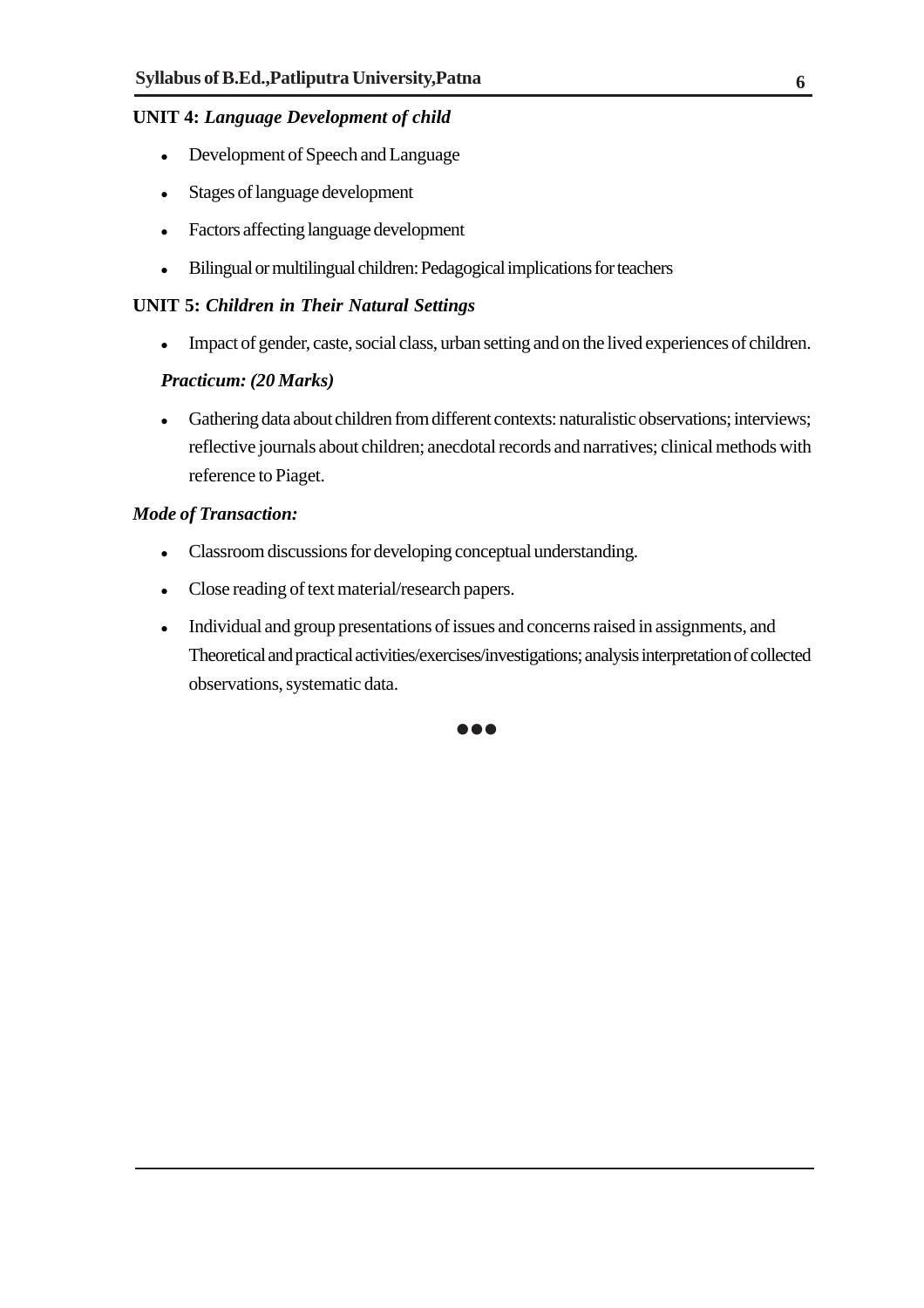## **BCC- 2**

## **CONTEMPORARY INDIA AND EDUCATION**

## **Course Credit: 4 Full Marks: 100 Exam Duration: 3 Hours Theory: 80 Practicum : 20**

**Objectives:** *On completion of the course the student teacher will be able:*

#### *On completion of the course the student teacher will be able:*

- To enable student teachers to engage with studies on Indian society  $\&$  education.
- To acquire conceptual tools of sociological analysis and hands on experience of engaging with diverse communities, children & schools.
- To respect diversity and at the same time establish frameworks for collective living and resolution of tensions peacefully & justly.
- To understand critically the constitutional values related to the aims of education.
- To make them understand the policy frameworks for public education in India.

#### **Content:**

### **UNIT 1:** *Diversity, Inequality and Marginalization*

- Diversity,Inequality and Marginalization in the Indian society and its implications for education.
- Marginalization on the basis of individual regions, languages, religions, caste, tribes etc.
- Education of marginalized groups like women, Dalits, Minorities and tribal people.

#### **UNIT 2:** *Universalization of Elementary Education*

- Right to education and its implications,
- Universalization of Education with special reference to:

(a) Universal Enrolment (b) Universal Retention (c) Universal Achievement

- Impact of realizing the UEE on secondary education: access, enrolment, participation and Achievement, Lessons from implementation of UEE.
- RMSA : Issues and concerns.

#### **UNIT 3:** *Constitutional Values and Education*

- Study of Constitution especially the preamble for the fundamental Rights, Duties and the directive principles of state policies;
- Constitutional values related to aims of education;
- Democracy: Equality, Justice, Freedom, secularism, socialization, Fraternity.

#### **UNIT 4:** *Conceptualizing Education*

- Concept and process of education.
- School of Philosophy: Idealism, Naturalism and Pragmatism with reference to the thoughts of Plato, Rousseau and Dewey.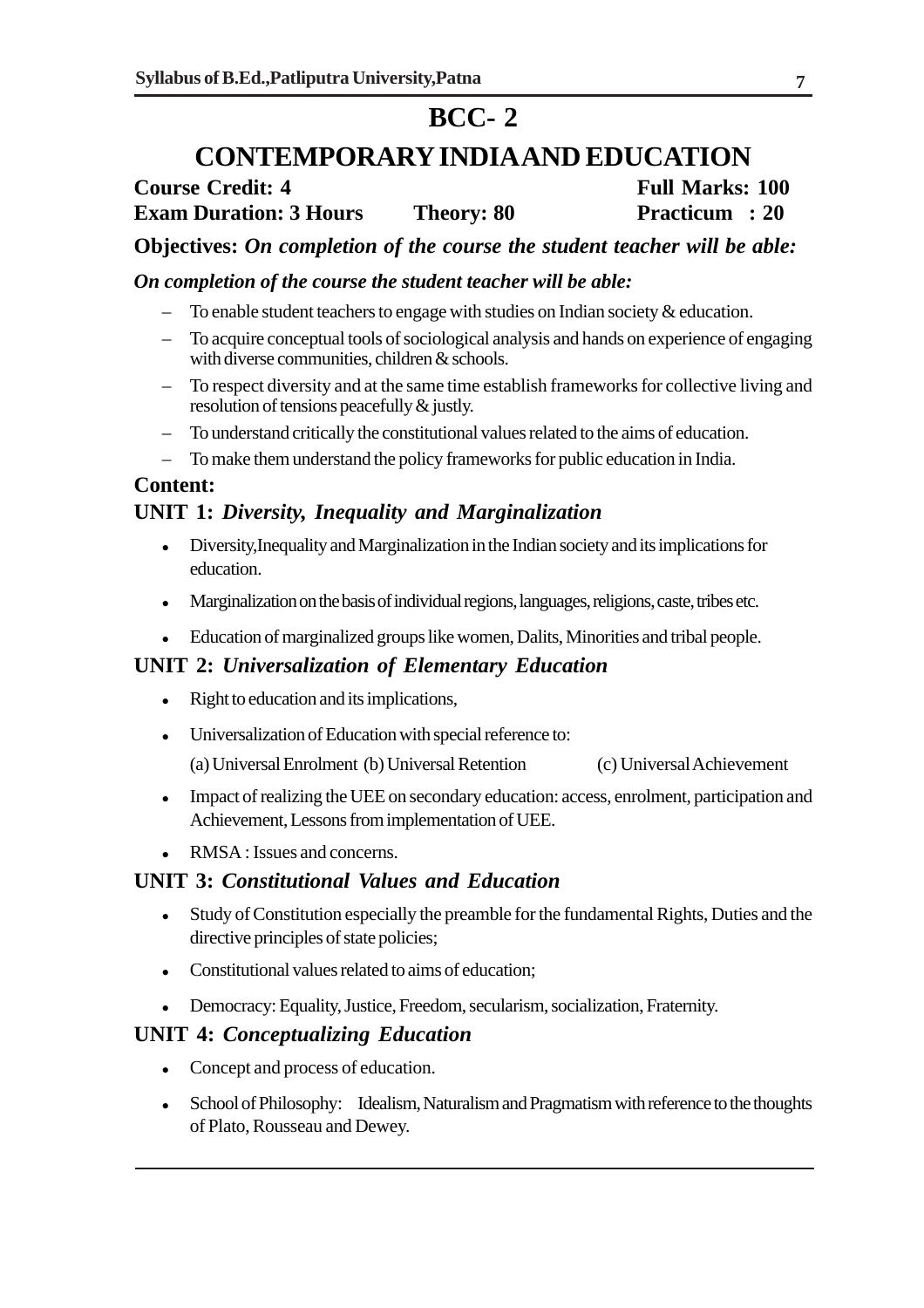#### **UNIT 5:** *Study of Different Commissions and Policies in Education*

- Basic system of Education. Mudaliar commission (1951-53).
- Kothari commissions (1966) recommendations and their implementation
- National Policy of Education (NPE) 1986 & its review 1992

#### *Mode of Transaction:*

- Teachers should incorporate discussions, projects,documentaries and fields based projects
- Close and critical reading, as well as analysis of various articles, policy documents, texts, documentaries, movies should be developed
- In a group, student-teacher should conduct field based projects, and be able to analytically document their findings
- Dialogue and discussions has to be the key for the transaction of this course.

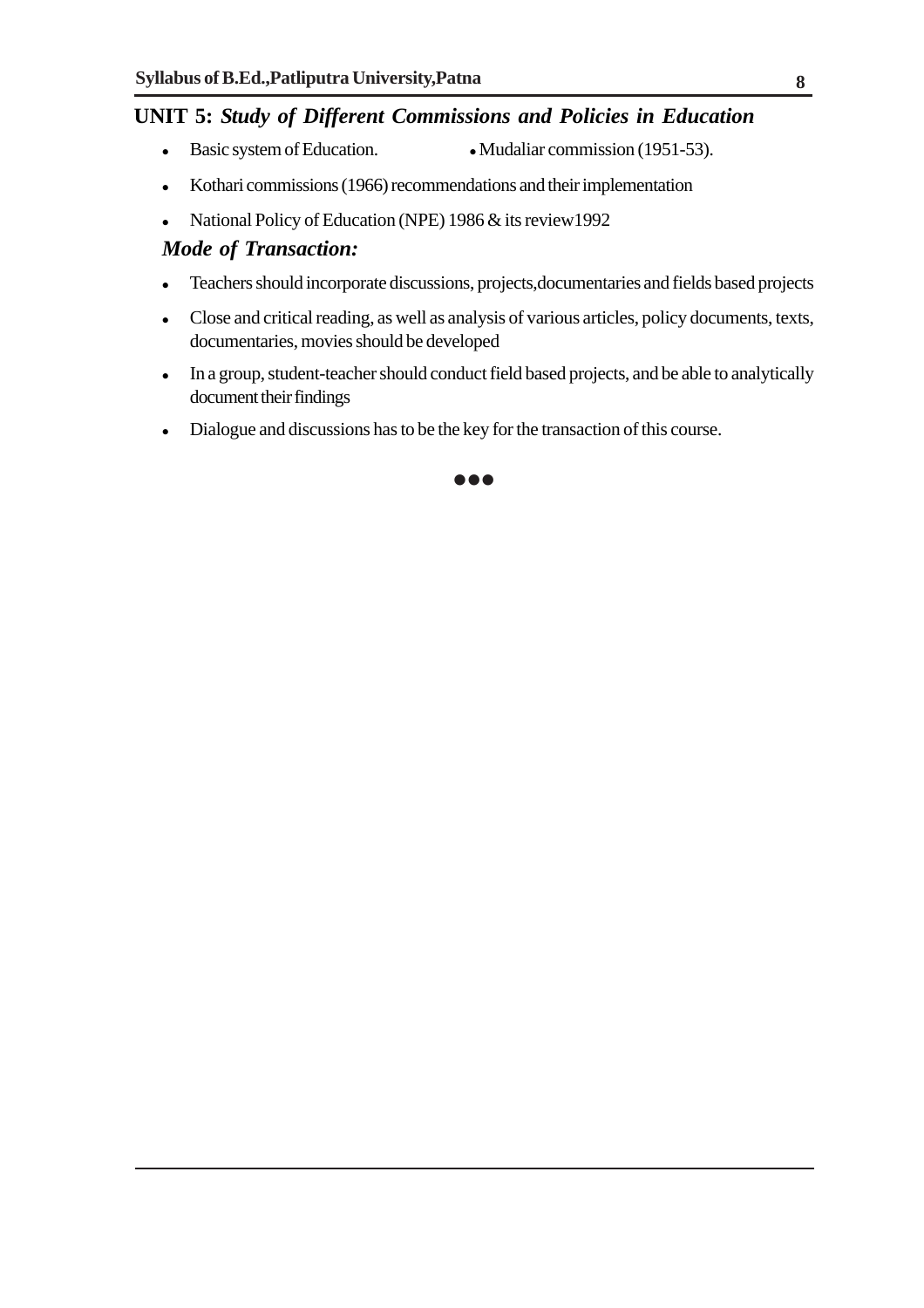## **BCC - 3**

## **LEARNING AND TEACHING**

#### **Course Credit: 4** Full Marks: 100

### **Exam Duration: 3 Hours Theory: 80 Practicum : 20**

#### **Objectives:**

- To reflect on and critique notions of learning and teaching that they have formed from their own experience, and to move beyond them.
- To understand learning socio-cultural & cognitive process.
- To understand the learner, learning in and out of school.
- To understand culturally responsive teaching approaches they support learning.
- To enable them to realize values, personal relationships between teacher and learners, relationship among the learner themselves, autonomy, self-esteem & freedom by them.
- To appreciate that all teaching is directed at learning and they the learner is out the heart of the teaching.

#### **Content:**

### **A. LEARNING**

#### **UNIT 1:** *Understanding the learner and Learning Process*

- Understanding the learner's scholastics and behavioral characteristic.
- Learning as a process and learning as an outcome.
- Socio cultural & Cognitive Processes of learning.

#### **UNIT 2:** *Dimensions of Learning*

- Types of learning: Factual, conceptual, procedural and generalization.
- Current theories of learning (Piaget(1977), Vygotsky (1937) and insight theory.
- Learning as construction of knowledge learning in school & outside of school.
- Notion of learning as construction of knowledge (NCF-2005);

#### **UNIT 3:** *Learning and Motivation*

- Meaning, factors influencing learning: learner related, teacher related, process and task related.
- Transfer of learning Meaning and transfer of learning from classroom to actual life situations.
- Concept and Theories of motivation,
- Motivating children in classroom situations

#### **B. TEACHING**

#### **UNIT 4:** *Understanding Teacher and Teaching*

- Teacher's professional identity and proficiency: Competencies and commitment.
- Teacher's roles in teaching process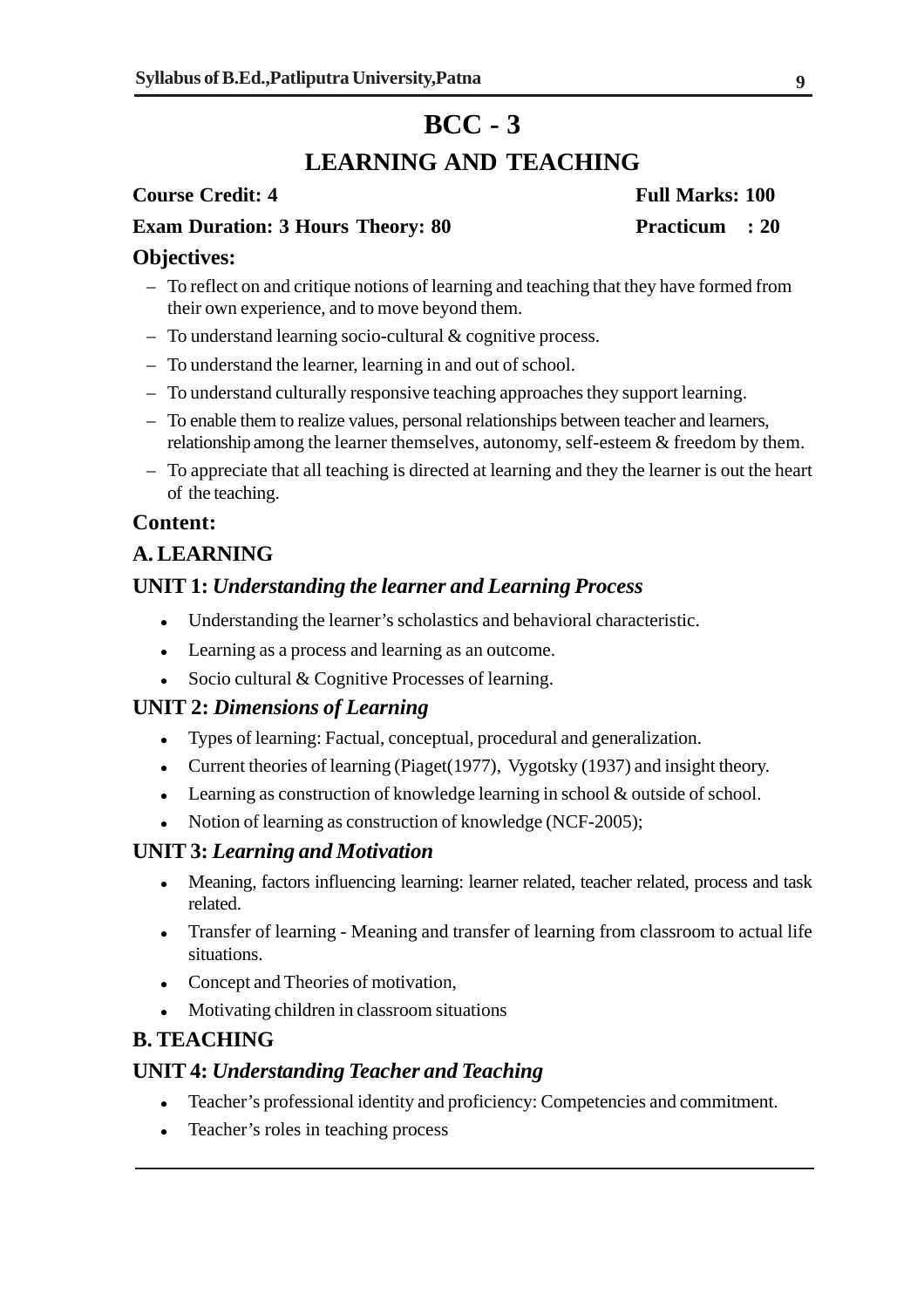## **UNIT 5:** *Teaching as a Profession*

- Teaching as a Profession.
- Analyzing teaching in diverse classrooms.
- Multiple responsibilities in institutional setting.
- $\bullet$  Need & opportunities for professional growth of teacher.

#### *Practicum: (20 Marks)*

- 1. Positive transformer of training
- 2. Negative transformer of training
- 3. Personality Test
- 4. Performance Test
- 5. Verbal General Intelligence Test

**000**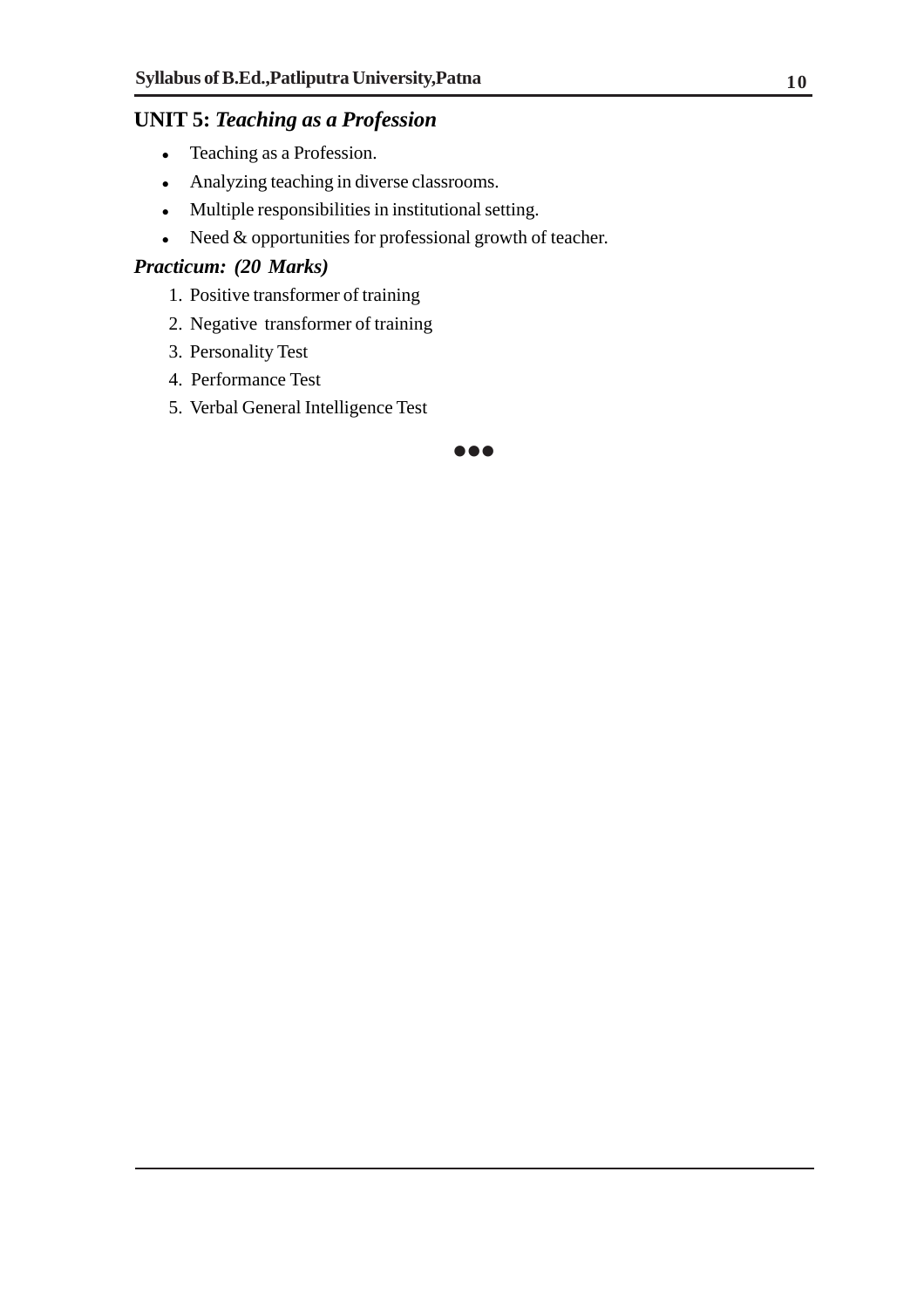## **BCC- 4**

## **LANGUAGE ACROSS THE CURRICULUM**

**Course Credit: 2** Full Marks : 50

**Exam Duration: 2 Hours.** Theory: 40 **Practicum : 10** 

#### **Objectives:**

### *On completion of the course the student teacher will be able:*

- To enable them to understand students' language background and know how oral and written language can be used in the classroom to ensure optimal learning of the subject area.
- To be familiar with theoretical issues, and to develop competence in analyzing current school practices and coming up with appropriate alternatives.
- To create sensitivity to the language diversity that exists in the classrooms.
- To understand the nature of classroom disclosure and develop strategies for using oral language in the classroom in a manner they promote learning in the subject area.
- To understand the nature of reading comprehension in the content areas (informational reading) and writing specified content areas.
- To analyze children's writing to understand their concepts; writing with a sense of purpose , writing to lesson and understand.

## **Content:**

## **UNIT 1:** *Language and Literacy*

- Linguistic background of students and its influence in classroom Interaction.
- Literacy, Oral and Written language used in classroom
- Develop Strategies for using oral language in the classroom to promote learning in the subject area.

## **UNIT 2:** *Language Diversity &Multilingualism*

- The home language and school language gap -Deficit theory, Discontinuity theory.
- Constitutional Provisions about Language
- Multilingualism as a Resource and a Strategy

#### **UNIT 3:** *Language and Role of Teacher*

- Language in education and Curriculum
- Learning language and learning through language
- Studying Bihar state policies on language in education
- Role of the Teacher in language teaching Developing Listening and Speaking skills; Dialogue, Story telling, Poem recitation, short play.
- Developing Writing Skills and Linkages between reading and writing.

#### *Mode of Transaction*

- Close and critical reading of selective texts under 'discussion' reading in small groups
- Participatory transaction by building them around responses of students
- Giving students opportunities to go through experimental process for transacting some topics such as process writing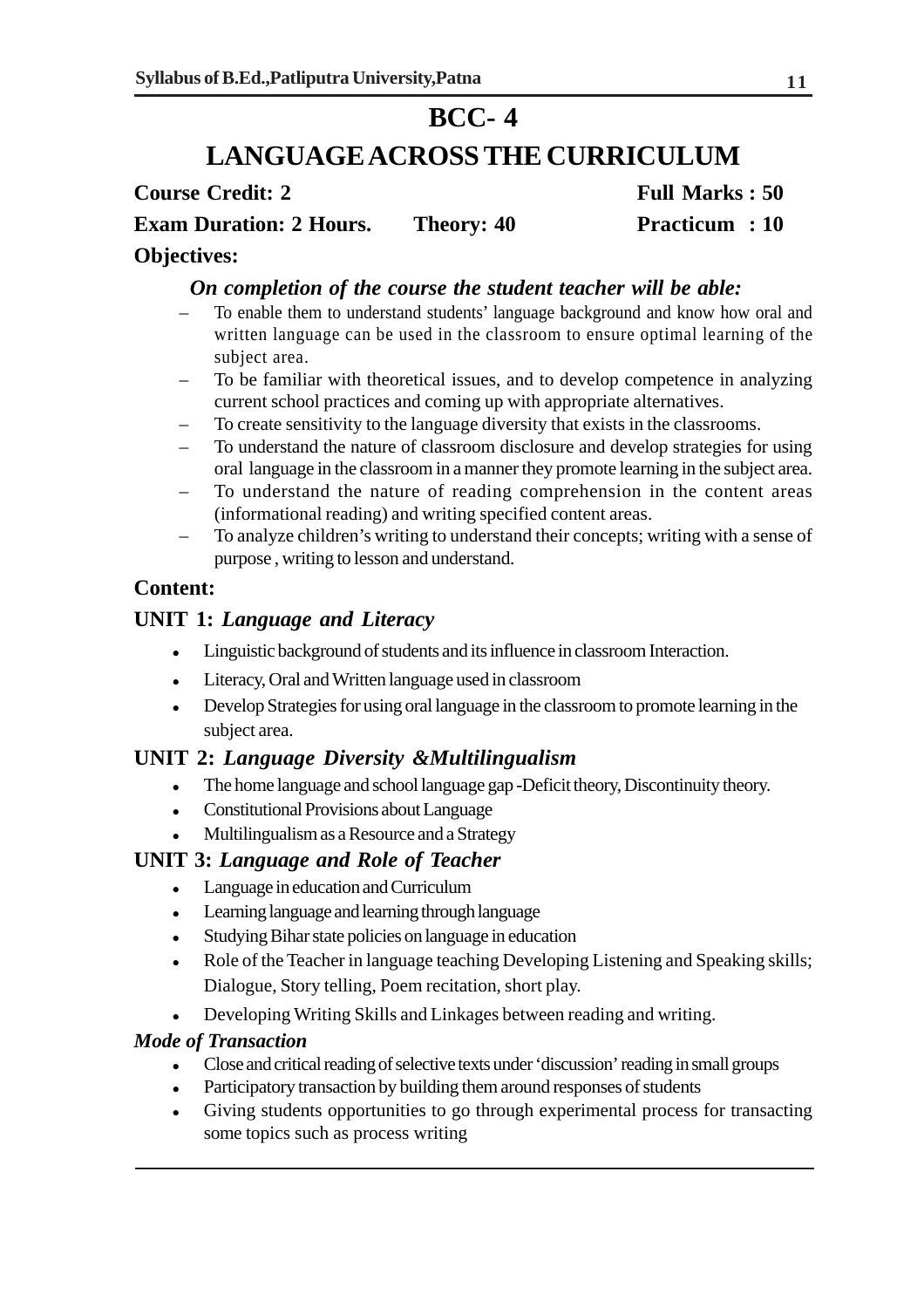## **BCC- 5**

## **UNDERSTANDING DISCIPLINES AND SUBJECTS**

**Course Credit: 2 Full Marks: 50 Exam Duration: 2 Hours.** Theory: 40 **Practicum : 10** 

### **Objectives:**

#### *On completion of the course the student teacher will be able:*

- Reflect the nature and role of disciplinary knowledge in the school curriculum.
- To redefine the school subjects in schools with concern for social justice.
- To know the 'Theory of content' framed in the syllabus and how it can be transformed.
- To analyse critically about the media which propagates popular believes, reinforcing gender roles in the popular culture and its implication at school.
- To become aware with some issues of gender identity roles and perform activity for the development by positive notions of body and self.
- To reflect on one's aspiration and possibilities in order to develop a growing sense of interdisciplinary approach of knowledge.
- To identify experiences of children with community.

#### **Content:**

### **UNIT 1:** *Understanding Discipline and Subjects*

- Understanding the development and changes in natural discipline and Subjects. (Social science, Humanities and Science).
- Emerging of subjects in particular social, political and intellectual concepts.

## **UNIT 2:** *Disciplinary Knowledge*

- Role of disciplinary knowledge in the overall scheme of school curriculum. (John Dewey)
- Values of disciplines

#### **UNIT 3:** *Theory of Contents Selection*

- Formulation of contents and principles of selection of content
- Recent development of Science, Mathematics, Languages  $\&$  Social Science and issues related with rates disciplinary knowledge.

#### **Mode of Transaction**

- Group discussion, Brainstorming,
- Audio visual environment,
- Developing community relationship,
- classroom transaction, seminar presentation
- Reading Various Resources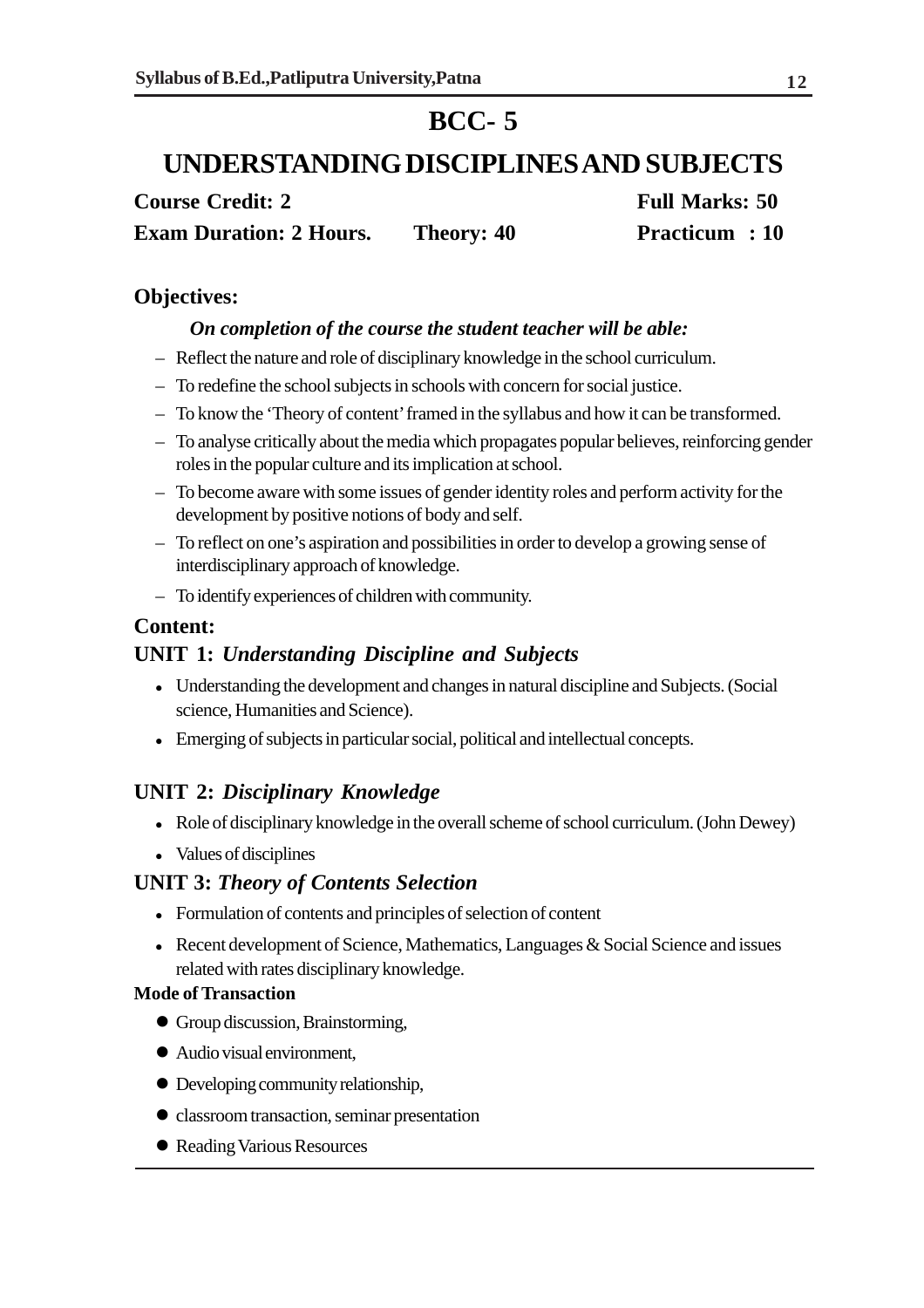## **BCC - 6**

## **GENDER, SCHOOL AND SOCIETY**

## **Course Credit: 2** Full Marks: 50 **Exam Duration: 2 Hours. Theory: 40 Practicum : 10 Objectives:**

#### *On completion of the course the student teacher will be able:*

- To explore the complex relationship of gender and education and understand how gender power and sexually relate to education.
- To understand the gender roles in society, through a variety of institution such as the family, caste, religion, culture, media and popular culture.
- To understand how socialization into a specific gender influences, how we and others look at ourselves and others.
- To examine the role of schools, peers, teachers, curriculum and textbooks etc. in challenging gender inequalities or reinforcing gender parity.
- To help to develop abilities to handle notions of gender and secularity, often addressing the issues under diverse cultured conspiring, their own and their students, instead of studying away from the same.

## **Content:**

## **UNIT- I***: Gender Issues: Key Concepts*

- In this Unit the students will develop an understanding of some key concepts and terms and relate them with their context in understanding the power relations.
- Gender, Sex, Sexuality, Patriarchy, Masculinity and Feminisms: liberal, socialist and radical.
- Gender bias, Gender stereotyping, Gender parity.
- Gender hierarchy.

## **UNIT-II***: Learning of Gender Roles*

- Meaning of socialization
- Learning of gender roles in cross-cultural perspectives
- Formation of Gender Identities and Socialization Practices in: Family, Schools and other formal and informal organization.

## **UNIT-III***: Gender and Education*

- Schooling of Girls.
- Issues of equity, inequalities and resistances (issues of access, retention and exclusion in relation to caste, tribe, religion and region, disability).
- Instrumentalist approach to women education- Application in the Indian Context Gender and Subject choices.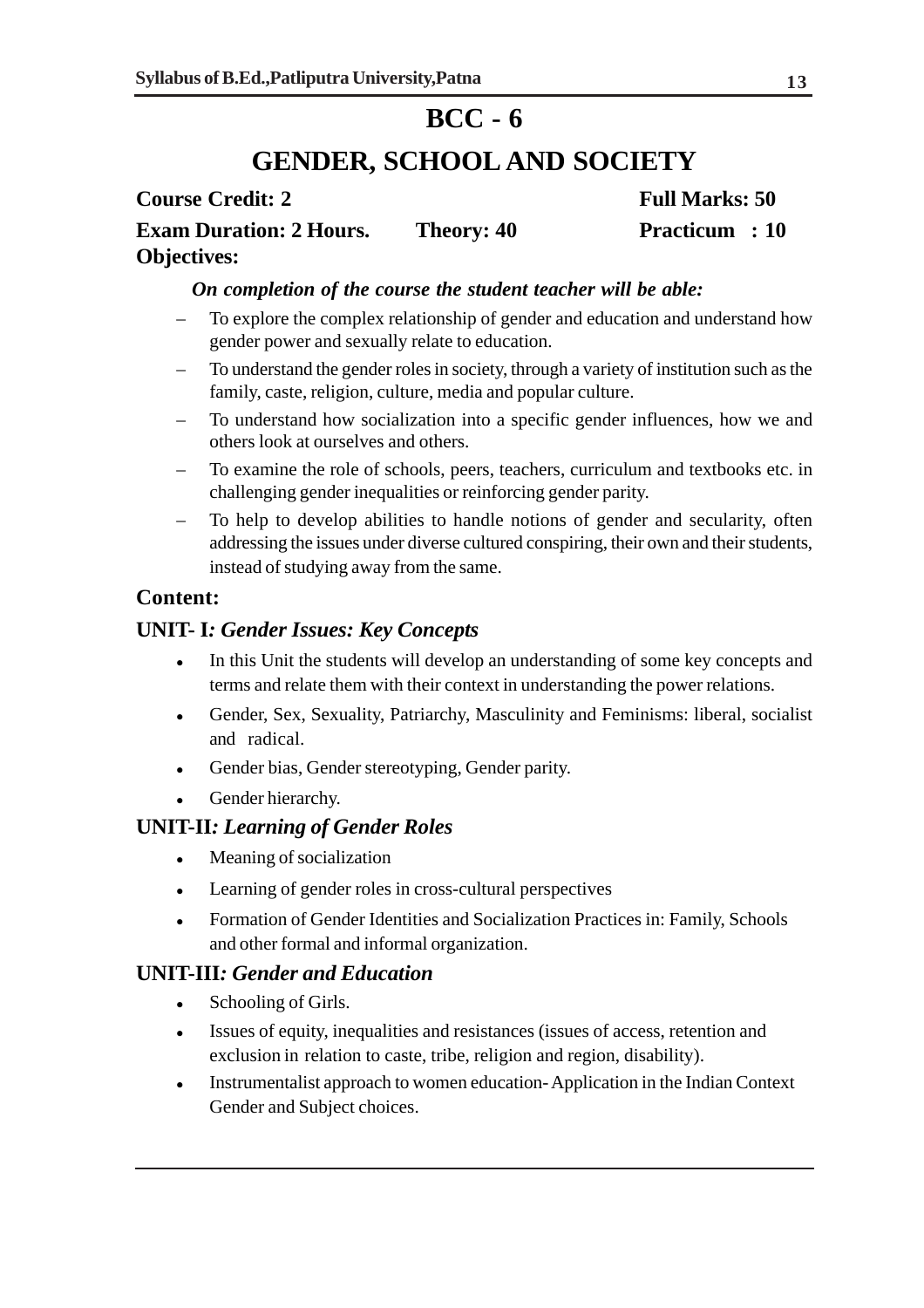## **UNIT- IV***: Issues of Gender Inequality in Curriculum and School*

- In the Structure of knowledge; Feminist critique of various school subjects.
- In pedagogical practices.
- In the development of curriculum and text books.
- Gender and the hidden curriculum

### **UNIT –V***: Strategies for Change*

- Women's movement
- Critical Media Literacy
- Teacher as an agent of change

#### **MODE OF TRANSACTION:**

Teachers should incorporate discussions, projects, documentaries, movies and fields based projects.

Close and critical reading, as well as analysis of various articles, policy documents, texts, documentaries, movies should be used.

Dialogue and discussions has to be the key for the transaction of this course.

Individual and group presentations of issues and concerns raised in assignments

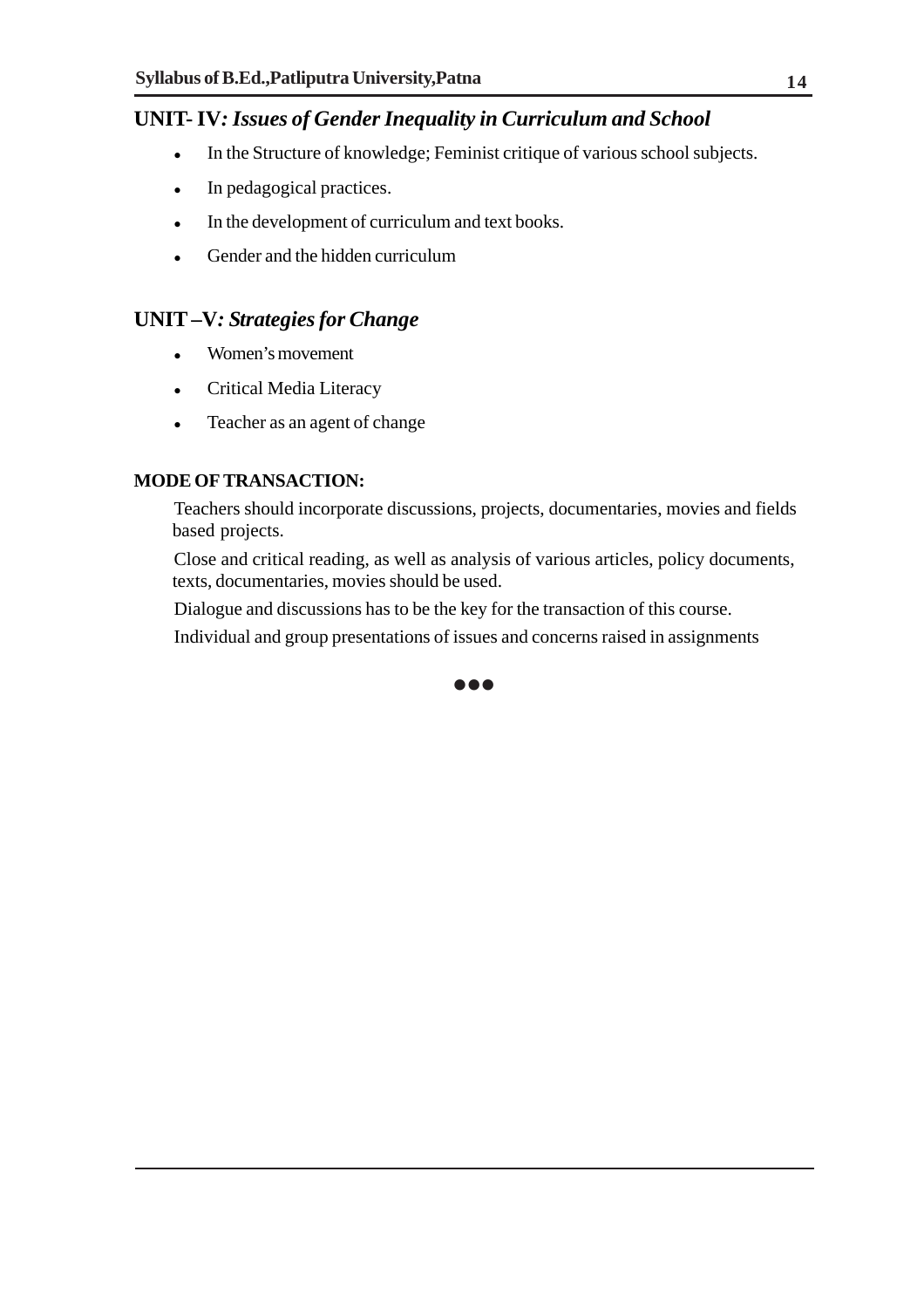## **BCC 7a & 7b: PEDAGOGY OF SCHOOL SUBJECT**

**(PSS for 1st Year and 2nd Year)**

**Course Credit: 2+2 Full Marks: 50+50 Exam Duration: (2 Hours) x 2 Theory : 40+40 Practicum: 10+10 Objectives:**

#### *On the whole the Pedagogy of School Subject following objectives:*

- To understand the epistemological and Pedagogical bases of their own chosen school subject.
- To understand the Pedagogy as the integration of knowledge about the learner, the subject and the social context.
- To embed the Pedagogy within the teaching learning process, an approach to draw upon socialites to address issues of justice & equity.
- To comprise of three areas:-
- (a) Nature of the school subject, including its relation to disciplinary knowledge and its social history;
- (b) Approaches for the teaching of the subjects at different stages of school;
- (c) Deeper theoretical understanding of how children in diverse social condense construct knowledge of specific subject concept areas.
- To go over some of the basic concepts of the subject area.
- To relate their understanding of concepts with what children bring to the classroom from their environment and experience, given their diverse backgrounds and interests.
- To work with theoretical studies as well as on the field with school children from different backgrounds to understand their initiative conceptions and to adequately prepare for their own internship.
- To examine teaching-learning process that incorporates enquiry, discovery, conceptual development, activity based learning etc. Within the classroom.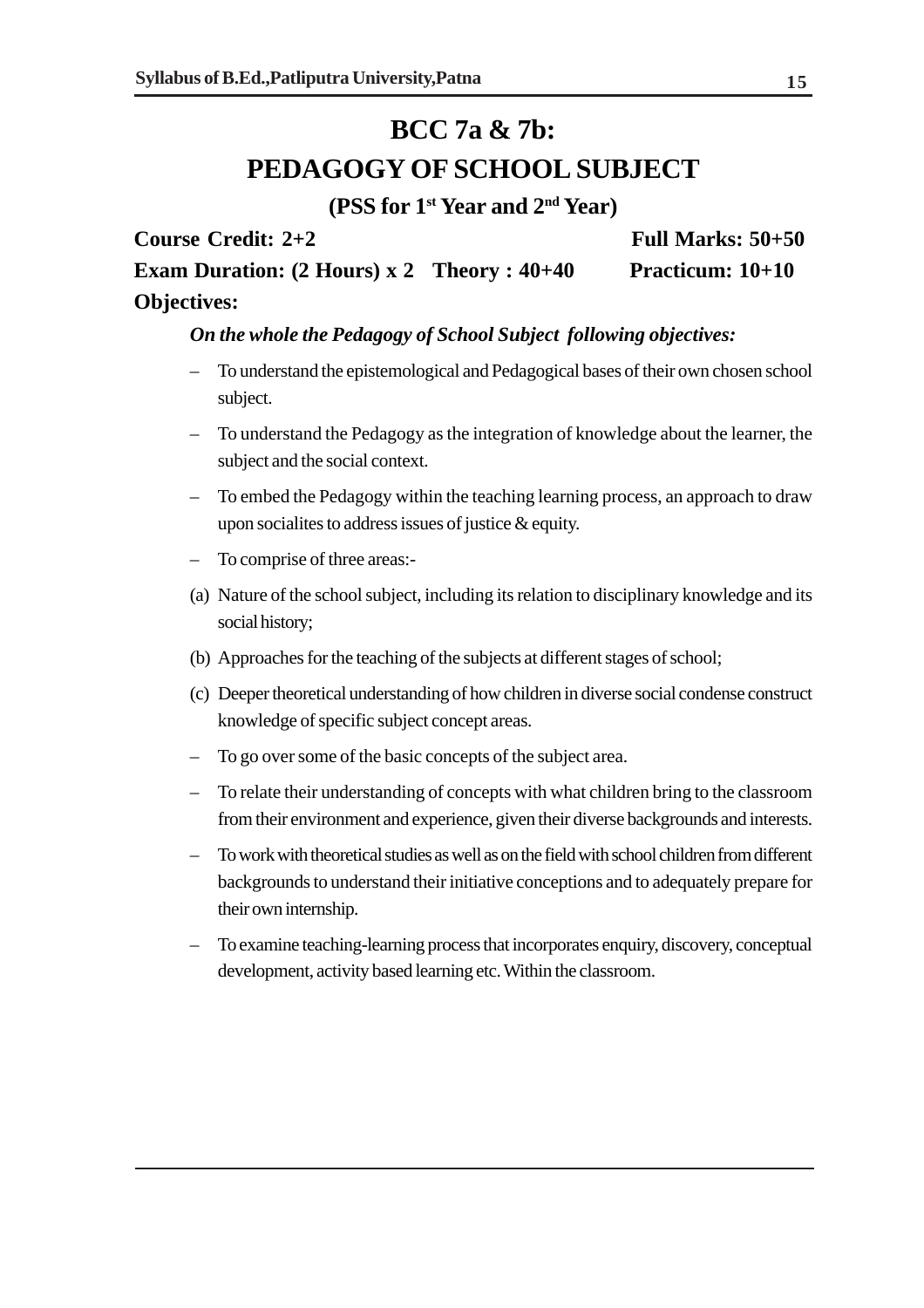## **PSS-1 TEACHING OF ENGLISH**

## **Objectives:**

### **On completion of the course, the student teacher will be able to:**

- Understand the nature and resources of language and issues related to language acquisition, variation and change.
- Use the knowledge and skills needed to understand, analyse and evaluate their own performance.
- Appreciate the uniqueness of multilingualism in India as a linguistic and sociolinguisti phenomenon and its Implications for pedagogy.
- Acquire knowledge about the role, status, objectives and problems of teaching English as a second language in India.
- Develop the four basic skills i.e. listening, speaking, reading and writing among the students.
- Enrich their knowledge of English vocabulary, structures, grammar and usage and to develop the ability to teach them.
- Improvise and use appropriate aids for teaching English.
- Know compare and analyse various methods and approaches of teaching English
- Plan and teach lessons in English prose, poetry, grammar and composition related to the courses prescribed by different state boards of Secondary Education.
- Use of various techniques for the evaluation of learner's achievement in English.
- Identify and analyse errors and plan and execute remedial instruction.

## **Content:**

#### **UNIT I:** *Introduction*

- Values and importance of teaching English in India
- The objectives of teaching English as a second language at the secondary level.
- Problems possible solutions

#### **UNIT II:** *Reading and Writing*

- Types of Reading
- Reading defects and their remedy
- Developing the skills of writing-steps, stages, types
- Acquaintance with different literary genres: Poetry, Drama, Novel, Essay and Story.

#### **UNIT II:** *Methods of Teaching*

- Grammar translation method
- Direct method
- Structural situational approach
- Bilingual approach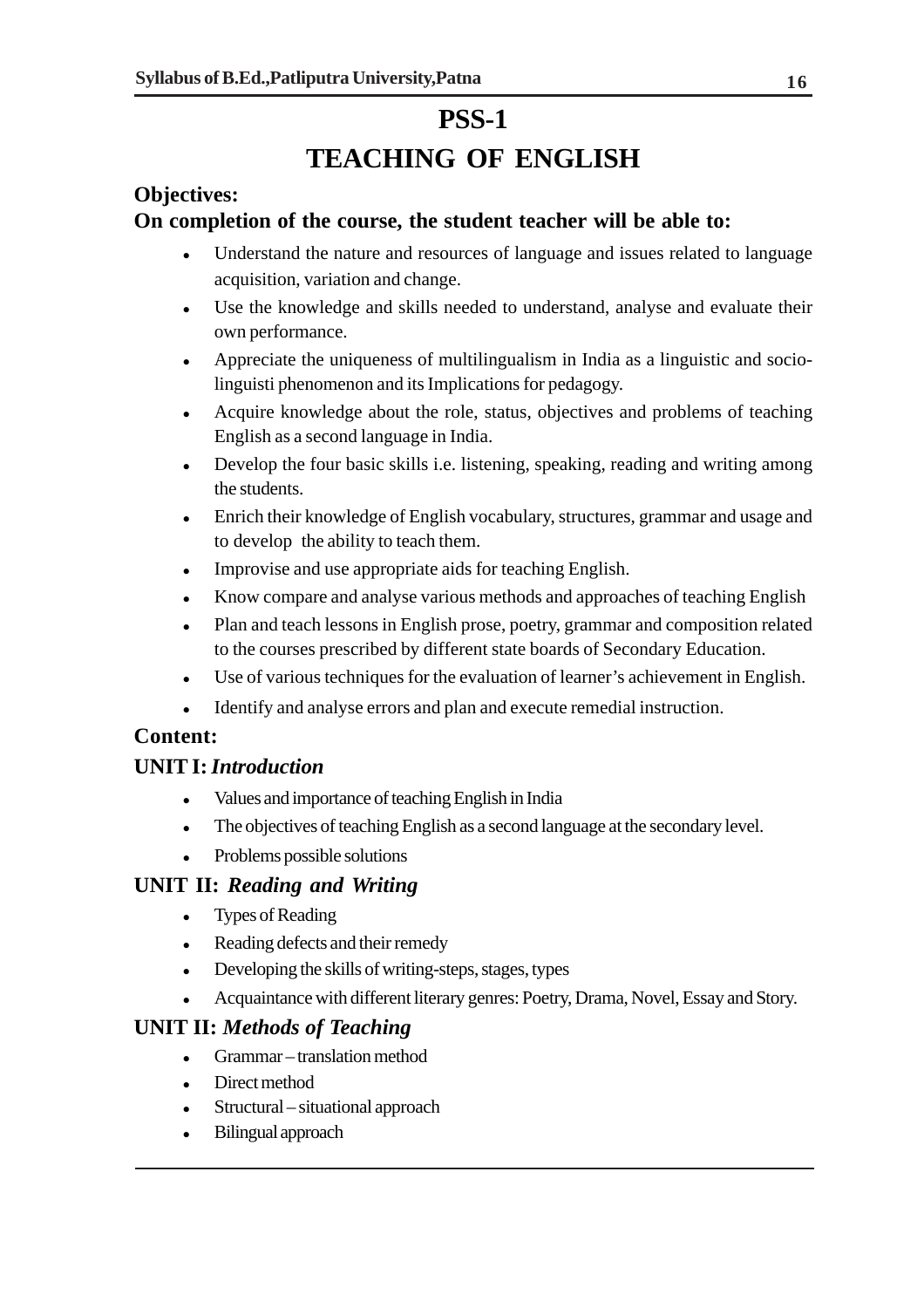• Communicative language teaching

### **UNIT IV:** *Teaching English*

- Teaching of Prose detailed and non-detailed
- Teaching of Poetry
- Teaching of Grammar
- Lesson planning in all the above four areas

#### **UNITV:** *Various Aspects of English Teaching*

- Maxims for teaching of English
- Place of mother tongue in English teaching
- Evaluation in English teaching

#### **Transaction Mode:**

The approach to be followed is the eclectic approach. It includes questioning, lecture cumdiscussion, demonstrations, and communicative activities, situational teaching and learning by doing. The emphasis will be on learner- centered teaching.

#### **Practicum:**

#### *Any two of the following*

- Tracing the objectives of teaching in a given passage
- Preparation of unit plans and lesson plans
- Framing suitable exercises on a given topic/passage
- Framing comprehension questions and finding correct answers
- Participation in Conservation
- Describing places after visiting them
- Preparing different teaching aids
- Development of language games
- Action research on different problems of teaching English in India
- Assignments on the prescribed suitable topics
- Abstracting and review of articles published in standard journals

#### **...**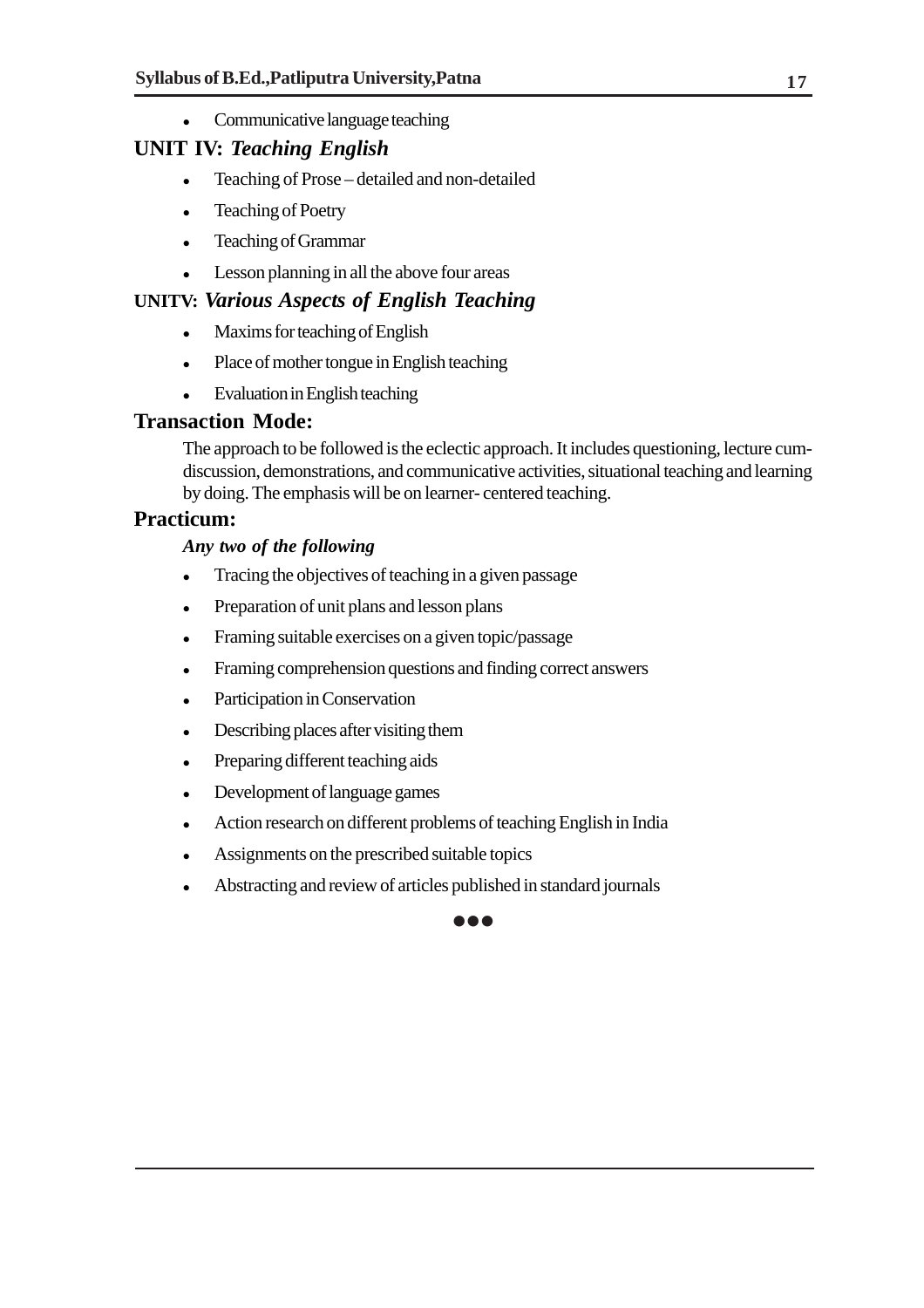## *PSS-2* **TEACHING OF URDU**

## **Objectives:**

#### *On completion of the course the student teacher will be able to:*

- Understand the nature and mechanics of language.
- Use the knowledge and skills needed to understand, analyse, and evaluate his ownperformance.
- Appreciate the uniqueness of Urdu language and literature.
- Identify the components of the four language skills.
- Develop acquaintance with approaches and methods of teaching.
- Plan and tech lessons in Urdu prose, poetry, drama, grammar and composition.

### **Content:**

## **UNIT I. Introduction**

- Concept of language (verbal  $\&$  non-verbal) concept of language learning and acquisition functions of language,
- Objectives of teaching Urdu at Secondary levels.
- Origin and development of Urdu as a language.
- Urdu as a mother tongue.
- The qualities of a good language teacher.

## **UNIT II. Writing Skills**

- Writing: Elementary knowledge of Urdu scripts- Khat-e-Naskh, Khat-e-Nastaliq and Khat- e-Shikast.
- Teaching of alphabets, borrowed from Arabic, Persian and Hindi, its shapes and nomenclatures.
- Punctuation
- Qualities of good hand writing
- Example 1. Letter writing (Formal and Informal)  $&$  Essay writing

## **UNIT III. Reading Skills**

- Reading: Its importance, concept and meaning.
- Types of reading Silent and loud reading, extensive and intensive reading.
- Reading comprehension
- Reading defects and their cure.

#### **UNIT IV. Methods of Teaching:**

Translation method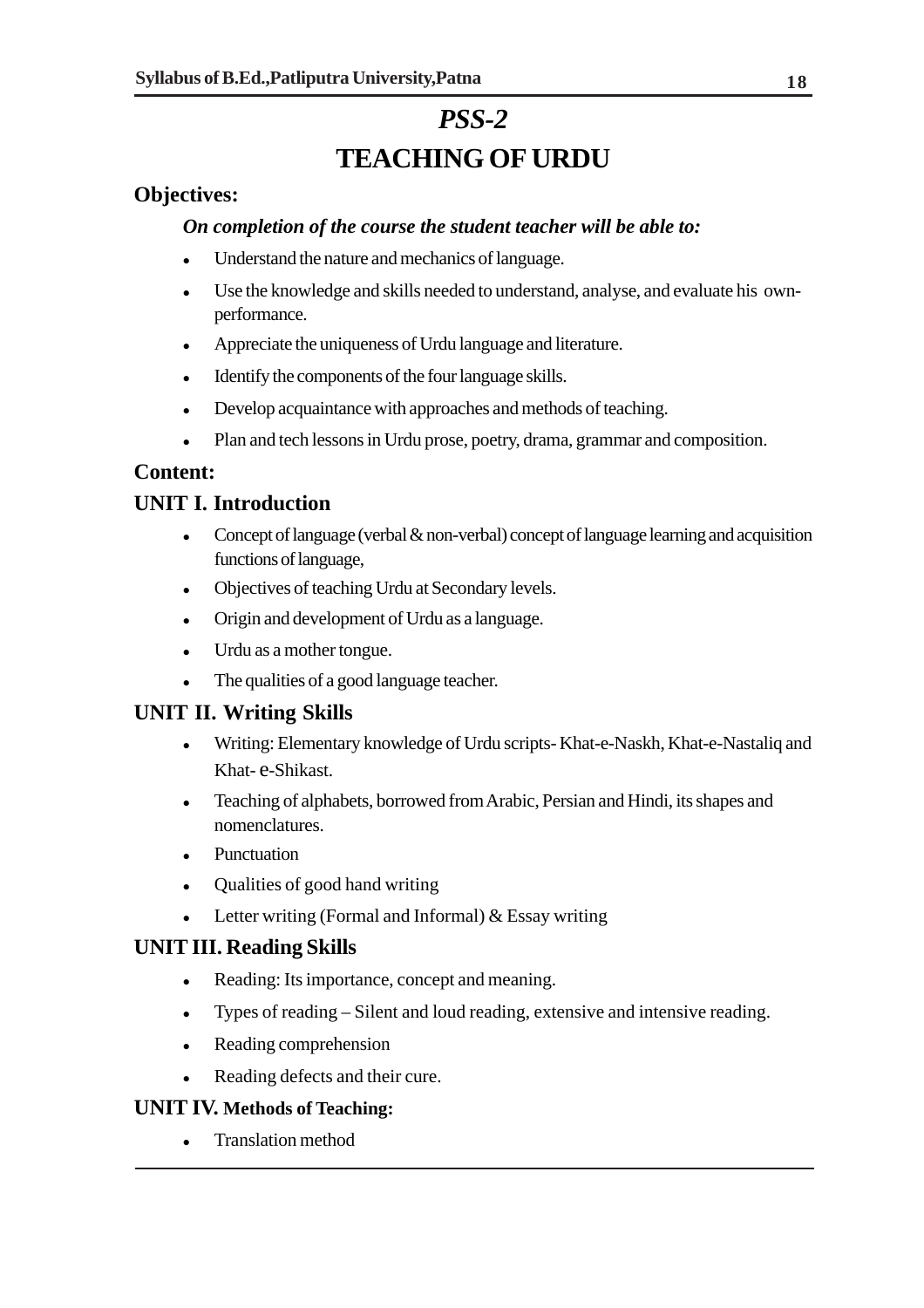- Direct method
- Play way method
- Structural approach
- Communicative approach

## **UNIT V. Various Dimensions of Teaching Urdu**

- Teaching of prose & Poetry
- Teaching of Grammar& Composition
- Lesson planning in all the above areas
- Skills of questioning
- Teaching aids in Urdu teaching

### **Practicum:**

#### *Any two of the following*

- Preparation of objective type tests
- Writing objectives for teaching of prose
- Writing of objectives of teaching poetry
- Preparation of teaching aids
- Framing suitable exercises on given topic
- Preparation of lesson plan and unit plans
- Participation in conservation
- Practicum on suitable topics

**AAA**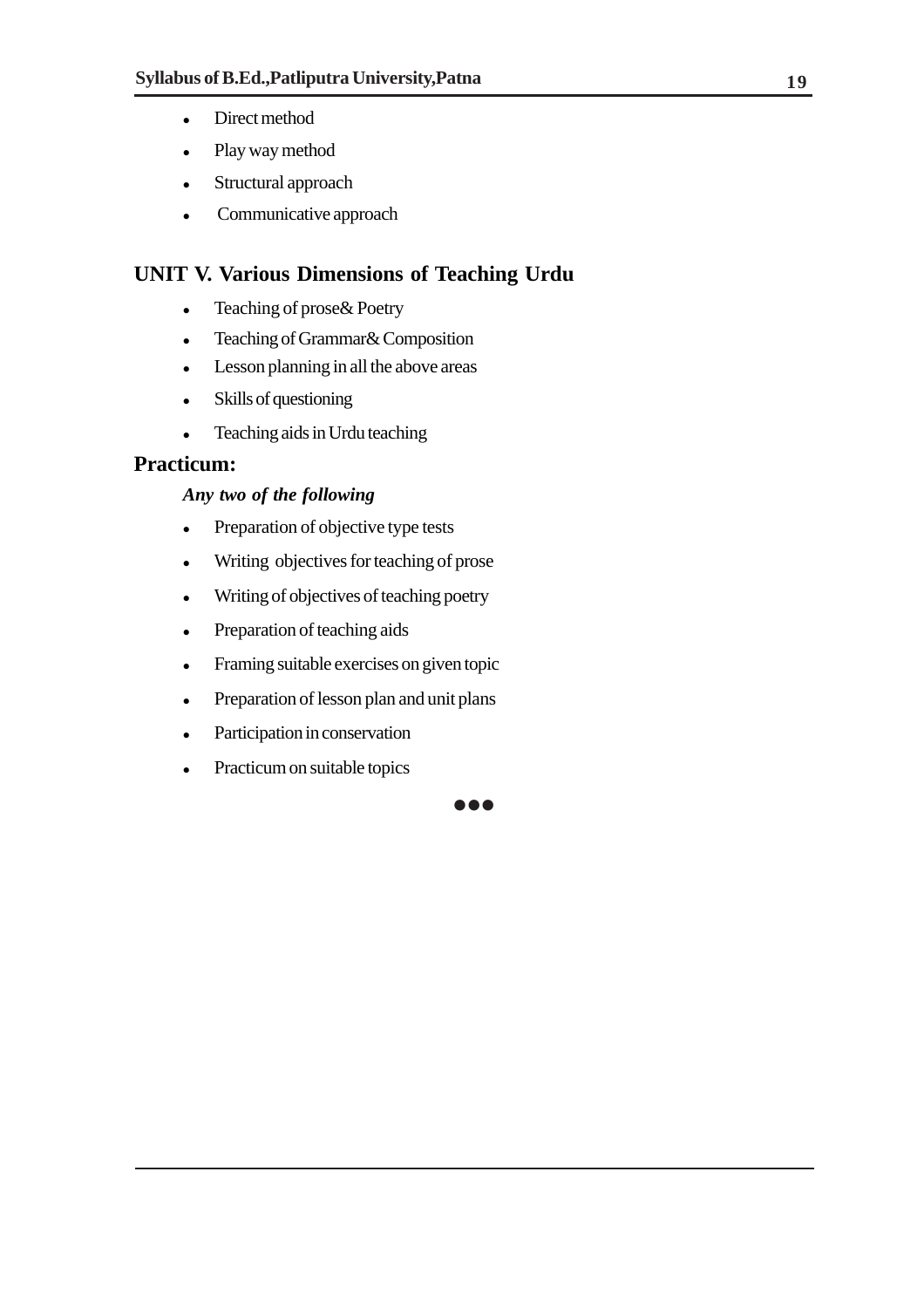## *PSS - 3* **TEACHING OF HINDI**

### **mís'; &çf'k{k.kkFkhZ &**

- 1. माध्यमिक स्तर पर पढ़ाई जाने वाली हिन्दी भाषा और उसकी विषय वस्तू को पूरी तरह जान समझ सकें तथा उसकी शिक्षण विधियों का कुशलतापूर्वक प्रयोग कर सकें।
- 2. हिन्दी भाषा की मौखिक एवं लिखित अभिव्यक्ति के शिक्षण के लिए भाषा के अनिवार्य अंगो—उपांगों का वैज्ञानिक विश्लेषण कर सकें तथा हिन्दी भाषा के व्यवहारिक रूप का कक्षा शिक्षण में प्रयोग कर सके।
- 3. छात्रों में भाषा बोध के विभिन्न आयामों के विकास के लिए पढाई जाने वाली विषयवस्त्, यथा-कविता, कहानी, निबंध, नाटक तथा अन्य विधाओं के शैक्षणिक उद्देश्य और उनका अलग— अलग महत्व समझ सके तथा विभिन्न विधाओं की पाठ योजनाओं का विकास कुशतलापूर्वक कर सकें।

## **fgUnh Hkk"kk f'k{k.k**

## **bdkbZ &1 % fgUnh f'k{k.k ds mís'; ,oa y{;**

- हिन्दी भाषा का अर्थ एवं सम्प्रत्यय
- हिन्दी भाषा शिक्षण के सामान्य व विशिष्ट उद्देश्य
- माध्यमिक एवं उच्चतर माध्यमिक स्तर पर हिन्दी शिक्षण के लक्ष्य एवं उद्देश्य
- भारत में हिन्दी शिक्षण की समस्याएँ
- हिन्दी भाषा शिक्षण के सिद्धान्त
- ब्लूम वर्गीकरण के अनुसार शैक्षिक उद्देश्यों का व्यवहारपरक लेखन

### **bdkbZ &2 % fgUnh f'k{k.k esa ikB ;kstuk**

- पाठ योजना- अर्थ, महत्त्व एवं विशेषताएँ
- $-$  पाठ योजना के विभिन्न उपागम (हरबर्ट एवं ब्लूम)
- गद्य, पद्य एवं व्याकरण की पाठ योजना के सोपान
- एक उत्तम पाठ योजना का निर्माण
- विभिन्न श्रव्य— दृश्य उपकरणों का हिन्दी शिक्षण में प्रयोग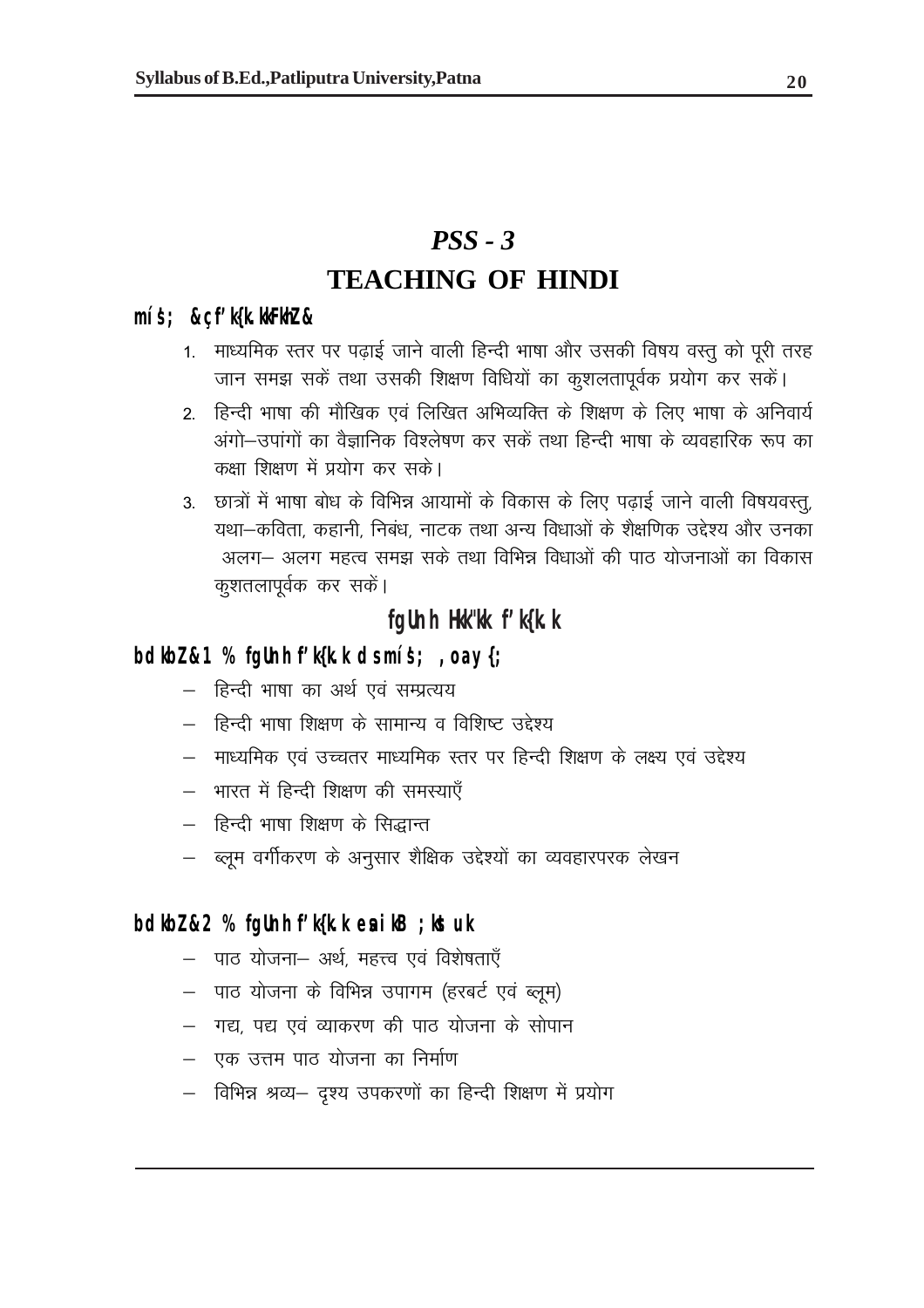## **bdkbZ &3 % fgUnh f'k{k.k esa fofHké Hkk"kk;h dkS'ky**

- हिन्दी भाषा कौशल के विकास का महत्त्व
- श्रवण कौशल का अर्थ, महत्त्व एवं शिक्षण तकनीक
- वाचन कोशल का अर्थ, महत्त्व एवं शिक्षण तकनीक
- पठन कौशल का अर्थ, महत्त्व एवं पठन कौशल के तकनीक का विकास
- लेखन कौशल का अर्थ, महत्त्व, लेखन शिक्षण के चरण, औपचारिक एवं अनौपचारिक लेखन

## **bdkbZ & 4 % fgUnh f'k{k.k dh fof/k;k¡**

- $-$  गद्य शिक्षण विधि व्याख्यान, अर्थबोध व पाठ्यपुस्तक विधि
- $-$  पद्य शिक्षण विधि  $-$  गीत, अभिनय, व्याख्यानव प्रश्नोत्तर विधि
- व्याकरण शिक्षण विधि पाठयपुस्तक, सूत्र प्रणाली, आगमन व निगमन विधि
- $-$  रचना शिक्षण विधि, खेल विधि, चित्रपूर्ति, रिक्त स्थान, प्रबोधन व प्रश्नोत्तर विधि

### **dk;Z lEiknu ç.kkyh**

- व्याख्यान एवं समूह वार्तालाप
- विभिन्न मुद्दो पर सामग्री एकत्र करना (समाचार पत्र से)
- आदर्श पाठ योजना का निर्माण (गद्य, पद्य व व्याकरण)
- उपयुक्त शिक्षण सहायक सामग्री का निर्माण
- अपनी मनपसंद कविताओं का मुल्यांकन तथा उन पर एक लेख तैयार करना ।

 $\bullet\bullet\bullet$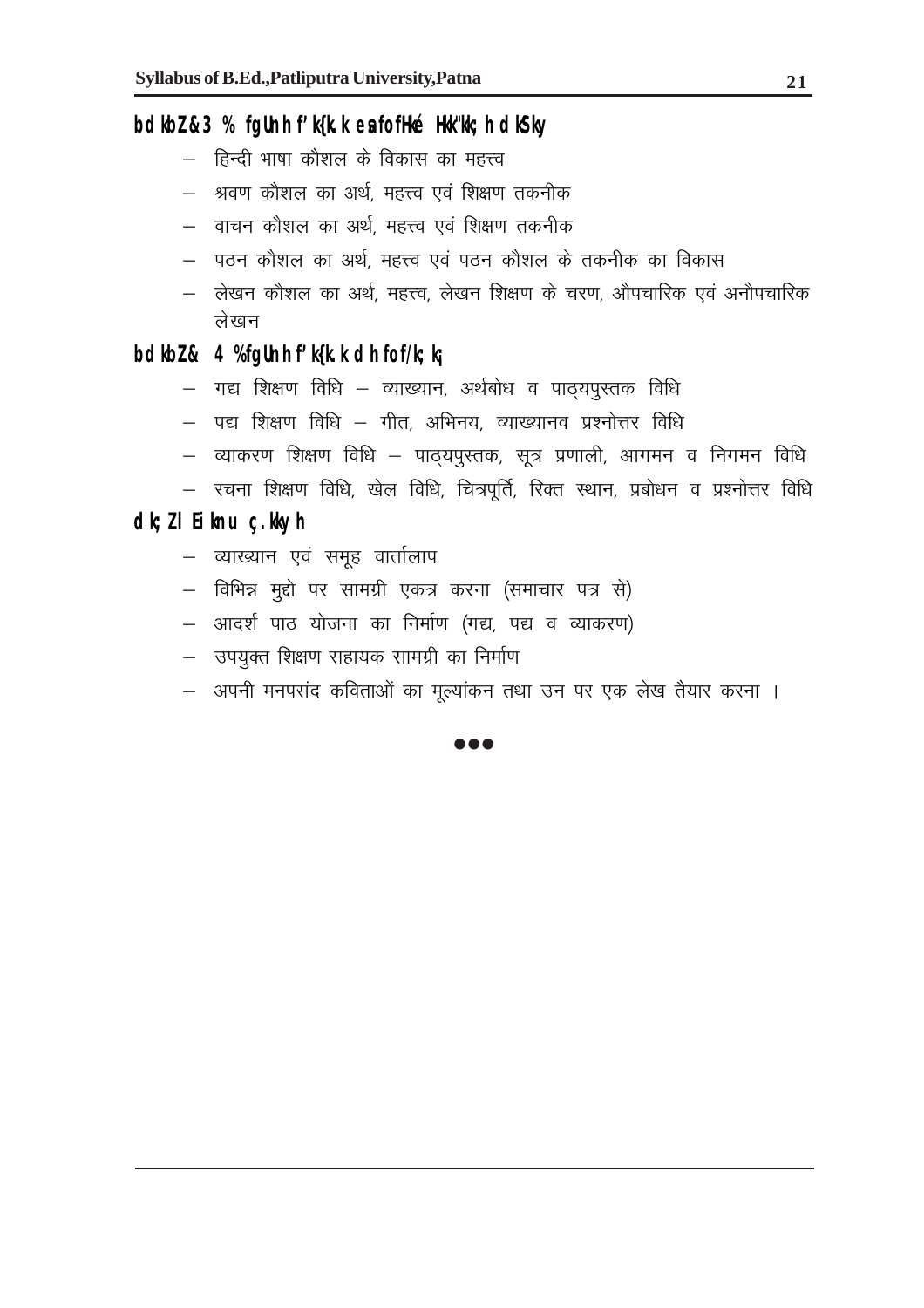## **TEACHING OF SANSKRIT**

#### **Objectives:**

*On completion of course, the student-teacher will be able to:*

- Understand Nature of Language Sanskrit.
- Understand the Characteristics of Sanskrit language.
- Understand the relation of Sanskrit Language with other subjects.
- Understand the use of language in context, such as grammar vocabulary and pronunciation
- Understand about the teaching of prose, poetry and drama at different levels.
- Identify methods, approaches and materials for teaching Sanskrit at different levels.
- Familiarize students with our rich culture heritage and aspects of our contemporary life.
- Sensitize teacher-student about peace and environmental education in context of teaching Sanskrit and Understand process of assessment of language Sanskrit.

#### **Content: UNIT-I : Nature and Importance of Sanskrit language**

Nature of Sanskrit Language, Sanskrit Language and Literature, Sanskrit Language and Indian Languages, Sanskrit as historical language (Dev-vani) Socio-cultural Importance of Sanskrit language, Sanskrit as a Modern language, Aims and objectives of teaching Sanskrit at different levels, Qualities of a Sanskrit Teacher. Importance of Teaching Sanskrit in India, Problems related to teaching Sanskrit at school level.

#### **UNIT-II : Different methods of Teaching Sanskrit**

Inductive and deductive approach, whole language approach, construction approach, Multi-lingual approach to language teaching (Dewey, Vygotsky, Chomsky, Krashen), Indian thoughts on language teaching (Panini, Kamta Prasad, Kishor Das Vajpai ) Grammar translation method, Direct method, Structural-situational method, Audio-lingual method, Natural Method, Communicative approach, Preparations of Ideal Lesson Plan, Use of Audio-visual aids in Sanskrit language.

#### **UNIT-III : Different approaches of Sanskrit Langua**ge

Pronunciation, sounds, linguistic diversity and its impact on Sanskrit, the organisation of sounds; structure of sentences, the concept of universal grammar, Nature and structure of meaning, Basic concept in phonology, morphology, syntax and semantic, Discourse.

#### **UNIT-IV : Acquisition of Language ski**ll

Skill of listening and speaking, Tasks, Materials and resource for developing the listening and speaking skill : Storytelling, dialogues situation conversation role play, simulations, speech, games and contexts, language laboratories, pictures, authentic materials and multi-media resources, skill of reading skill, Types of reading : Reading aloud and silent reading, Extensive and Intensive reading, Study skill including using thesauruses, dictionary encyclopedia etc. writing process of writing, formal and Informal writing.

#### **Practicum:**

- 1. Do a survey of 5 schools in your neighborhood and prepare a report on text book used in classroom. (C.B.S.E. and Bihar Board)
- 2. Keeping in view the needs of the children with special needs, prepare two activities for Sanskrit teachers.
- 3. Prepare the list of common error in Sanskrit among students.
- 4. Prepare a collection of poems and stories in Sanskrit of your choice.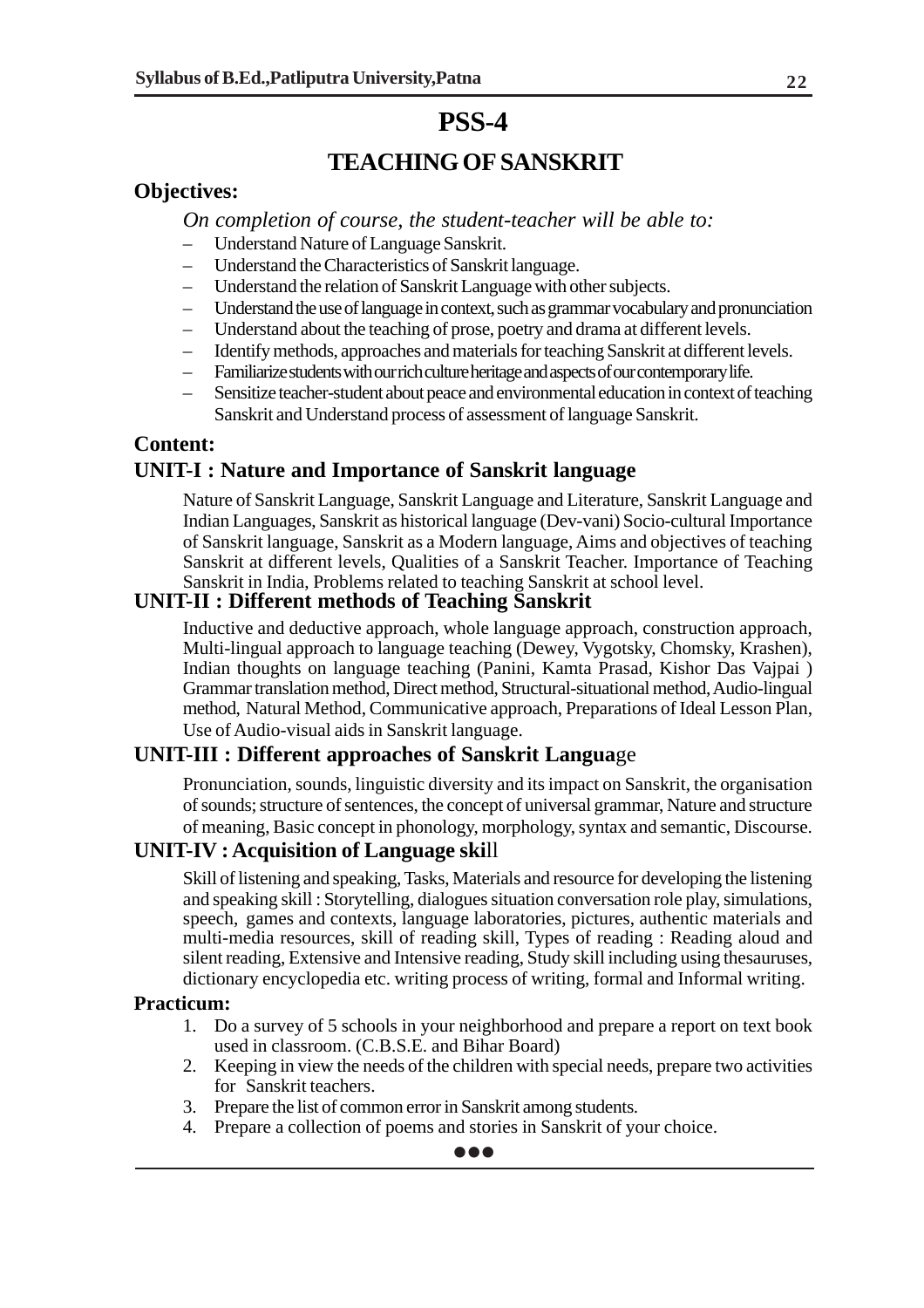## **TEACHING OF HOME SCIENCE**

## **Objectives:-**

#### *On completion of course, the student-teacher will be able to:*

- Develop broad understanding of principles and knowledge used in Home Science Teaching.
- Explain the scope and Importance of Home Science as a school subject.
- Specify the Aims and objectives of Teaching Home Science at secondary stage.
- Develop the understanding the ideal curriculum in Home Science.
- Know various approaches, methods and Teaching Aids in Home Science Teaching.
- Prepare effective lesson plan in Home Science.
- Explain various tools used in evaluation in Home Science.

### **Content:-**

## **UNIT-1: Introduction**

- Home Science as School Subject
- Meaning, & Scope of home science
- Value and Importance of Home Science as school subject;
- Aims and Objectives of teaching home science
- Administrative measures

### **UNIT-2:** *Methods of Teaching Home Science*

- Skills and techniques of teaching home science
- Basic principles
- Various methods of teaching Home Science-lecture, Lecture-cum-demonstration, laboratory, Project and Heuristic: their applications, Advantages and limitations.

#### **UNIT-3:** *Aids to Teaching of Home Science*

- Meaning and importance of Teaching Aids,
- types of Teaching Aids,
- Home Science laboratory, Equipment used in Home Science laboratory,
- Use of library

## **UNIT-4: Transaction of Contents and Curriculum**

- Curriculum: Meaning, Fundamental principles and approaches in curriculum,
- Ideal Curriculum in Home Science
- Planning in Home Science..
- Correlation of Home Science with other school subjects.
- Unit plan, Lesson plan and Principal of lesson planning.

#### **Mode of Transaction:**

Lecture, Discussion, Project, Demonstration Method and Assignments

 $\bullet\bullet\bullet$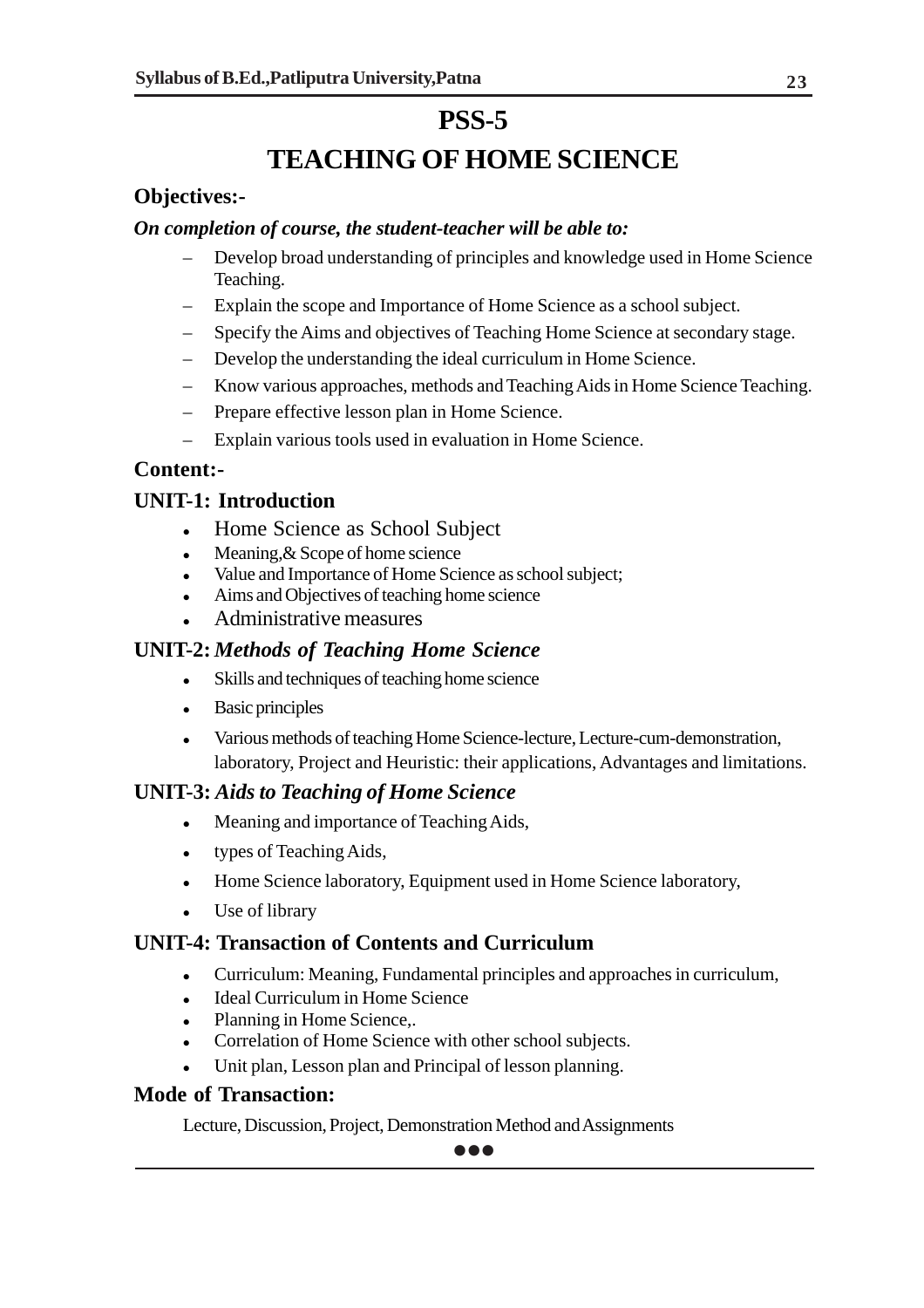## **TEACHING OF ELEMENTARY EDUCATION**

### **Objectives:-**

#### *On completion of course, the student-teacher will be able to :*

- To enable the prospective teachers to identify the problems and issues associated with the Elementary Education
- To acquaint the prospective teachers with the government policies and Programmes for the development of Elementary Education
- Enable them to mobilize and utilize community resources as educational inputs
- To develop among them the capacity to find out solution to the problems associated with the Elementary Education

### **Content:**

## **UNIT-1: Elementary Education: Conceptual Framework**

- Elementary Education in India-Scope, Issues and its present status
- Constitutional provisions for Universalization of Elementary Education
- Expansion of Elementary Education under various Five Year Plans

### **UNIT-2: Organization &Management of Elementary Education**

Education Planning at District level and Panchayati Raj

- Strategies of Planning
- Curriculum at Elementary level-its transaction
- Multi Grade and Multi Level Teaching Learning Process

## **UNIT-3: Programmes for Achieving Universalization of Elementary Education**

- District Primary Education Programme
- Education for All
- Role of NGOs towards Universalization of Elementary Education

#### **UNIT-4: Development of Skills and Competency**

- Need for orientation and refresher course for EST.
- Developing competencies related to working with parents and community.
- Role of basic training centers, normal school and DIETs' in providing training to **EST.**

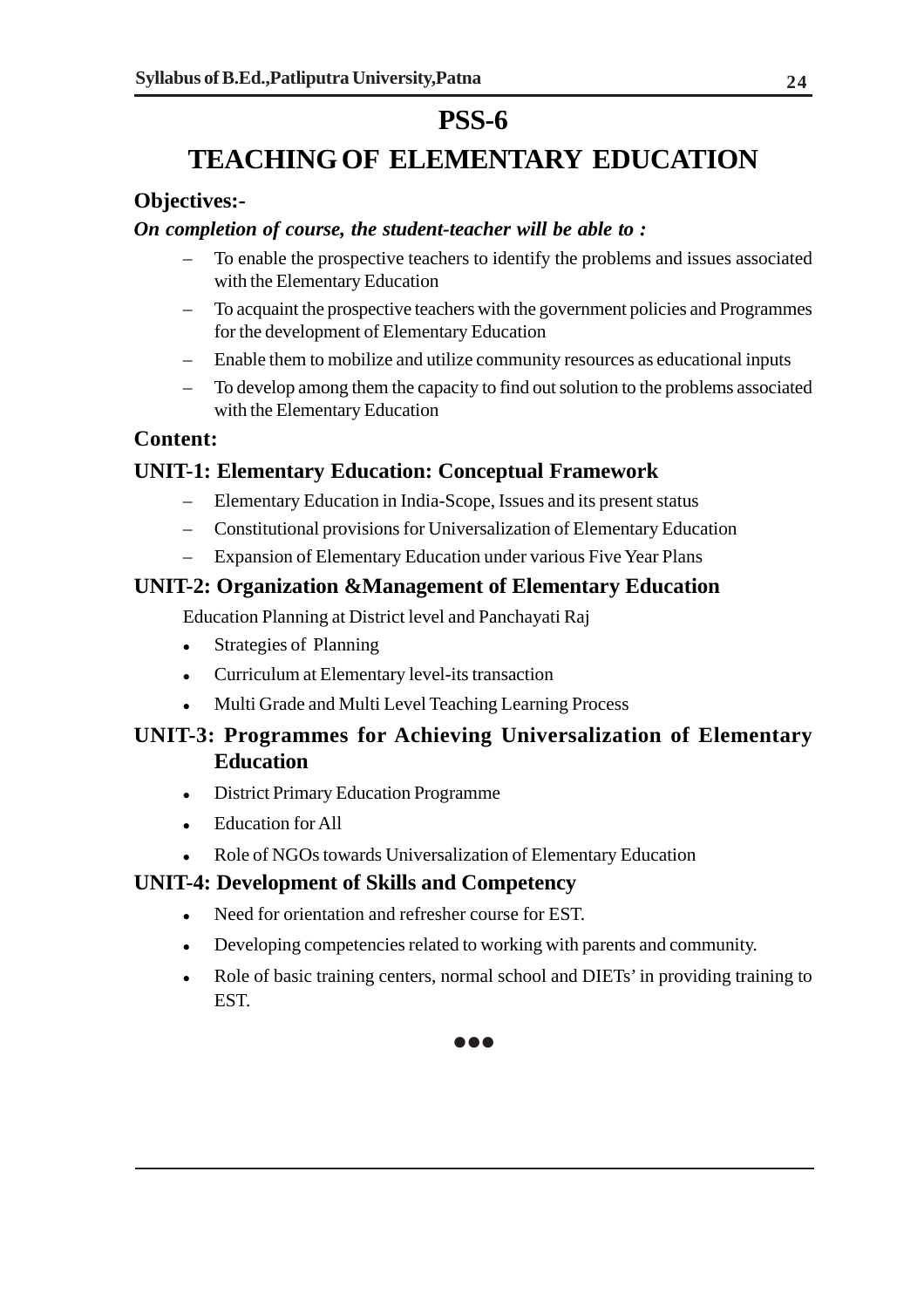# **PSS-7 TEACHING SOCIAL SCIENCE- I (HISTORY & CIVICS)**

### **Objectives:**

#### *On completion of the course the student's teacher will be able to:*

- **–** Understand the concept, Nature and scope of social science (History/Civics).
- **–** Understand the aims and objectives of teaching History and Civics.
- **–** Get acquainted with principles and methods of curriculum construction.
- **–** Apply appropriate methods, principles maxims and skill of teaching History and Civics.
- **–** Emphasize the role of history in developing the national integration and international understanding.
- **–** Prepare lesson plan and unit plan.
- **–** Develop the skills in preparing and using of instructional aids.
- **–** Acquaint with different techniques of evaluation.

## **Content:**

## **UNIT –I** *Nature, Scope and Curriculum of History/Civics*

- Meaning, Nature, Scope and importance of History/Civics as a subject.
- Aims, objectives and values of teaching History/Civics.
- Relation of History/Civics with other school subjects: Geography, Economics science and language.
- Principles of curriculum designing and Articulation of History/Civics.
- Characteristics of good textbook and evaluation of textbook.

## **UNIT –II:** *Methods of teaching History/Civics.*

- Methods of teaching History/Civics, relative merits and limitation of different methods.
- Principles and maxims of teaching History/Civics.
- Qualities of History/Civics. teacher.
- Professional development of History /Civics.teacher.

## **UNIT-III: Instructional Planning and Instructional Aids/Equipment in History & Civics**

- Various approaches of lesson plan.
- Need and Importance & Characteristics of Audio visual aids in teaching history/ civics.
- Skills of teaching History/Civics: Introduction, Explanation, Blackboard writing, Questioning, Reinforcement, stimulus variation.
- Organizing seminar, debates quiz exhibition, wall magazine, field trip and their report.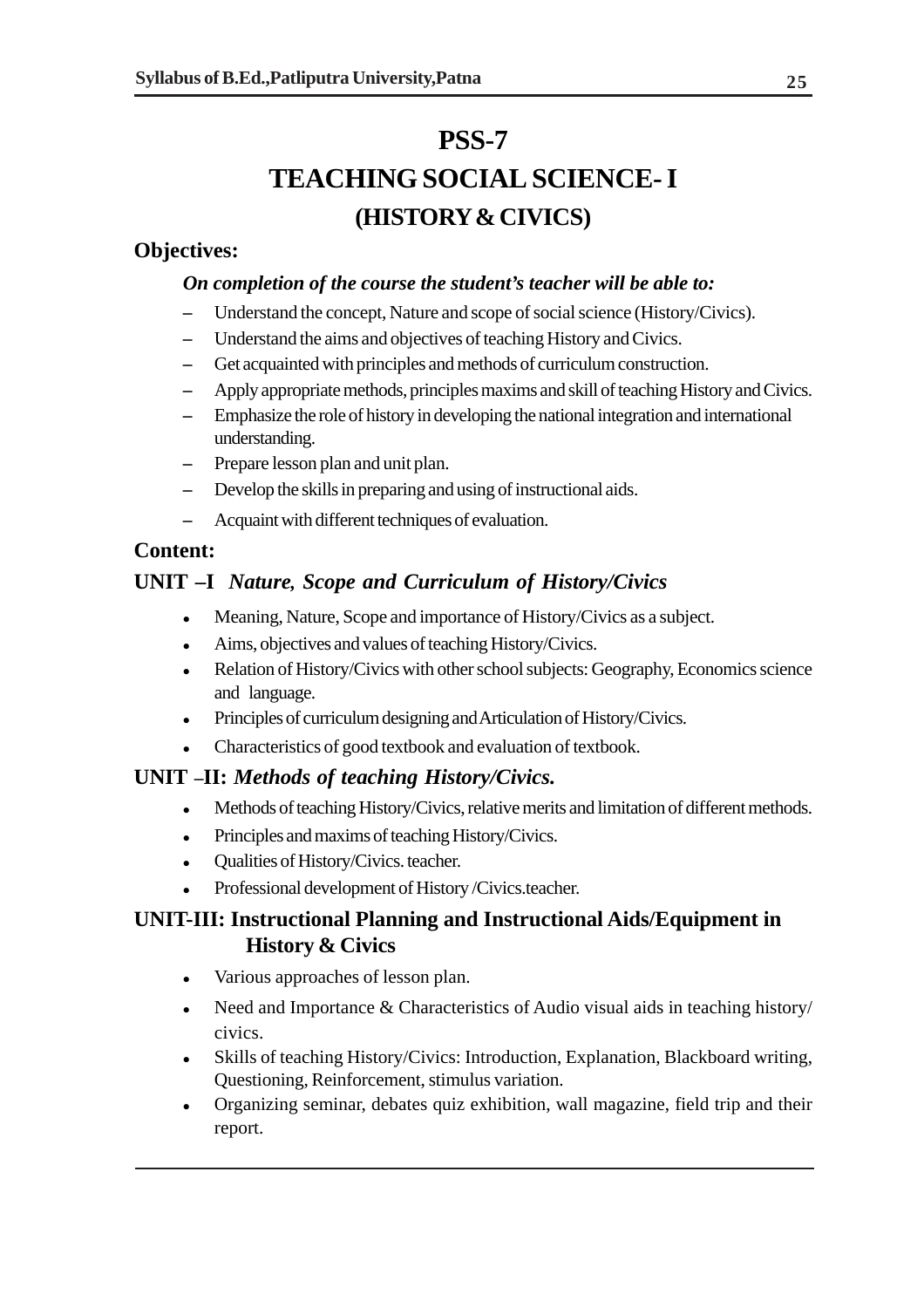## **UNIT-IV Role of History in promoting National and International integration and Evaluating Learning**

- History and national integration: Our national heritage, unity in diversity, the role of history in promoting national integration.
- History and international understanding: Our human heritage, the role of history as promote internationalism.
- Preparation of test items: objective type and essay type.

### **Transaction Mode:**

- **–** Participatory mode and group work.
- **–** Lecture cum discussion and demonstration methods.
- **–** Brain storming technique.
- **–** Historical Trip.
- **–** Project and presentation.
- **–** Question-answer.

#### **Practicum: (Any two of the following)**

- The following activities are proposed:
- Seminars on current relevant topic/issues.
- Construction of achievement test in history and civics.
- Organizing quiz for school students.
- Organizing social science exhibition/fairs.
- Preparation of T.L.M.
- Visits of historical and political places.
- Organizing Bal-Sansad (Child Parliament)
- Project, based on historical movements, personality and local place.

 $\bullet\bullet\bullet$ 

- Review of one History/Civics school textbook.
- Preparation of a scrap-book.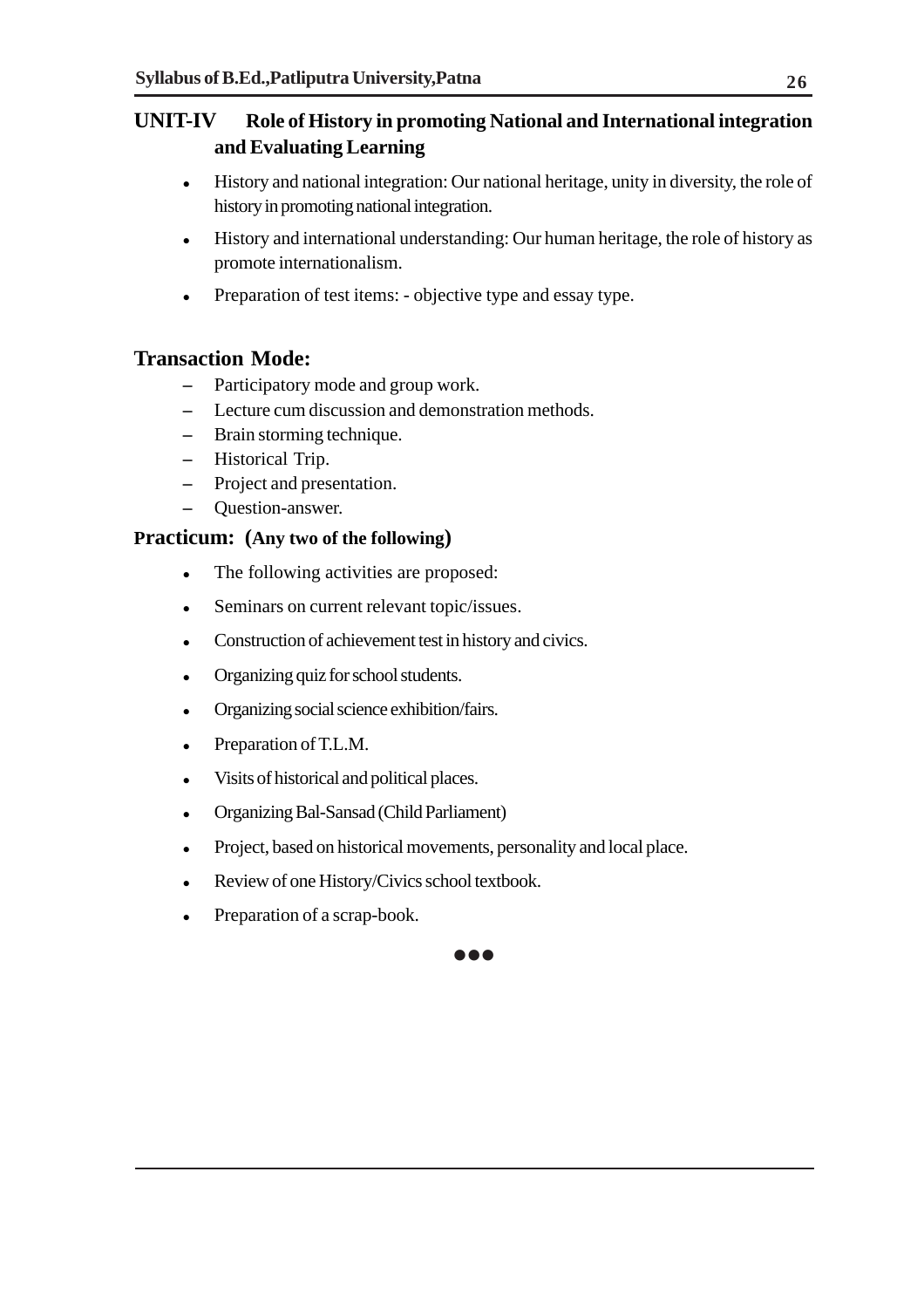## **TEACHING OF SOCIAL SCIENCE-II (Geography & Economics)**

### **Objectives:**

#### *On completion of the course the student teacher will be able to:*

- **–** Understand concept, meaning and scope of social sciences.
- **–** Get acquainted with appropriate methodology as applicable to social sciences.
- **–** Prepare unit plan and lesson plan.
- **–** Enrich the knowledge of basics of economics and acquaint with the Indian economy.
- **–** Develop the skill in preparing and use of instructional aids.
- **–** Develop understanding of a man and environment relationship.
- **–** Understanding core relationship between human occupation, natural resources and natural regions.
- **–** Acquire skill in teaching Social sciences.
- **–** Acquire knowledge of various evaluation procedures and to devise effective evaluation tools.

### **Content:**

## **UNIT-I:** *Nature, Scope and Curriculum of Social Science*

- Nature, Scope and importance of Geography and Economics as a subject.
- Aims and Objectives of teaching Geography and Economics at secondary level.
- Social science and social studies: core subjects of social science History, Civics, Geography, Economics, Inter relationship between them.
- Curriculum and their principles.

## **UNIT-II: Methods of Teaching Geography/Economics and their Instructional planning**

- Lecture, Discussion, Excursion, Project, Problem-solving, Inductive and deductive, lecture cum demonstration, Heuristics method, Tutorial, Question-Answer.
- Principles and maxims of social studies teaching.
- Preparation of lesson plan and unit plan and their characteristics, importance; steps and format.
- Audio-visual aids in teaching of Geography, need, Importance and preparation.
- Text book of Geography and Economics.
- Teacher of Social Studies.

#### **UNIT-III: Level and Phases of Teaching and Innovations in Teaching**

- Levels of Teaching
- Phases and Operations of Teaching
- Types of Teaching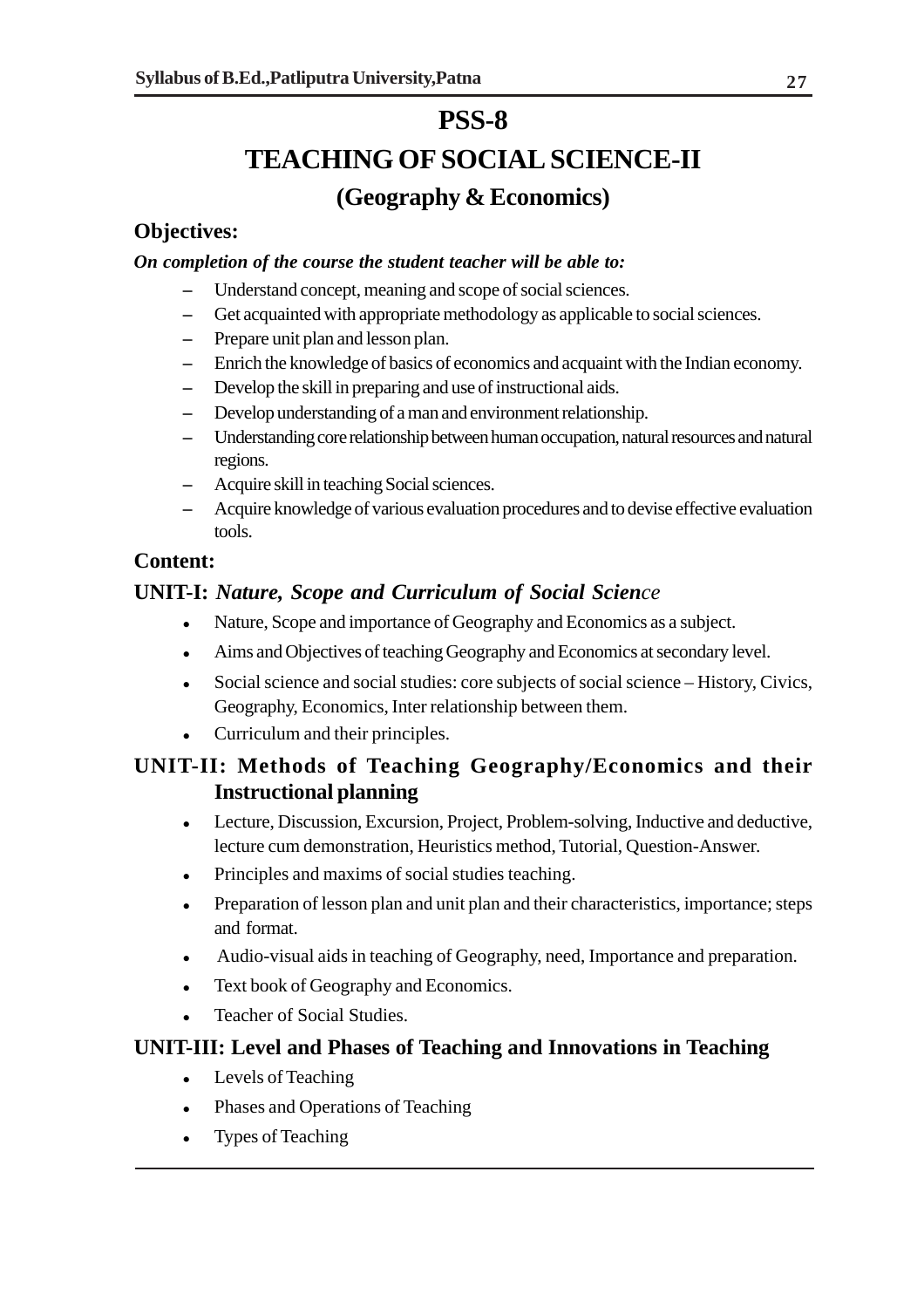- Innovation in teaching Geography and Economics Micro teaching, Programme Instruction and computer assistance instruction.
- Action Research

## **UNIT-IV:** *Education for Citizenship*

- Teaching of Geography and Economics for good citizenship.
- Teaching of Geography & Economics for National Understanding.
- Teaching of Geography & Economics for International Understanding.
- Process of learning through observation, inquiry, hypothesis, experimentation, data collection, interpretation

#### **Transaction Mode:**

- Lecture cum demonstration.
- Discussions
- Problem-Solving
- Question-Answer
- Illustration
- Story-telling
- Field trip
- Inductive-deductive.

#### **Practicum (Any two of the following)**

- Preparation of unit plan.
- Preparation of teaching aids including slides and PPT.
- Preparation of scrap book.
- Preparation and analysis of achievement test.
- Action Research

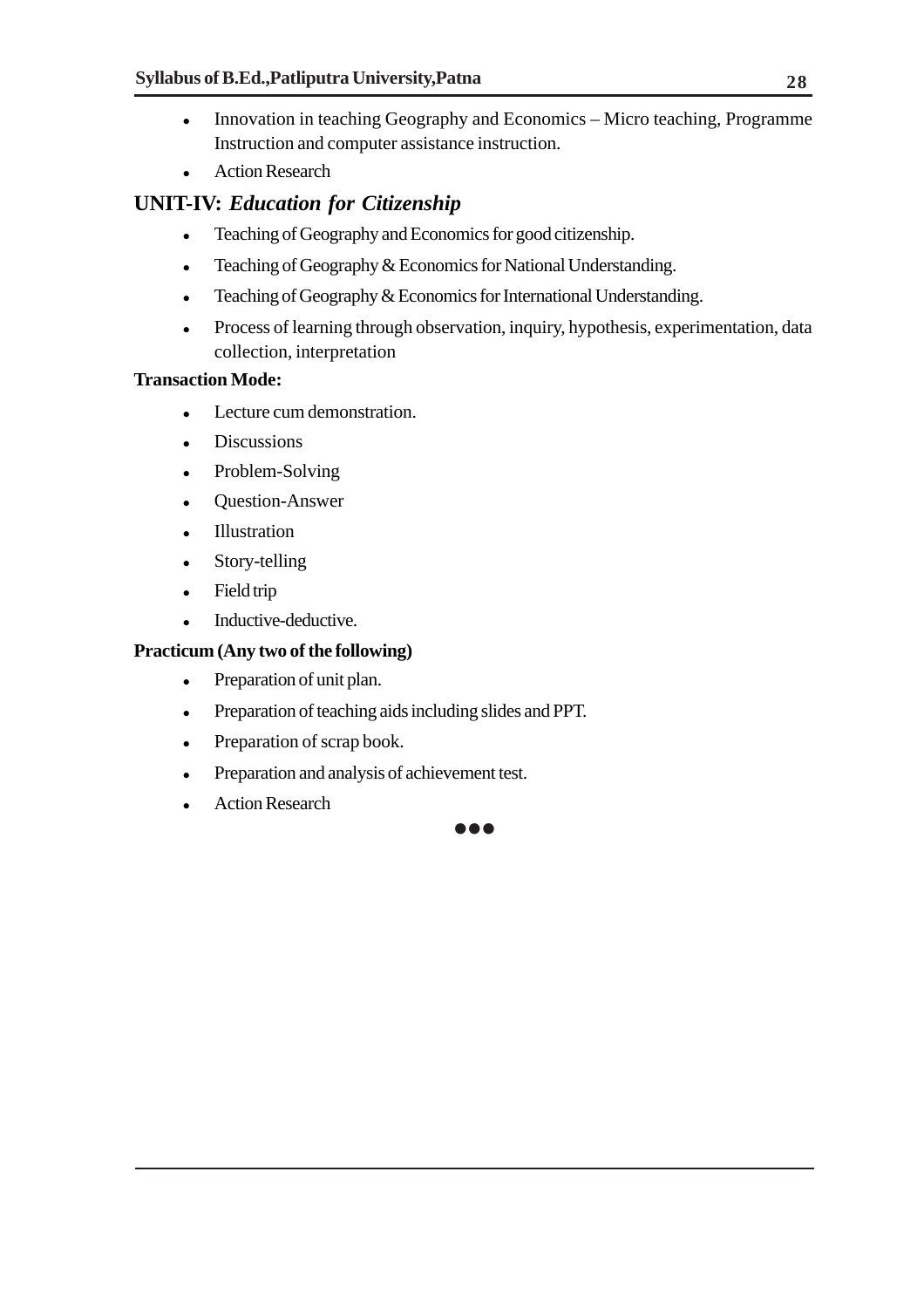# **PSS-9 TEACHING OF SCIENCE-I (For Physical Science)**

### **Objectives:**

#### *On completion of the course the student teacher will be able to:*

- **–** Understand the nature and structure of science.
- **–** Understand the aims and general objectives of teaching science at secondary level.
- **–** Apply the principles of learning processes in the appropriate teaching strategy.
- **–** Construct test items to measure objectives belonging to various cognitive levels.
- **–** Identify specific learning difficulties in science and provide suitable remedial/individual instruction.
- **–** Use effectively the teaching aids in teaching science.

### **Content:**

### **UNIT-I** *Introduction*

- Nature of science, its role and importance in daily life, Objectives of teaching science.
- Science education in India
- Planning the instruction: identification of teaching points, organizing the content, designing learning experiences.
- Role and functions of instructional materials and teaching aids: Components of instructional materials, multimedia, computer, chart, models, improvised apparatus
- Preparation of unit plan and lesson plan.

## **UNIT II:** *School Science Curriculum*

- History of development of Science Curriculum
- From subject centered to behaviorist to constructivist approach of curriculum development.
- Recommendations of NCFs on Science curriculum.
- Designing science curriculum for Primary and secondary level
- Role of science lab, text book, library, Exhibition in teaching science

## **UNIT II:** *Method of Teaching*

- Lecture method
- Discussion method
- Demonstration method
- Activity based teaching
- Inductive and deductive approaches
- Heuristic method, inquiry approach
- Problem solving method
- Project method
- programmed instruction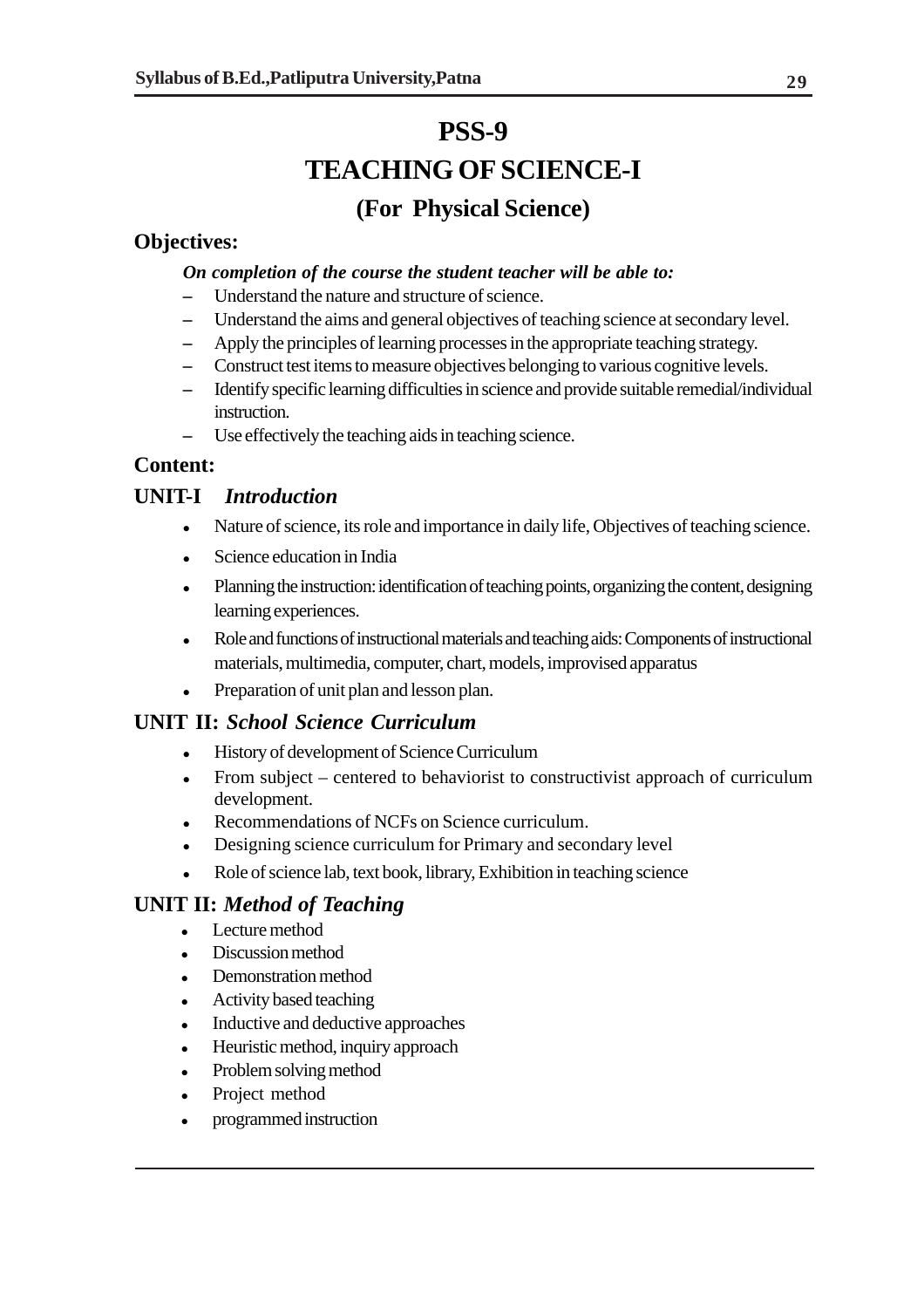### **UNIT III:** *Professional Development of Science/ Physics/ Chemistry Teacher*

- Professional Development Teaching as a profession, need for pre-service and inservice professional development programme.
- Various opportunities for in-service professional development, interaction with peer teachers, reading, attending training programme, membership of professional organisation, sharing through conferences, seminars and journals, travel, cultivating science hobbies, monitoring, teacher's exchange with universities and all other school etc.
- Teacher as a researcher learning to understand, how students learn science.

### **Transaction Mode:**

Lecture, discussion demonstration project, problem-solving, and heuristic inductive –deductive method

### **Practical:**

Demonstration by the teacher and observation by the students on a pre-designed questionnaire of the following

a. Magnetic effect of current b. Spectrum

### *Activities to be conducted by the students:*

- a. Measurement using following instruments: meter scale, vernier calipers, screw gauge, thermometer, ammeter, and voltmeter.
- b. Production spectrum using prism.
- c. Image formation by convex and concave lens.

#### **Practicum:** *Any two of the following*

**1. Preparation of teaching aids: charts, models, OHP transparencies etc..**

#### **2· Maintenance of Science laboratory equipment.**

- a) Preparation of solutions and laboratory regents.
- b) Use of first aid and awareness of safety rules.
- c) Organisation of Science club and hobby club.
- d) Organisation of Science Exhibition.

#### **3· Measurements of length, mass, time and temperature and graphic manipulation like**

- a) distance-time graph b) velocity-time graph
- c) voltage-current graph d) temperature-time graph
- e) force extension of spring or elastic chord graph etc.

#### **4· To demonstrate**

- a) Image formation in spherical mirrors and lenses
- b) resultant of forces acting at a point or body
- c) work done in lifting a weight or compresses spring to raise a body
- d) Waves on Stretched rope and water surface
- e) Various relation in waves

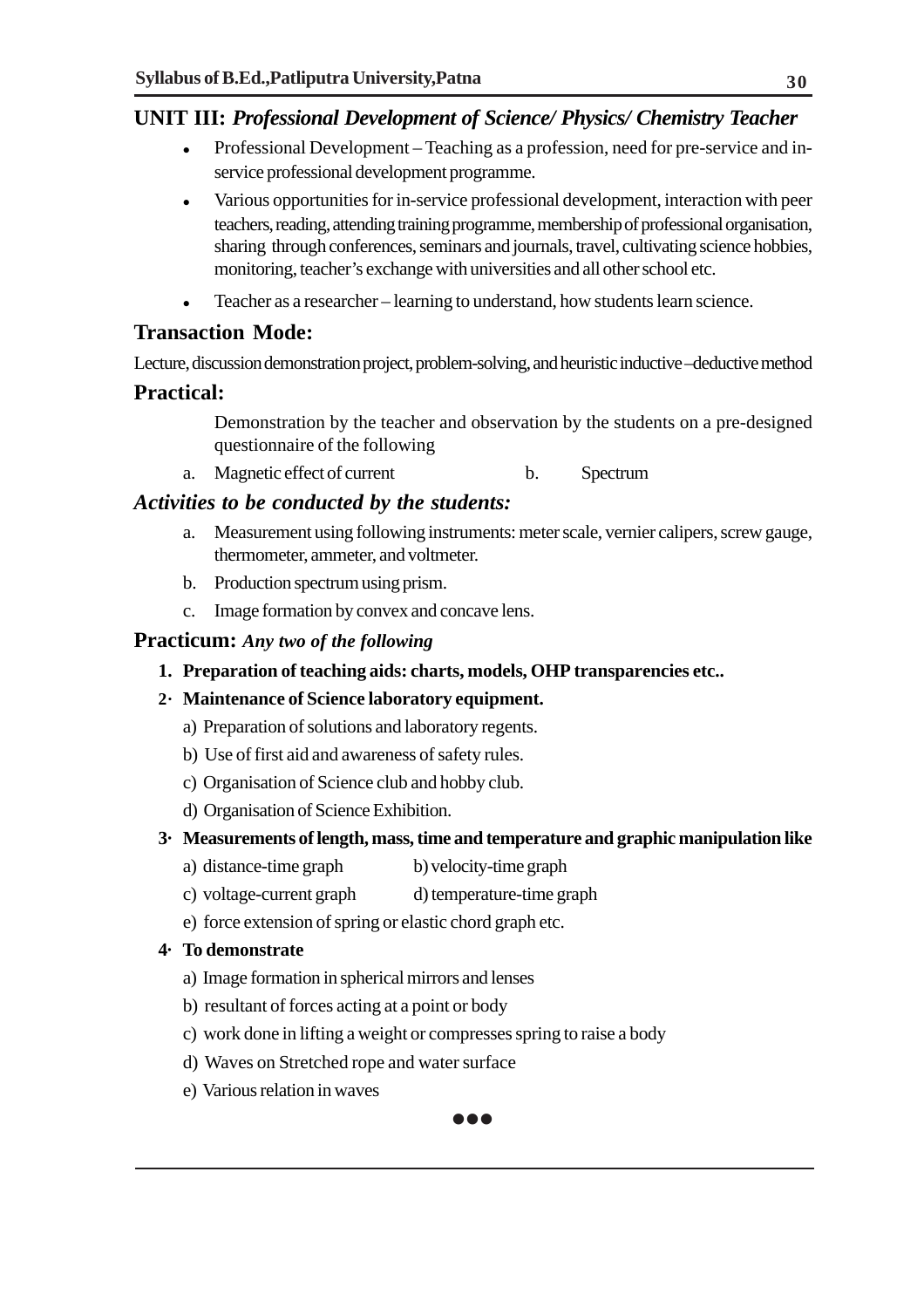## **PSS-10 TEACHING OF SCIENCE-II (For Biological Science )**

## **Objectives:**

#### *On completion of the course the student teacher will be able to:*

- **–** Understand the aims and objectives of teaching science and its inter relationship with other branches of science.
- **–** Appreciate the role of science in day to day life and its relevance to modern society.
- **–** Develop adequate skills to use different methods of science for an effective classroom teaching.
- **–** Develop competency to organize laboratory facilities and equipment.
- **–** Prepare and use lesson plans and unit plans required for instructional purpose.
- **–** Develop abilities and competencies to effectively organize teaching learning experience with maximum involvement of students.
- **–** Fabricate and use the adequate low cost teaching learning materials for effective teaching in science.
- **–** Analyse the organization of science content at secondary level.
- **–** Develop skills to design and use various evaluation tools to measure the extent of achievement for instructional objectives.

## **Content:**

## **UNIT I: Introduction**

- Nature of science, its role and importance in daily life, Objectives of teaching science.
- Planning the instruction: identification of teaching points, organizing the content, designing learning experiences.
- Role and functions of instructional materials and teaching aids: Components of instructional materials, multimedia, computer, chart, models, improvised apparatus
- Preparation of unit and lesson plan.

## **UNIT II:** *Planning the teaching by using the following methods*

- Lecture method, discussion method, demonstration method, activity based
- Teaching, inductive and deductive approaches, Heuristic method, inquiry approach, problem solving method, programmed instruction, learning of teaching in the light of NCF-2005, constructivist approach.

## **UNIT III:** *Approaches and strategies of learning Biology*

- Process of learning through observation, inquiry, experimentation,
- Approaches and strategies of learning Biology: Expository approach, investigation, projects, peer interactions, collaborative approach, experiential learning.

#### **UNIT IV: Professional Development of Biology Teachers**

 Various professional development programmes for teachers such as in-service teachers' training, seminars and conferences, membership of professional organizations etc.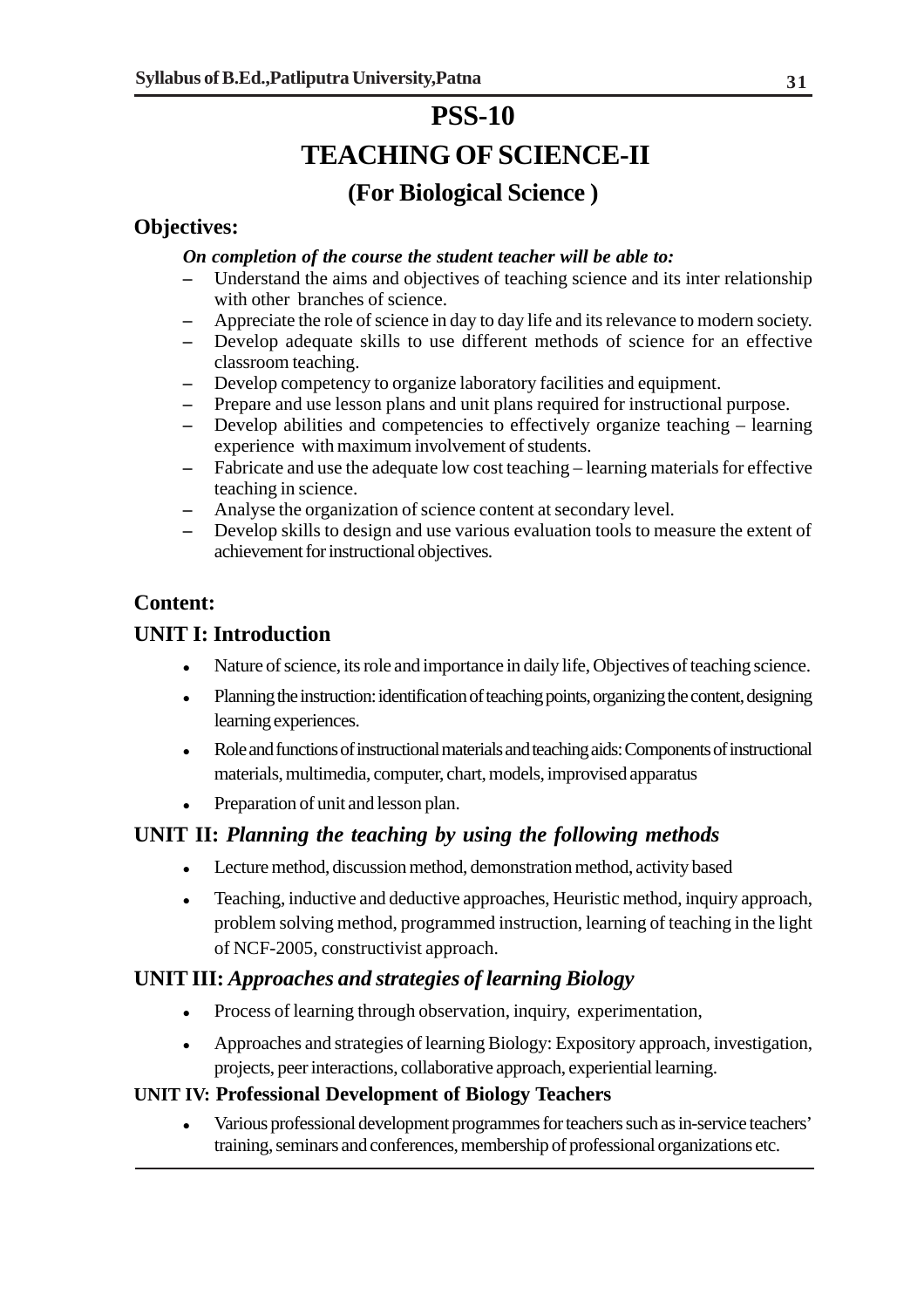- Field visit of teachers
- Teachers as a researcher: learning to understand, how children learn science including biological sciences, Action research in teaching-learning of Biology.

## **Transaction Mode:**

Lecture-cum-demonstration, question answer, discussion, Experimentation, assignment, project work

### **Practical:**

- a) Defects of eye audits correction
- b) Evolution of oxygen in photosynthesis
- c) Transpiration in Plants
- d) Identification of pests
- e) Diffusion and osmosis

## **Practicum:**

### *Suggested topics:*

- Analysis identification and classification of various concepts and hard spots in science at secondary stage
- Museum, herbarium and aquarium.
- Designing lesson plans for a particular concept keeping in mind the expected operational level of children.
- Preparation of designs of ideal laboratory/Herbarium/Aquarium
- Perform experiments to detect the presence of carbohydrates, lipids and proteins in food by qualitative chemical tests.
- Observing blood flow in the capillaries of living organism.
- Microscopic examinations of human blood-to observe the cellular components of blood.
- Observing Neuron and Neuromuscular function on prepared microscopic slides.
- Observing the stages of embryo developments in plants and animals using preserved material.
- Preparing microscopic slides to demonstrate stages of mitosis and meiosis.

 $\bullet\bullet\bullet$ 

 Collection of samples of angiosperm plants, presenting examples of vegetative reproduction in plants.

#### **Activities:**

- a. Preparation of slide
- b. Plasmolysis and deplamolysis.
- d. Absorption and uptake of water through xylem.
- e. Pollen germination
- f. Preparation of onion root tip smear for mitosis division.

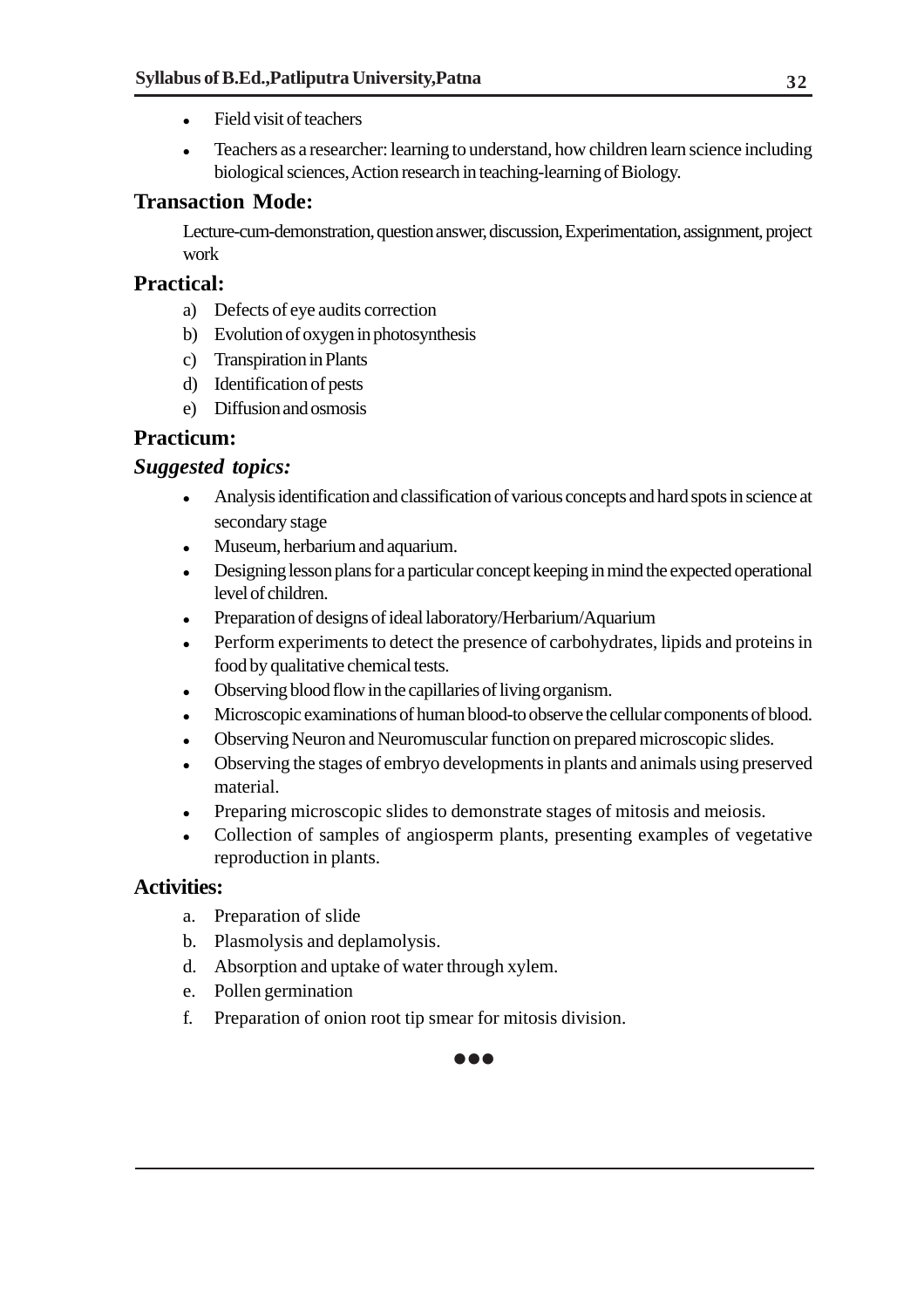## **TEACHING OF MATHEMATICS**

### **Objectives:**

#### *On completion of the course the student teacher will be able to:*

- **–** understanding of the characteristics of Mathematical language and its role in Science
- **–** understanding of the nature of axiomatic method and mathematical proof
- **–** knowledge about aims and general objectives of teaching secondary school mathematics ability to state specific objectives in behavioral terms with reference to concepts and generalizations ability to teach different kinds of mathematical knowledge.
- **–** Understanding of mathematical proof in the context of secondary school mathematics
- **–** Understanding of nature, importance and strategies of problem-solving ability to teach proof of theorem and solution of problem to develop relevant skills ability to evaluate
- **–** Understanding of proof of a theorem and problem-solving skills.
- **–** Understand the characteristics of and strategies for teaching exceptional children in mathematics prepare and evaluate instructional materials in mathematics appreciate the need for continuing education of mathematics teachers.

### **Course Content**

#### **UNIT-1***Nature and Scope of Mathematics*

- Concept, meaning, Nature and scope of Mathematics
- History of mathematics with special reference to Indian Mathematicians,
- Importance of Mathematics in school curriculum
- Values of Mathematics Teaching: intellectual, utilitarian, social, aesthetic, cultural, psychological, vocational, disciplinary and moral value
- Aims and objectives of teaching mathematics

#### **UNIT-2 Construction** *and Organisation of curriculum in mathematics*

- Principles of curriculum construction
- Bases of curriculum construction in mathematics
- Drawbacks of existing curriculum & Suggestions for improvement in mathematics curriculum
- Methods of Organisation of curriculum in mathematics
- Suggested curricular areas in mathematics given by NCF-2005

#### **UNIT-3 Methods and Techniques of teaching Mathematics**

- Methods of Teaching Mathematics
- Techniques and strategies of teaching mathematics
- Qualities and functions role of mathematics teacher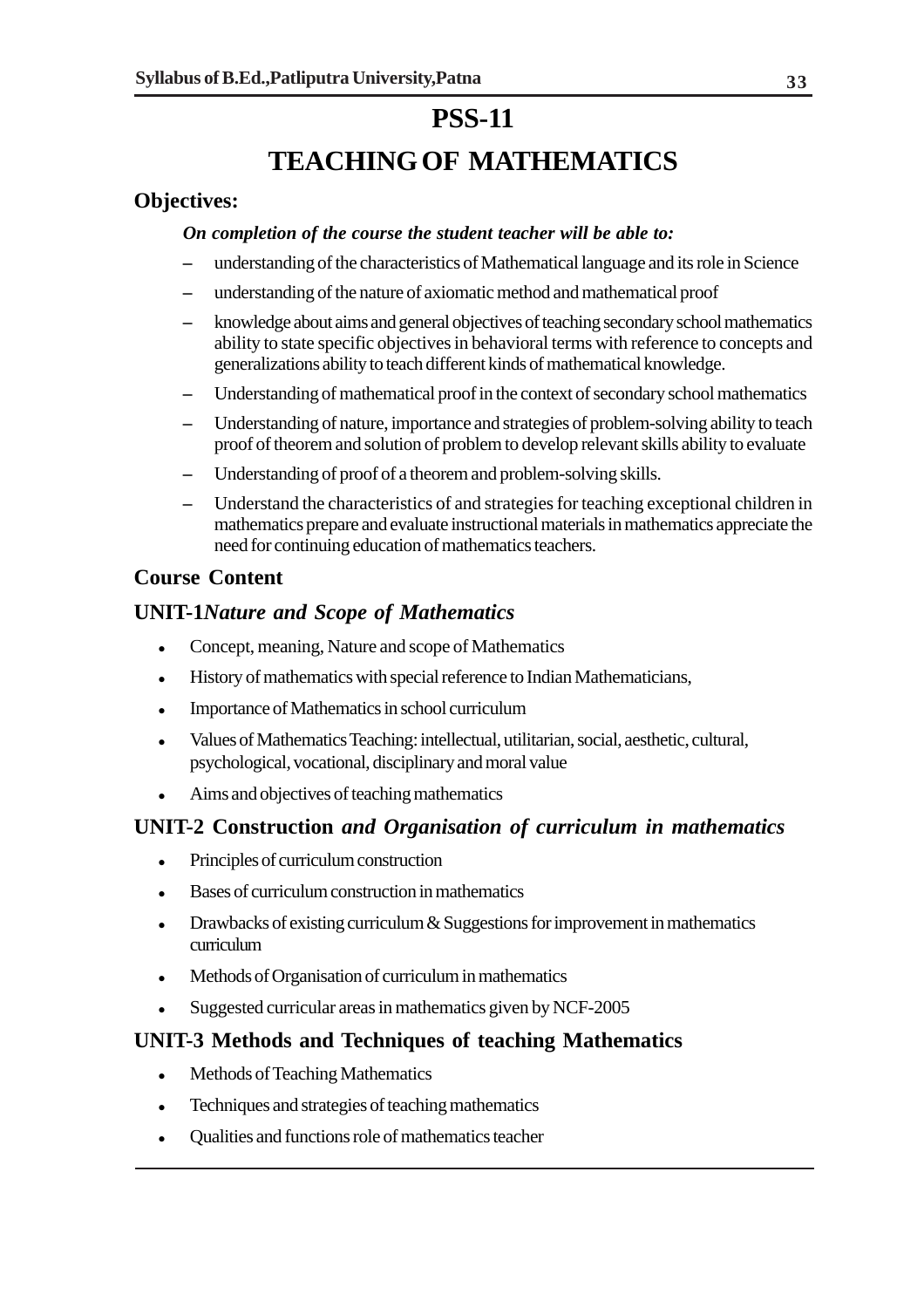- Discussion method
- Demonstration method
- Activity based teaching
- Inductive and deductive Method
- Heuristic method, inquiry approach
- Problem solving method
- Project method
- Analytic and Synthetic Method
- Laboratory Method
- Planning in Mathematics teaching

### **UNIT- 4** *Learning Resources in Mathematics*

- Types of pre- service and in-service programme for mathematics teacher,
- Journals and other resource material in mathematics education,
- professional growth of mathematics teacher: participation in conference/seminars/workshop
- Organisation of mathematics textbook and Maths lab
- Teaching Aids in Mathematics Teaching

#### **Practicum:**

#### *Ask a group of student to play a game based on mathematics.*

- Select the different group and Organise mathematical quiz.
- Identify the concept in each student of number system, Algebra, Coordinate Geometry, Trigonometry, statistics, Mensuration and Geometry and teach them with appropriate method

...

- Organise mock test to increase speed and accuracy in mathematics.
- Preparation of different learning material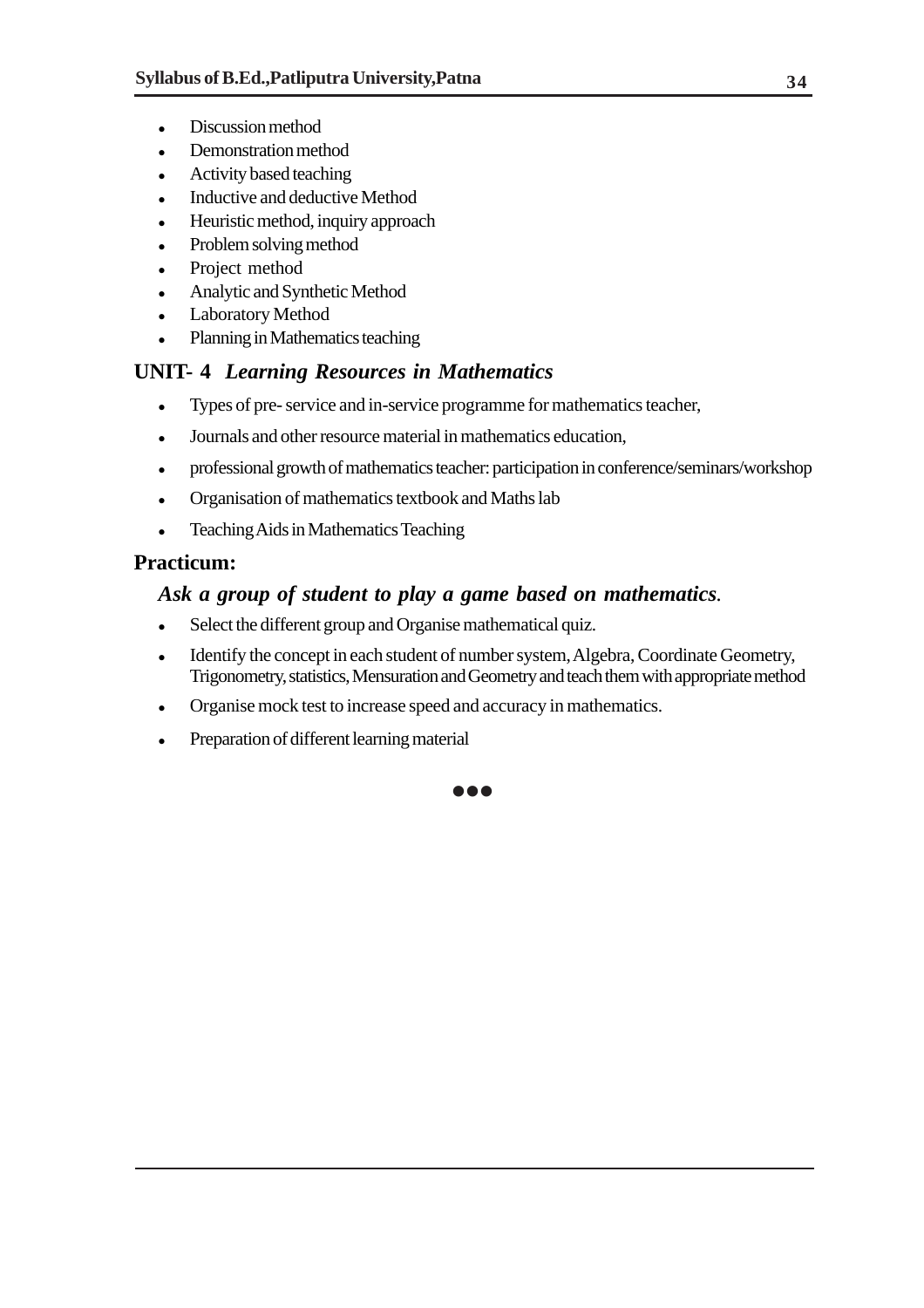## **TEACHING OF COMMERCE**

### **Objectives:-**

### **On completion of course, the student-teacher will be able to** :

- To enable the students teacher to understand the basic concept of teaching commerce at secondary / Sr. Secondary.
- To enable the student-teacher to understand the objective and scope of Commerce at Higher Secondary stage.
- To enable the student-teacher to use commercial activities and community resources in day-to day life activities
- To enable the student-teacher to understand the relationship of commerce with other school subjects.
- To enable the student-teacher to critically analyze the syllabus and textbook of Commerce at Secondary stage.

### **Content:-**

## **UNIT-1: Introduction of Teaching Commerce**

- Meaning, nature and scope of commerce teaching at secondary/ sr. secondary stage;
- Place of teaching commerce in secondary curriculum
- Value and importance of commerce teaching
- Aims and objectives of Teaching Commerce at higher secondary level;
- Correlation of Commerce with other school subjects;

## **UNIT-2: Curriculum Designing**

- Meaning of curriculum syllabus and textbook.
- Approaches of Curriculum design.
- Principles of curriculum designing
- Critical appraisal of textbook in Commerce from the stand point of curriculum design and syllabus framing, treatment and organization of subject matter.

#### **UNIT-3: Organization of Teaching, Co-curricular Activities and lesson planning**

- Need and Importance of CCA in teaching learning process.
- Aims and objective of lesson planning.
- Types and strategies of lesson planning.
- Reflective teaching strategies
- Quality of teaching

#### **UNIT-4: Teaching Methods of commerce**

- Discussion method
- Lecture method
- Inductive and deductive method
- Methods of teaching e-commerce
- Reciprocal and multi grade teaching
- Using of Teaching Aids

#### **Practicum :**

#### **Preparation of Bank Reconciliation statement;**

Preparation of trading and profit & loss A/c and Balance sheet; Preparation of cashbook statement in lieu of Prospects; Formation of partnership deed.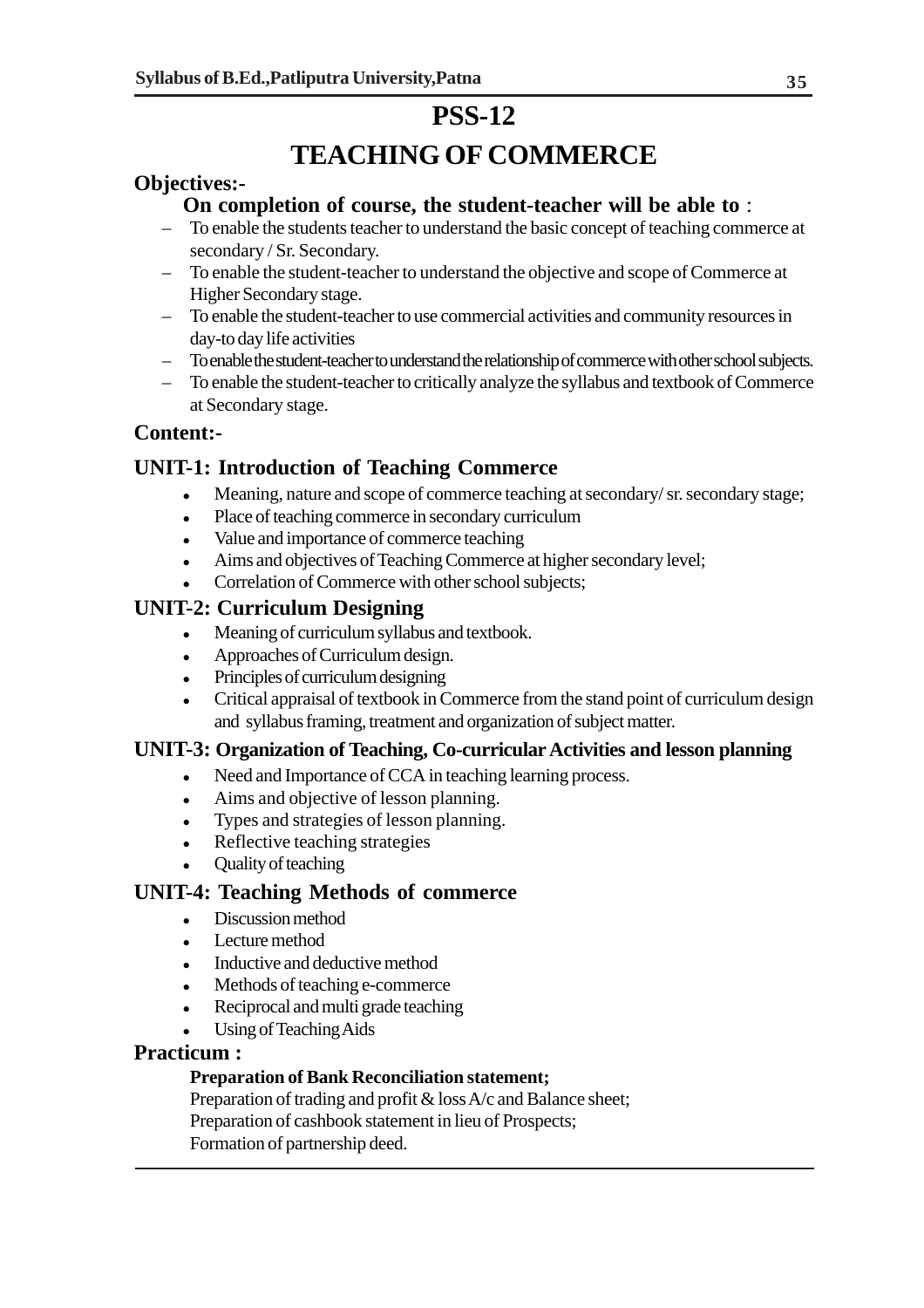## **BEPC- 1**

## **READING AND REFLECTING ON TEXTS**

**Course Credit : 2** Full Marks: 50

#### **Internal Assessment Practicum : 50**

#### **Objectives:**

#### *On completion of the course the student teacher will be able:*

- **–** To Enable B.Ed. Students to read and respond to a variety of texts in difference ways and also think together.
- To become conscious of their own thinking process as they grapple with diverse texts.
- To enhance their capacities as readers and writers by becoming participants in the process of reading.
- To engage with the reading interactively individuality and in small groups.
- To initiate the B.Ed. students for the course requirements of working on the field, as well as selected reading  $&$  writings for the other courses.
- To make predictions, check their predictions answer questions & then summarize what they have read.
- To read a wide variety of texts, including empirical, conceptual and historical, work, policy, documents, and studies about school, teaching, learning. To write with a sense of purpose and audience through tasks such as responding to a text with one's own opinions writing within the content of other ideas.

#### **Content:**

#### **UNIT 1:** *The Importance of Reading and Reflecting*

- Participating in Reading and writing process as readers and writers.
- Reading narrative texts, expository texts from diverse source or including autobiographical narratives, field notes, ethnographies, films & documentary films etc.
- Learn to think together.
- Personal/Creative/Critical all of these together responding.

#### **UNIT 2:** *Reading variety of Texts*

- Reading interactively-individually and in small groups.
- Enhancing capacity of placing a text through reading and experiences.
- Making and appraising arguments and interpretations, creating thoughtful arguments and offering justification for them.
- Expository texts like: Making predictions, answer questions and summarizing.

#### **UNIT 3:** *Writing and Reflecting on Texts*

- Analyse various text structures.
- The content of writing from readings.
- Reading & Writing leads to develop the critical skills.
- Writing with sense of purpose and audience responding,
- Writing within the context of other ideas.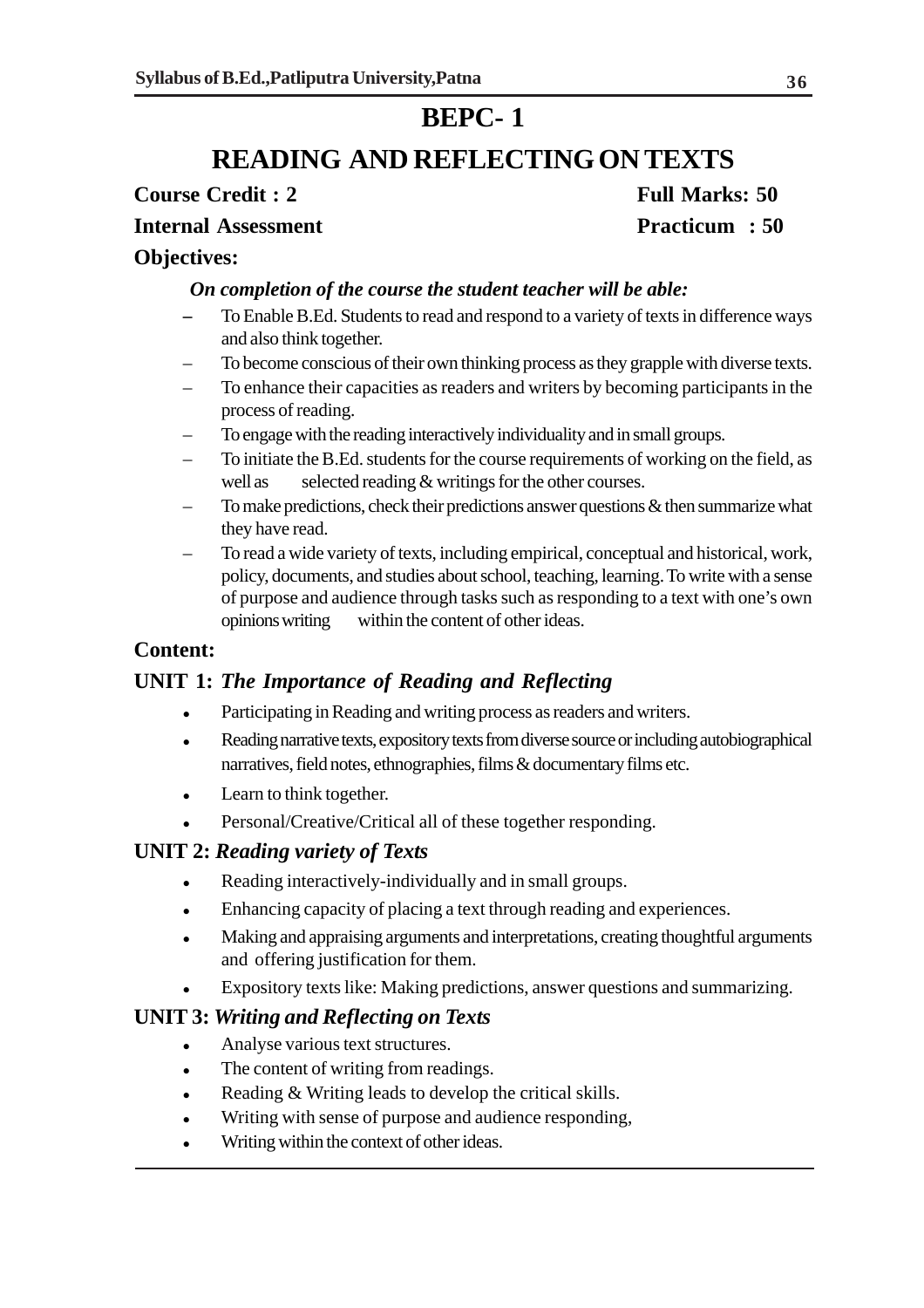## **UNIT 4:** *Reading and Writing*

- Ways of reading; pre-reading and post reading activities
- Helping Children to become Good Readers and writers
- Writing as a tool of consolidating knowledge,
- Reading and writing as combined tool
- Assessment of Reading and writing

## **UNIT 5:** *Understanding of Textbooks and pedagogy*

- Philosophy and guiding principles for the development of language textbooks
- Content, approaches and methods of teaching languages Interactive and participatory methods, teacher as facilitator
- Themes, structure of the unit, nature of exercises and its implications
- Learning resources for effective transaction of language curriculum.
- Types of texts; narrative and expository reader's response to literature, schemes and interpretation of texts

## *Transaction Mode*

- Reading various texts Critical thinking Writing various approaches
- Group discussion Ouestion-answer Guest lectures on relevant studies

### *Short Stories (Any two)*

- Tales of open Road Ruskin Bond Penguine UK-2006 Yagyasoni ; Klsuh
- How I taught my grandmother to read and other stories Sudha Murthy Puffin Book 2004
- Krishna Cold (Denmark educationist) Tatwa Chand

## *Essay (Any two)*

- The Elephant, The tiger and the cell phone 0 Shashi Tharoor, Penguin, Indi
- बात– प्रेमचंद गीतांजलि टैगोरभारत एक खोज– जवाहर लाल नेहरू
- Education and world peace. In social responsibility (J. Krishnamurti foundation)

## *Novel (Any two)*

- My experiment with truth. M. K. Gandhi Emile Rousseau
- The Guide R. K. Narayan  $\bullet$  Wings of Fire APJ Kalam
	-
- Plate Myway Sachin Tendulkar My Master By Vivekanand

## *Students will be performing the tasks mentioned above by giving different reflections in forms of:*

- Organising a debate, discussion based on their reading
- 
- Making an oral presentation Report Writing Making a collage
- 
- 
- Preparation of Poster **Making a power point presentation**

## *Mode of Evaluation:*

Students will read minimum three texts and submit their report in writing.

...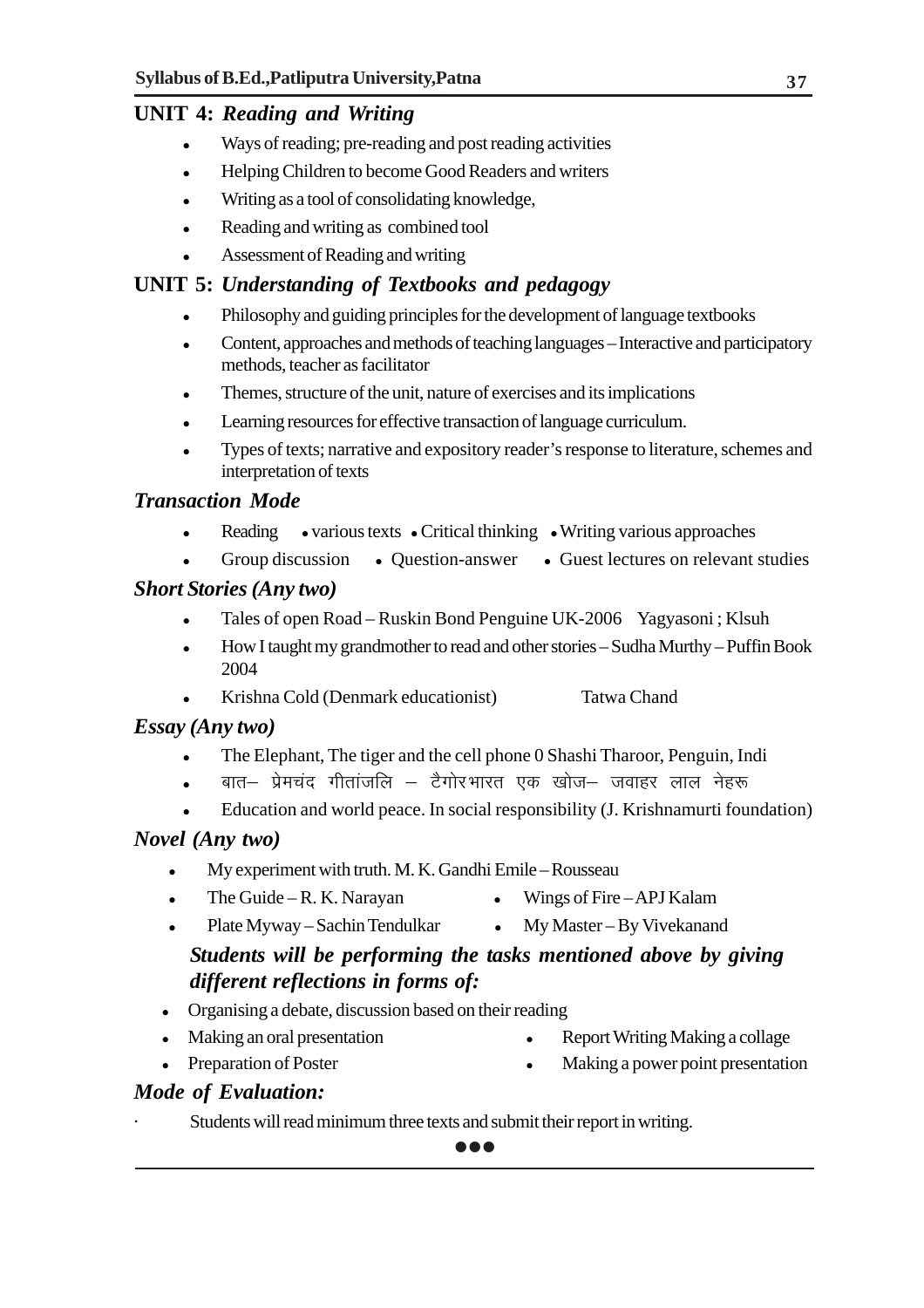## **COURSE BEPC- 2**

## **Drama and Art in Education**

**Course Credit : 2** Full Marks: 50 **Internal Assessment Practicum : 50** 

#### **Objectives:**

#### *On completion of the course the student teacher will be able:*

- To draw out and work with different faculties simultaneously i.e. physical, intuitive, emotional, sensual and mental through practical exercise.
- Build imagination and concentration of the body and mind. Structured exercises for coordinating, enhancing and translating imagination into physical expression.
- Learn to challenge and shift one's own attitude and standpoint as one learns to understand multiple perspectives to empathise.
- Identify and develop one's own creative potential.
- Bring the arts into the center of exploration, e.g. in visual arts: semiotics of the image/film/play/music; how is an image to be made meaning of; how can an image act as a starting point for an exploration?
- Develop an understanding of art and craft, the need to appreciate it in different forms; the scope and purpose of art education and art as the basis of education.
- Develop a perspective and appreciation of art, nature, human existence relationship.
- Critique the current trends in art education and develop a possible scenario for art for change.
- Develop an appreciation for diverse music forms and the role of music in human cultures.
- Create and present pieces of art: using visual arts and crafts
- Create and present pieces of performance art using music and movement
- Evolve collective art projects incorporating different art media into a public festival/ event.
- Deepen understanding, appreciation and skills in one chosen medium through selfwork and evaluate self as an artist and art educator.

#### **Content:**

#### *Creative Drama: Focus Areas*

- In drama exploration, the overall context presented to students is to understand life and to learn from life. The mode is experiential. The exercises are structured by the teacher, but the experience and its outcome is generated by participants in the process. The experience and reflection on that, is the learning. However for this to happen it is mandatory that the exercises are planned and structured by the teacher and not offered as "open improvisations".
- Encourage recognition of differences among people: caste, class, gender, religion, age, community, occupation, life-style, etc. and how these influence actions, decisions, and relationships of people. Learn to place oneself in a wider arena of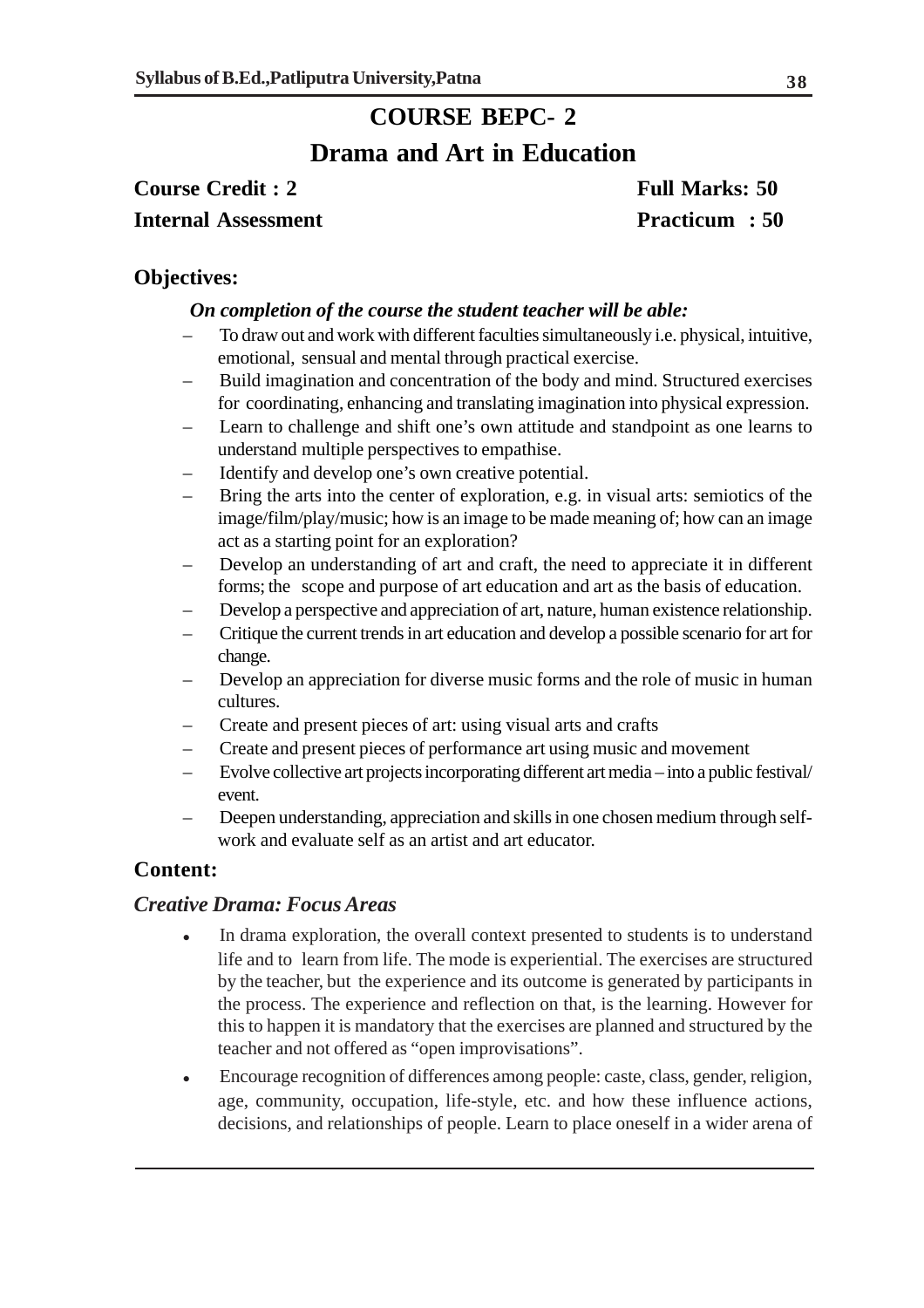these cross cutting currents.

- Ways of seeing situations, social structures and communities. To sharpen observation and to learn to continuously ask probing questions while investigating situations. Develop the capacity to look at same situation from different perspectives. Learning to recognize contradictions within situations with the aim of grasping a better understanding of the situation rather than wanting to look for solutions.
- Change as a principle of life. Identifying it within drama work; the repercussions of change, who does it affect, why and how?
- Learning to continuously reflect on and analyse classroom exploration and their connection with events and situations in world outside. Evaluating one's own and group's progress in class.

#### **Mode of Transaction**

Games to help loosen up sharpen reflexes; have fun while building imagination in different ways. Build imagination within games and exercises. Add conditions to games to draw together and harness different physical, emotional, mental faculties. Use theatrical exercises to awaken sensory awareness and transformation. Devise preparatory games and physical exercises to build imagination. Refine physical actions and integrate the physical with other faculties. Exercises in observation, communication, associative thinking; building situations with imaginary objects and people.

Planned and structured drama exploration exercises designed to first experience and then, deepen social awareness of students. Participative learning using role play, hot seating, building stories/songs, making and analyzing a "character's" diary, personal belongings (objects) of characters. Make short plays that can be performed by student-teachers with aim to study school student's responses during school contact programmes.

#### *Fine Arts: Focus Areas*

#### **Art, Art appreciation and Art education:**

visit to places like crafts museums, bal-bhavan, art galleries. Organise art, craft and music exercises with small groups followed by discussions and presentation. Any local exhibition or art event can be used as precursor for the session. The session should involve using some art for a while followed by a reflection on the experience and then connect it to their own school days and art.

#### **Visual Art:**

Opportunities to experiment and create pieces of art using different medium. Focus on colors, textures, composition and thematic content. Using a range of medium: paper and water colors, paper and crayon, color pencils, acrylic, oil paint and canvass, studentteachers would learn about lines, forms, compositions, colors, space divisions etc. Specific tasks would include free drawing, developing narratives in visuals, composition of an imagined situation, telling a story through comic strips, creating a collage using images,bits cut out from old magazines, news-paper etc.

#### **Music:**

 Orientation to different forms of music with either a film screening or lecture demonstration by an artist to show a wide range of musical forms and a brief history of one or two forms;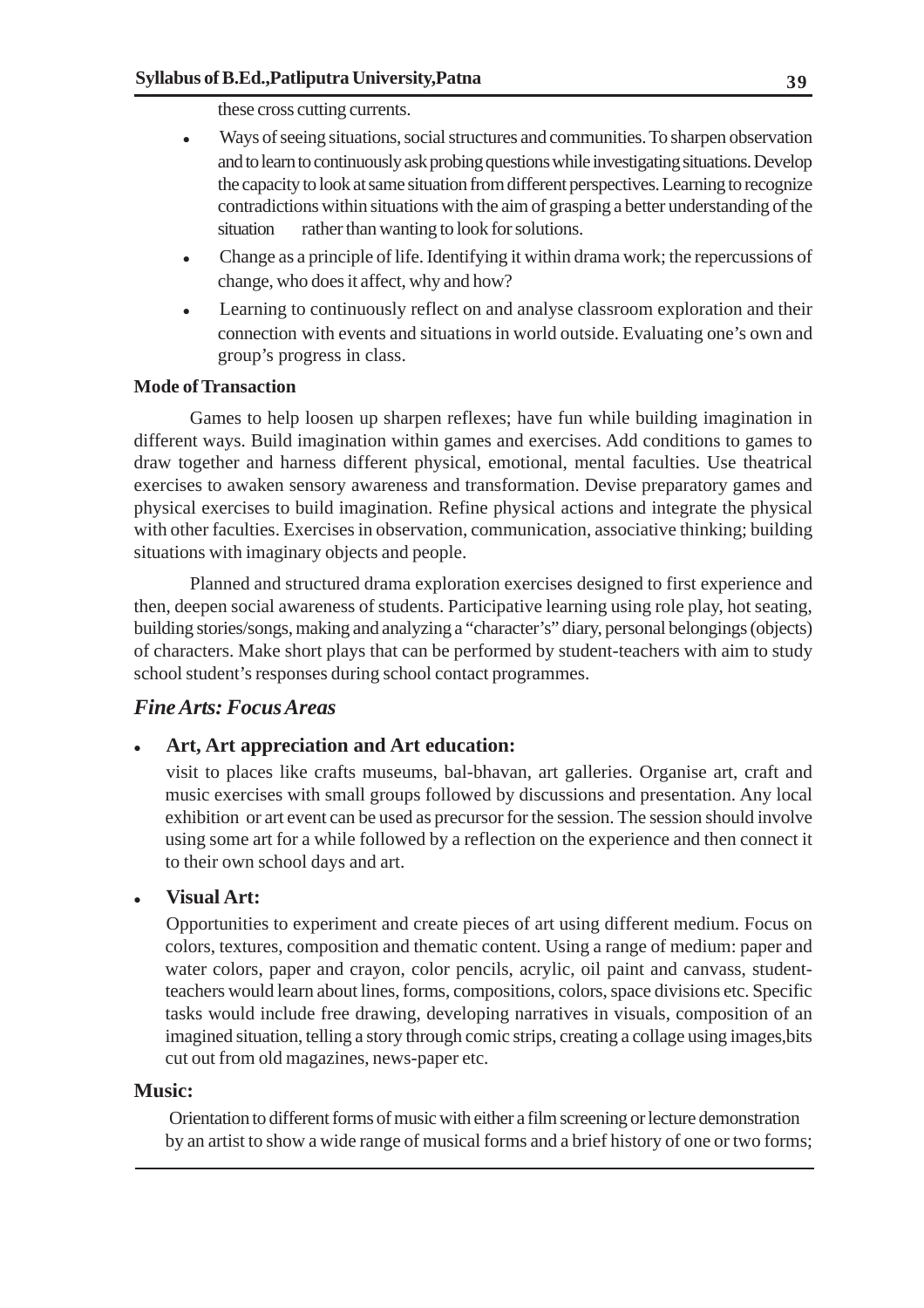connecting to music in nature and within our own selves; voice training: opening the voice, music and rhythm exercises: singing, creating music with different objects, practicing basic notes and tones; experimenting with one new forms: folk of any one region; collating music/ songs from a community/within the family for special occasions or themes.

#### **Cinema and Electronic Media:**

Provide exposure to alternative cinema, develop appreciation for cinema as an art and understand the impact of the electronic media, it's impact on our psyche and aesthetics; orientation with an expert on films providing a background followed by screening of known films; projects/discussion on television and our mindscape: storylines, the corruption of aesthetics, intervention in familial spaces, increasing legitimization of violence; age appropriate viewing and selection of films.

#### **Literary Arts:**

linkage between language, literature and performing arts; appreciation of poetry as performance art, play reading and reading literature as an art, selection of poetic pieces and developing performances around it; exposure to readings in different language traditions: Hindi, English other regional languages and dialectics drawing upon local traditions.

#### **Architecture and spatial Design:**

develop a deeper understanding of architectural heritage, appreciation of spatial designs and the aesthetics therein: colonial, Mughal, Sultanate period,Post-Independence etc. Through heritage walks; political dynamics of space and its changing trends; cultural social connections with architecture and town/city planning; connection to natural resources and access to these viz a viz architecture and design; spaces for children in a city.

#### **Designing a Project for School Children :**

Participants to identify a specific age group of children a relevant theme and design an art based project for them which should span over a period of time example – a heritage walk to nearby monument and a public event about it – including art exhibition, plays, songs and other similar expressions; principles of inclusion,diversity, child-centered approaches would be a given and the participants would be encouraged to use all that they have learnt in an interactive manner; feedback from students,teachers and community would be used for evaluation of this aspect.

#### **Orientation Sessions :**

- Introduction, Meaning, Objective and significance of Music, Drama and other Creative Art activities
- Importance of Music in life types and styles of Indian Music.
- Voice training, ear-training correct posture of singing
- Role of Drama as a form of self-expression
- Introduction of fine Arts, Its types.
	- a. Sketching b. Photography c. Rangoli d. On the spot painting e. On Act Play f. Mimicry g. Skit h. Essay Writing i. Poetry j. Debate k. Quiz l. Experience
		- ...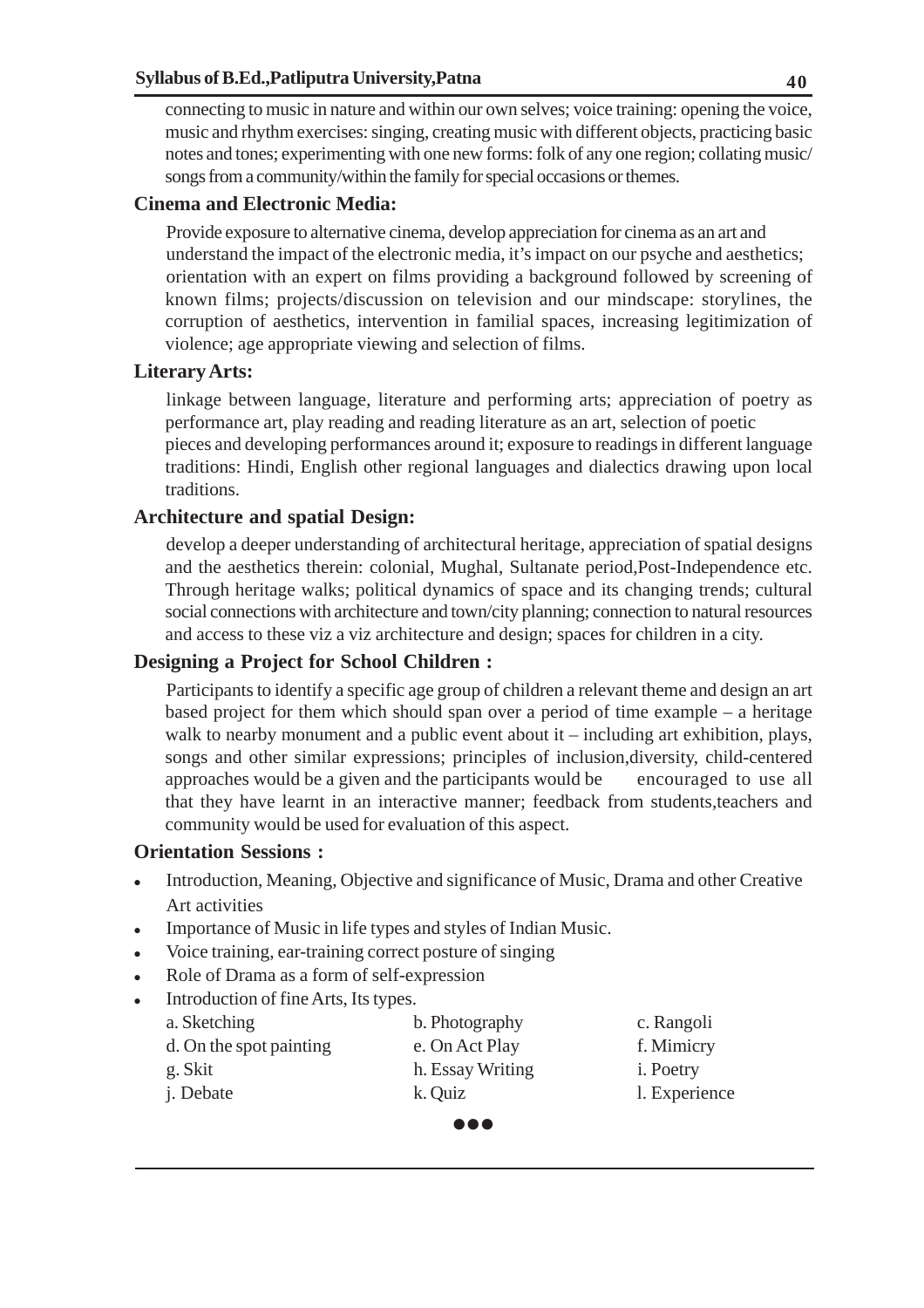## **BEPC- 3**

## **Critical Understanding of ICT**

**Credit : 2** Full Marks : 50 **Internal Assessment** Practicum : 50

#### **Objectives:**

#### *On completion of the course the student teacher will be able:*

- To develop knowledge about micro computer system.
- To understand and develop skills in using computer in field of education.
- To develop skills in using application software for the purpose of educational management.
- Enable him to learn programming for the purpose of developing educational software's.

### **Content:**

#### **UNIT-I:** *Computer & Its Uses*

- Introduction of Computer
- History & Technological Development.
- Uses of Computer in Modern Society i.e. Education, Weather Forecasting, Banking, Research, Defence, Business, Census etc.
- Limitation and Disadvantage.
- Impact of Computer on Education, Planning and Administration.

#### **UNIT-II: Characteristics & Functions of Computer**

- Characteristics of Computer.
- Classification of computer (According to Technology & Capacity wise).
- Personal Computer.
- Input Unit, Output Unit, Processing Unit.
- Memory of Computer**.**

#### **UNIT-III: Role of ICT and Internet**

- Introduction of ICT
- Role of ICT in effective curriculum transaction
- Globalization of community through Internet.
- E-mail Prepared P.P.T.
- Computer Networking

#### **UNIT-IV: Uses of MS office & Multimedia**

- MS Word MS Excel MS Access
- MS Power Point Multimedia

### **UNIT-V***:* **ICT based Teaching Learning Approach**

- Social Networking E- Learning Virtual Learning
- Cloud Learning Learner Centered ICT Pedagogy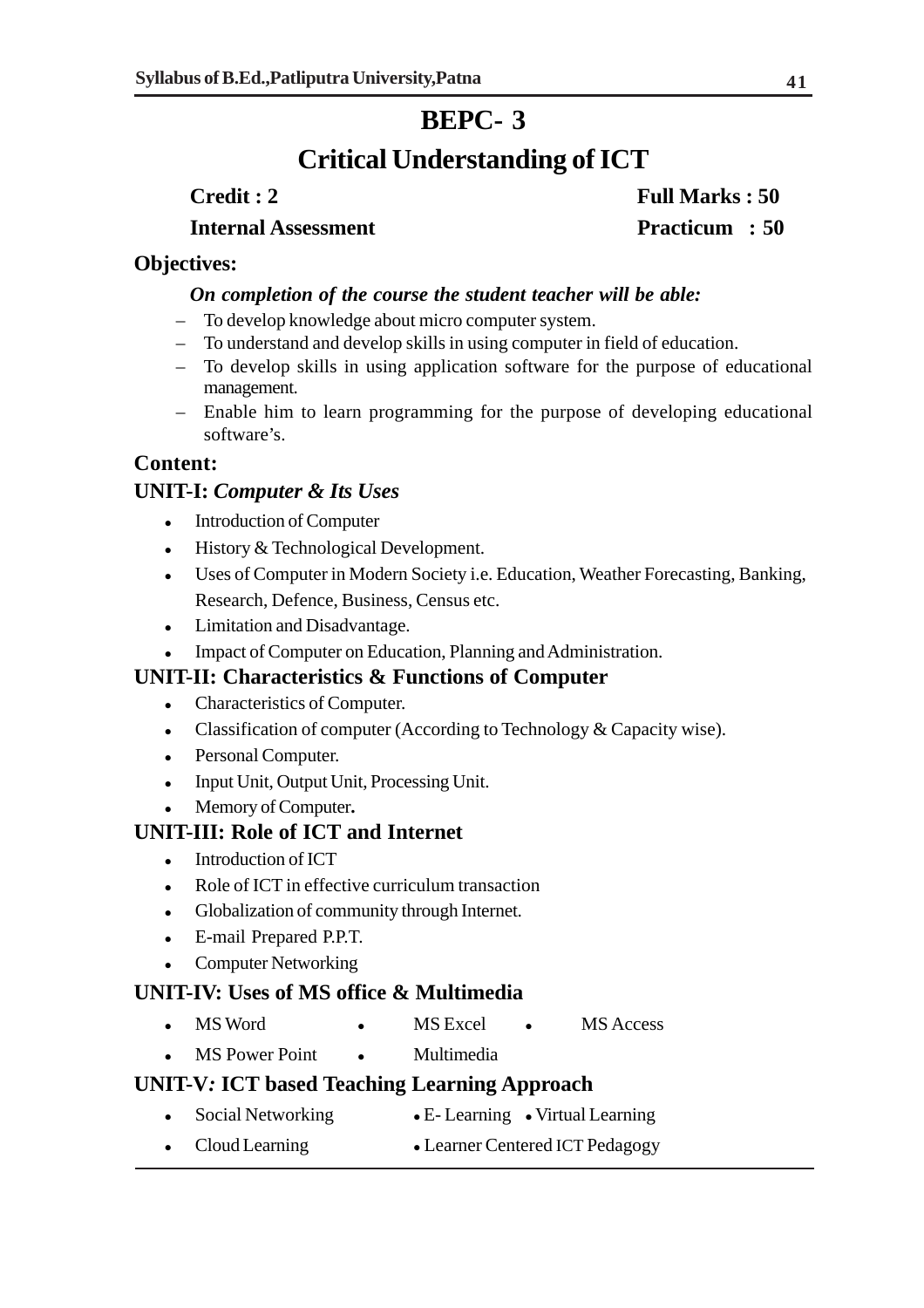# **Second Year**

## **BCC - 8**

## **KNOWLEDGE AND CURRICULUM**

**Course Credit : 4 Full Marks: 100** 

**Exam Duration : 3Hrs. Theory: 80 Practicum : 20** 

#### **Objectives:**

*On completion of the course the student teacher will be able:*

- To introduce perspectives in education and will focus on epistemological and social; bases of education.
- To discuss the basis of modern concept child-centered education.
- To introduce changes due to industrialization, democracy ideas of individual autonomy and reason.
- To understand education in relation to modern values like equity and equality, individual opportunity, social justice & human dignity, with special reference to the ideas of Ambedkar.
- To draw understanding from critical multiculturalism and democratic education system of education.
- To understand nationalism, universalism and secularism and their inter-relationship with education with reference to the ideas of Tagore & Krishnamurti.
- To identify various dimensions of the curriculum and their relationship with the aims of education.
- To discuss the relationship of power, ideology and the curriculum.
- To analyse critically various samples of textbooks, children's literature and teacher's handbooks etc.

#### **Content:**

#### **UNIT 1:** *Knowledge and Its Aspects*

- What is Knowledge?
- Distinction between information and knowledge, belief and truth.
- Construction of Knowledge.
- Role of learner in knowledge construction and transmission.

#### **UNIT 2:** *Knowledge and Curriculum in schools*

- Meaning and nature of curriculum.
- Knowledge and school curriculum, reorganization and representation of knowledge in school curriculum.
- Relationship between curriculum, syllabus and textbooks.
- Core curriculum and its significance in Indian context.
- Curriculum visualized at different levels National level; State level.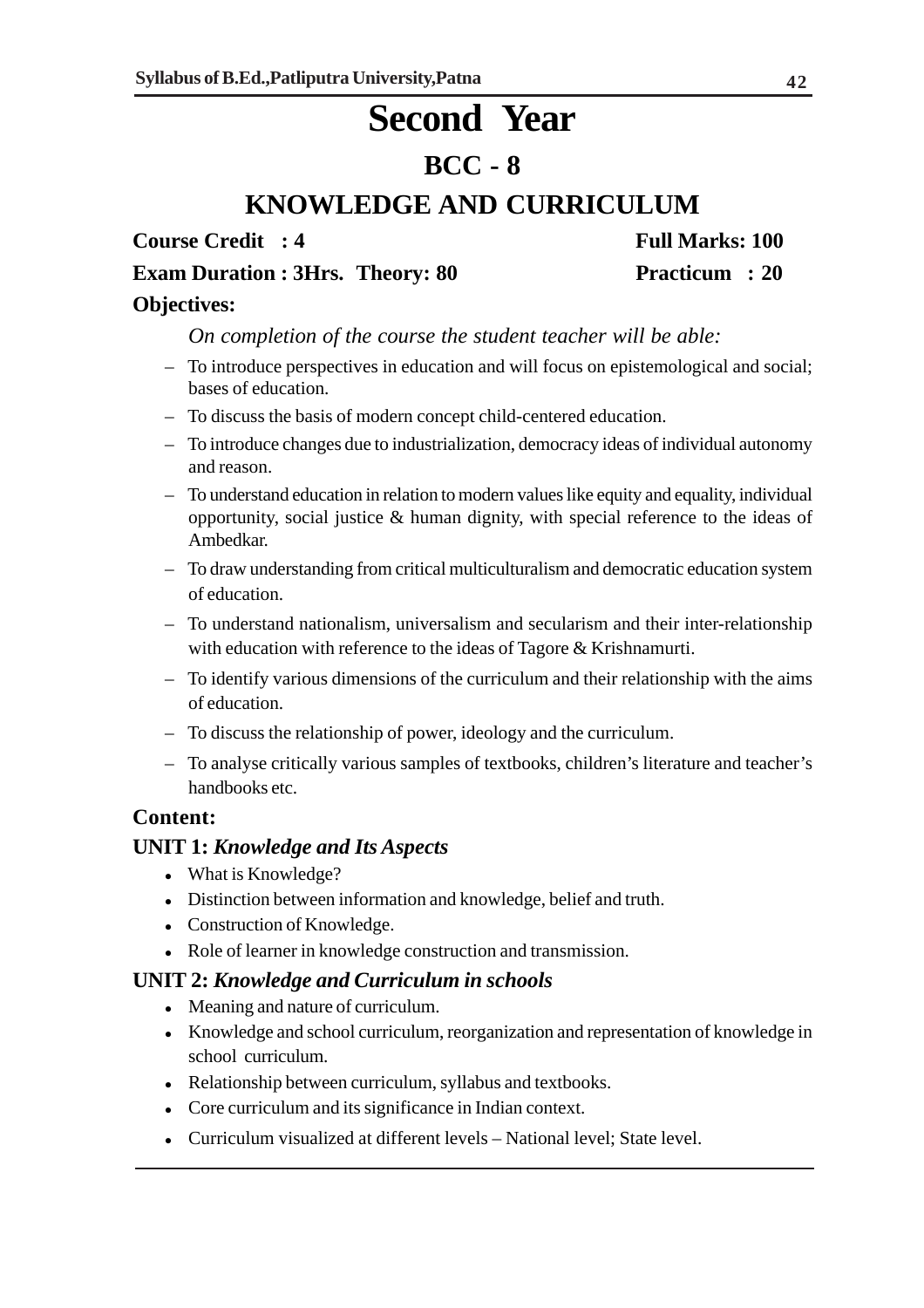### **UNIT 3:** *Curriculum determinants and considerations*

- Determinants of curriculum:
	- (i) Ideologies and educational vision
	- (ii) Socio-political, geographical-economic conditions.
	- (iii) National &International Context-multicultural, multilingual aspect.

### **UNIT 4:** *Curriculum Development*

- Formulation of aims and objectives.
- Principle of curriculum construction.
- Process of Curriculum designing.
- Enrichment of curriculum:
	- (i) Selection and Organisation of learning situation.
	- (ii) Available infrastructure and resources.
	- (iii) School culture climate and environment.
	- (iv) Role of Teachers, external agencies and other pedagogical support.

### **UNIT 5:** *Curriculum Implementation and Renewal*

- **–** Operationalizing curriculum into learning situations.
- **–** Teacher's role in implementation of curriculum
- **–** Selection and development of learning resources.
- **–** Process of curriculum evaluation and revision:
- **–** Need for a model of continual evaluation.
- **–** Feedback from learners, teachers and community and administrations.

## **Tasks and Assignments:**

Each student-teacher is required to submit assignments selecting *any two* of the following:

- Preparation of an appraisal report on any one aspect of the Systemic Reform envisaged in the NCF 2005 and its reflection in current practices;
- Identification of learning resources and designing of beyond classroom activities for transacting a lesson;
- Preparation of a transactional blue print of any content unit in any school subject at the secondary level;
- Preparation of an appraisal report on the curriculum renewal process during post NPE (1986) period.



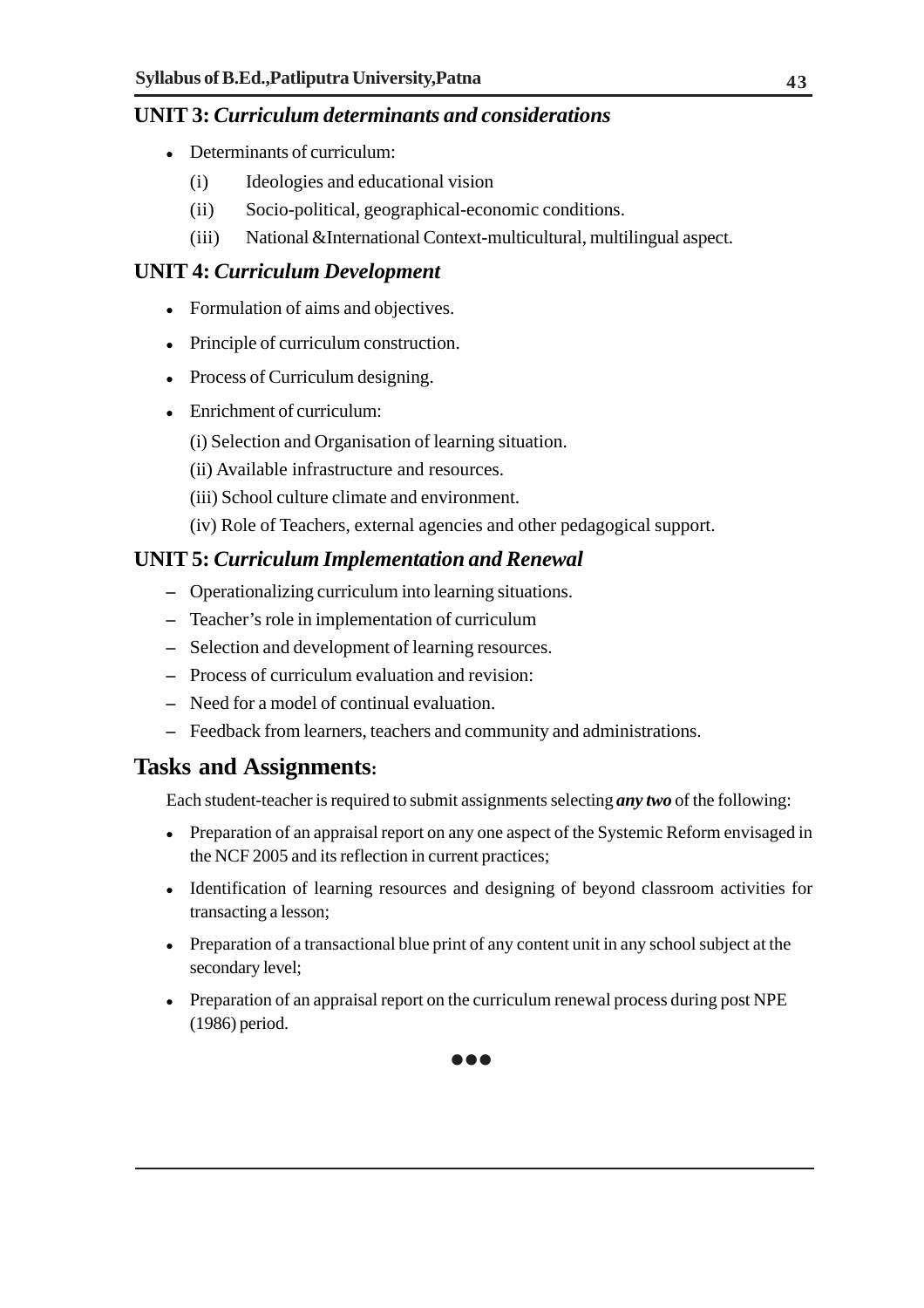## **BCC- 9**

## **ASSESSMENT FOR LEARNING**

## **Course Credit: 4** Full Marks: 100 **Exam Duration: 3Hours Theory: 80 Practicum : 20**

#### **Objectives:**

#### *On completion of the course the student teacher will be able to:*

- **–** Understand the nature of assessment and evaluation and their role in teaching-learning process.
- Understand the perspectives of different schools of learning on learning assessment
- Realize the need for school based and authentic assessment
- Examine the contextual roles of different forms of assessment in schools
- Understand the different dimensions of learning and the related assessment procedures, tools and techniques
- Develop assessment tasks and tools to assess learners performance
- Analyse, manage, and interpret assessment data
- Analyse the reporting procedures of learners performance in schools
- Develop indicators to assess learners performance on different types of tasks
- Examine the issues and concerns of assessment and evaluation practices in schools
- Understand the policy perspectives on examinations and evaluation and their implementation practices
- Traces the technology bases assessment practices and other trends at the international level

#### **Content:**

#### **UNIT 1:** *Perspective of Assessment and Evaluation*

- Perspective on assessment and evaluation for learning in a constructive paradigm.
- Distinction between assessment of learning and assessment for learning
- Classifying the terms: Test, measurement, examination, assessment, evaluation
- Formative and summative evaluation, CBCS

#### **UNIT 2:** *Assessment of subject-based learning*

- Enlarging notions of subject-based learning a constructivist perspective.
- Assessment tools& different kinds of task: assignment, projects and performances.
- Different kinds of tests and their construction. Characteristics of good test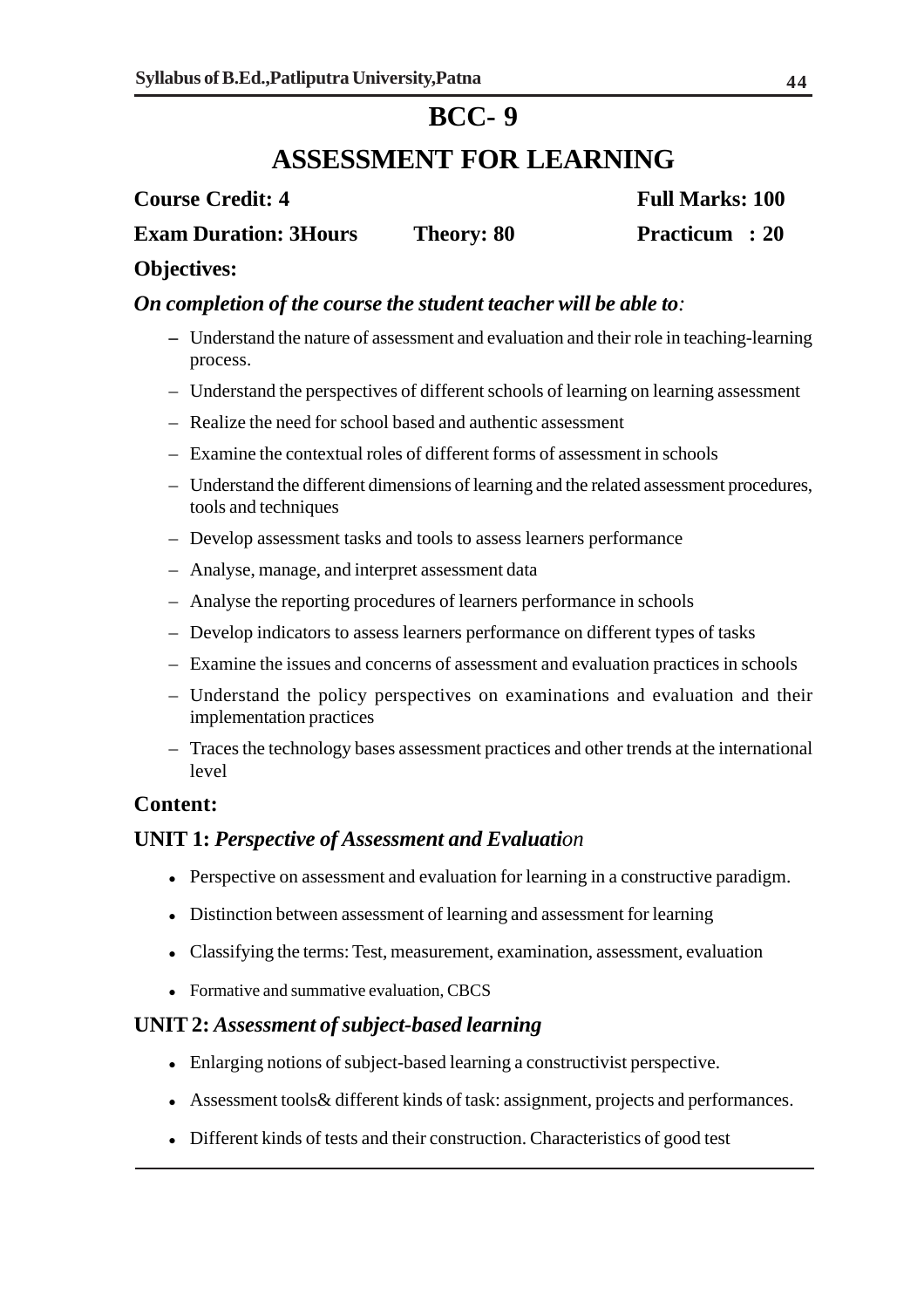- Quantitative and qualitative aspect of assessment, appropriate tools for each.
- Characteristies of a good test.

#### **UNIT 3:** *Assessment of Learning*

- Dimension of learning: cognitive, affective and performances.
- Assessment of affective learning: attitude, values, interest, self-concept.
- Assessment of scholastic performance
- Tools and techniques for assessment Blue print  $&$  test construction.

#### **UNIT 4:** *Data Analysis, Feedback and Reporting*

- Statistical tools Graphical representation, frequency distribution, measured of central tendency & variation, normal distribution (NPC), percentile rank, correlation (rank difference & product moment method).
- Feedback as an essential component of formative assessment.
- Developing and maintaining a comprehensive learner profile.

#### **UNIT 5:** *Examination Reforms: Issues and directions*

- Examination for gradation, certification and Promotion.
- Unit test, term examination, Monthly, Quarterly, Half Yearly and Annual examination, semester system and board examination.

 $\bullet\bullet\bullet$ 

- Management of assessment and examinations, use of question bank.
- Role of ICT in in improving quality of examination
- Blue print and test construction.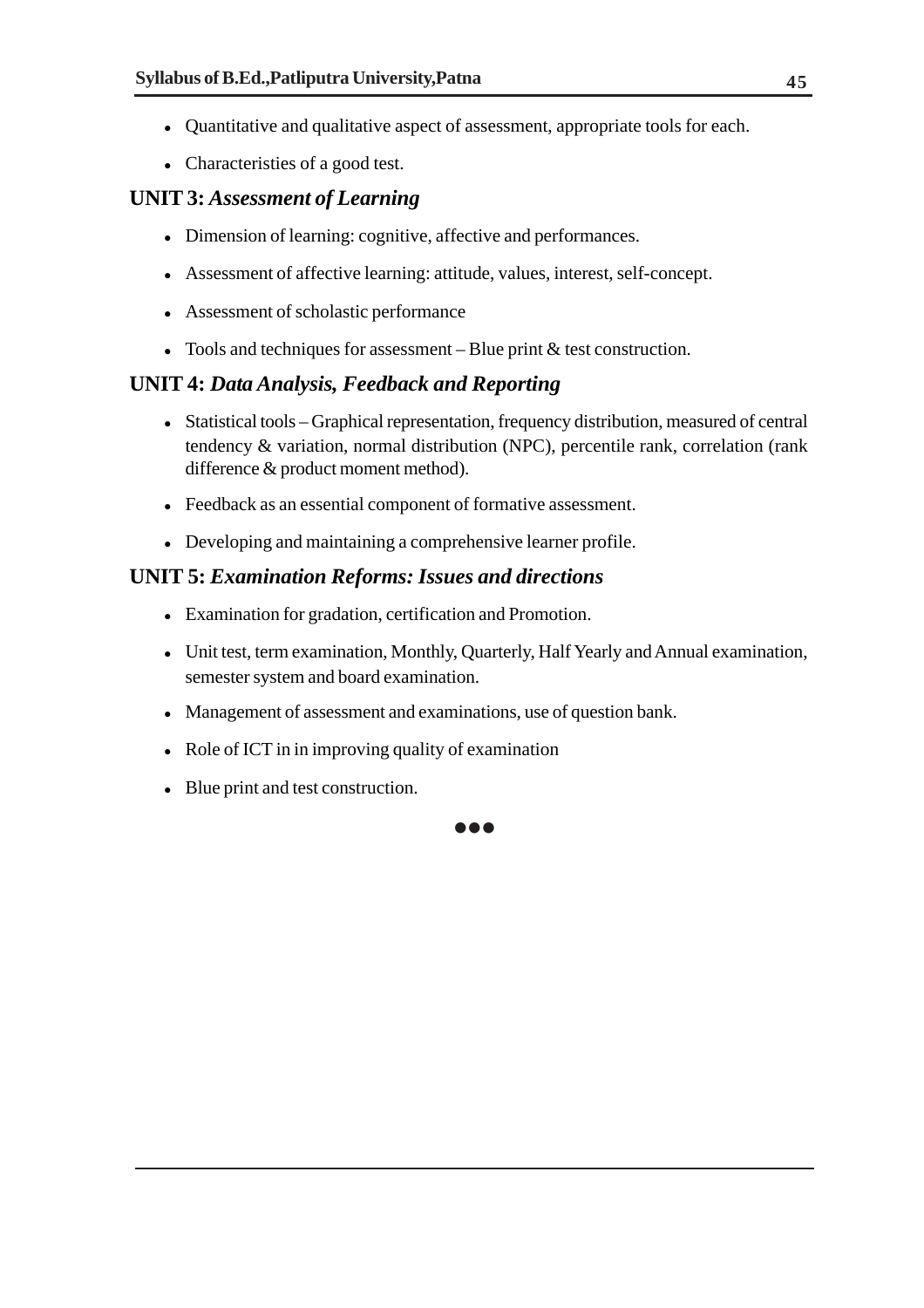## **BCC - 10**

## **CREATING AN INCLUSIVE SCHOOL**

**Course Credit: 2** Full Marks: 50

**Exam Duration: 2hrs.** Theory: 40 **Practicum : 10** 

## **Objectives:**

#### *On completion of the course the student teacher will be able:*

- **–** To bring about an understanding of the 'Cultures, Policies & Practices' that need to be addressed in order to create an inclusive school, as spelt out by both and air show in "The Indian for Inclusion" (2000).
- **–** To explore the definition of 'disability' and 'inclusion' within an educational framework so as to identify the dominating threads that contribute to the Psychological construct of disability and identity.
- **–** To look at the models of disability as well as the dominant disclosure on 'the other' in the narratives of all concerned.
- **–** To attempt to identify the 'barriers' to learning and participation.
- **–** To integrate the physically and mentally handicapped with the general community as equal partners.
- **–** To prepare them for normal growth and enable them to face life with coverage and confidence.
- **–** To promote integration of students with disabilities in the normal schools.
- **–** To help schools move towards positive practices, cultures and policies.

#### **Content:**

## **UNIT 1:** *Concepts of Inclusive Education*

- Meaning, Definition, characteristics and objectives of special Education, Integrated Education and Inclusive Education.
- Mainstreaming and Inclusive education.
- Concepts of Impairment, Disability and Handicappedeness..

#### **UNIT 2:** *Education for children with special need*

- Definition, Cause, Needs and Educational provisions for Visually Impaired children.
- Definition, Causes Identification, Needs and Educational provisions for mentally retarded children and learning Disability.
- Definition, Causes, Characteristics and Needs of physical disabilities.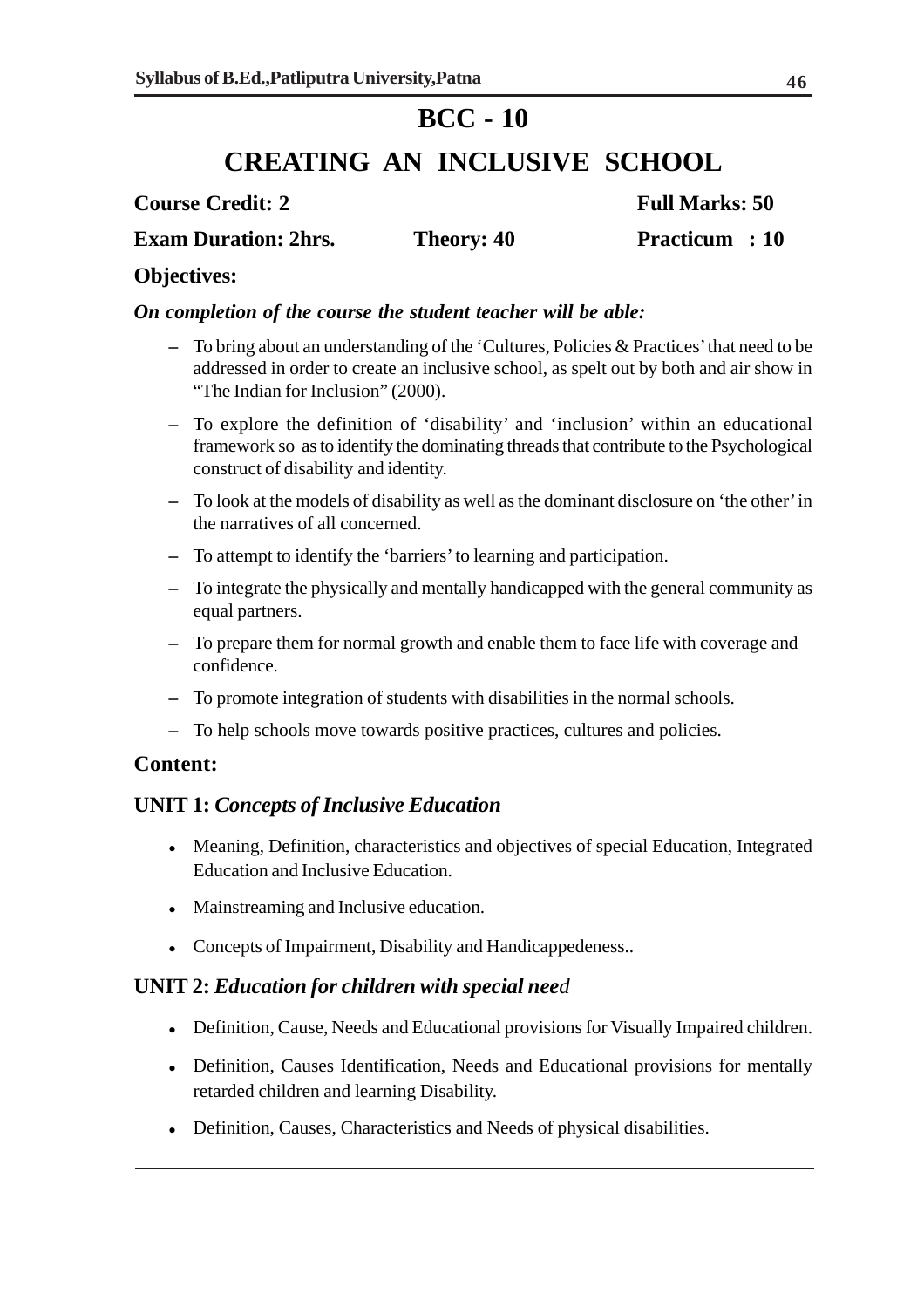### **UNIT 3:** *Policies & Acts Implementing Inclusive Education*

- Rehabilitation council of India.
- Persons with disabilities act 1995 (Equal opportunities, Protection of right and full panticipation)
- New Policies for persons with disability 2012.
- Right to Education.

### **UNIT 4 :** *Addressing Learners' Diversity*

- Curricular Issues:
- Curriculum adaptation / modifications.
- Content contextualization.
- Assessment and Evaluation continuous.

#### **Mode of Transaction :**

- The Practicum and the Theory courses of the programme to develop a solid platform for this paper.
- In consonance with other courses, this course helps in understanding how structures in school create barriers for inclusionary practices
- The practicum courses of the programme, with the present course should help students in exploring spaces for inclusion in schools.
- Dialogue and discussions has to be the key for the transaction of this course.

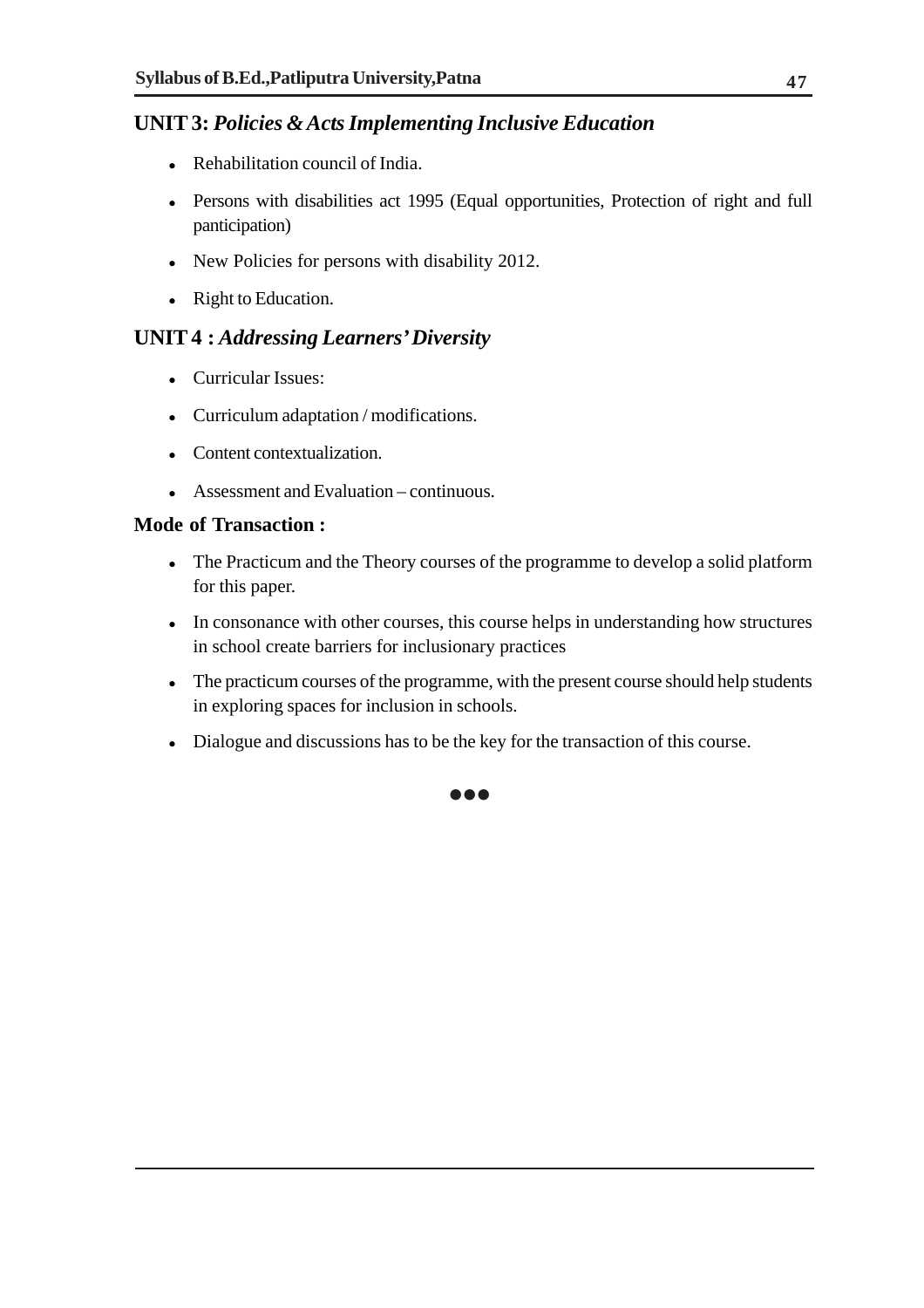## **BCC-11**

## **OPTIONAL COURSES\* (BOC)**

## **Select Any one subject**

**Course Credit : 2** Full Marks: 50

**Exam Duration: 2 hrs.** Theory: 40 **Practicum : 10** 

## **BOC-1 Health and Physical Education**

## **Objectives:**

#### *On completion of the course the student teacher will be able to:*

- Develop physical fitness
- Understand the rule and regulations of different physical education activities.
- Develop competencies in games and athletic events and other activities.
- Understand their role in conducting matches and annual sports.
- Develop and appreciate the values of education programme.

#### **Content :**

### **UNIT-I :** *Health Education*

- Concept of Health & health Education
- Objectives & importance of Health Education

## **UNIT-II :** *Teaching of Healthy life style*

- **Physical Health:** Washing dresses, cutting nails, using footwear, bathing, brushing tooth, drinking pure water, taking nutritious food (balanced diet), regular health checkup,
- **Mental Health:** Prayer & Meditation,,reading positive literature,positive thinking.
- Environmental awareness, pollution control, plantation

## **UNIT-III :** *Physical Education: Games, Sports,Yoga and Meditation*

#### **i. Games:**

- Indoor game: Business, playing cards, Sudco, Dice etc.
- Outdoor game: badminton, basketball, cricket, football, table-tennis, volleyball , soft ball, Kho-Kho, Kabaddi

#### **ii. Sports :**

- Throwing shot put, javelin, discuss. Racing: cycling.
	-
- Jumping, Running, Shooting, gymnastics

#### **iii. Yoga and Meditation**:

- Meaning, concept and definition of Yoga & Meditation
- Yoga and Meditation for self-realization
- Importance of Yoga & Meditation
- Elements of Yoga, Practice of selected Asanas, recitation of mantras, meditation, swadhyaya,Practice of selected Pranayam etc.

#### $\bullet\bullet\bullet$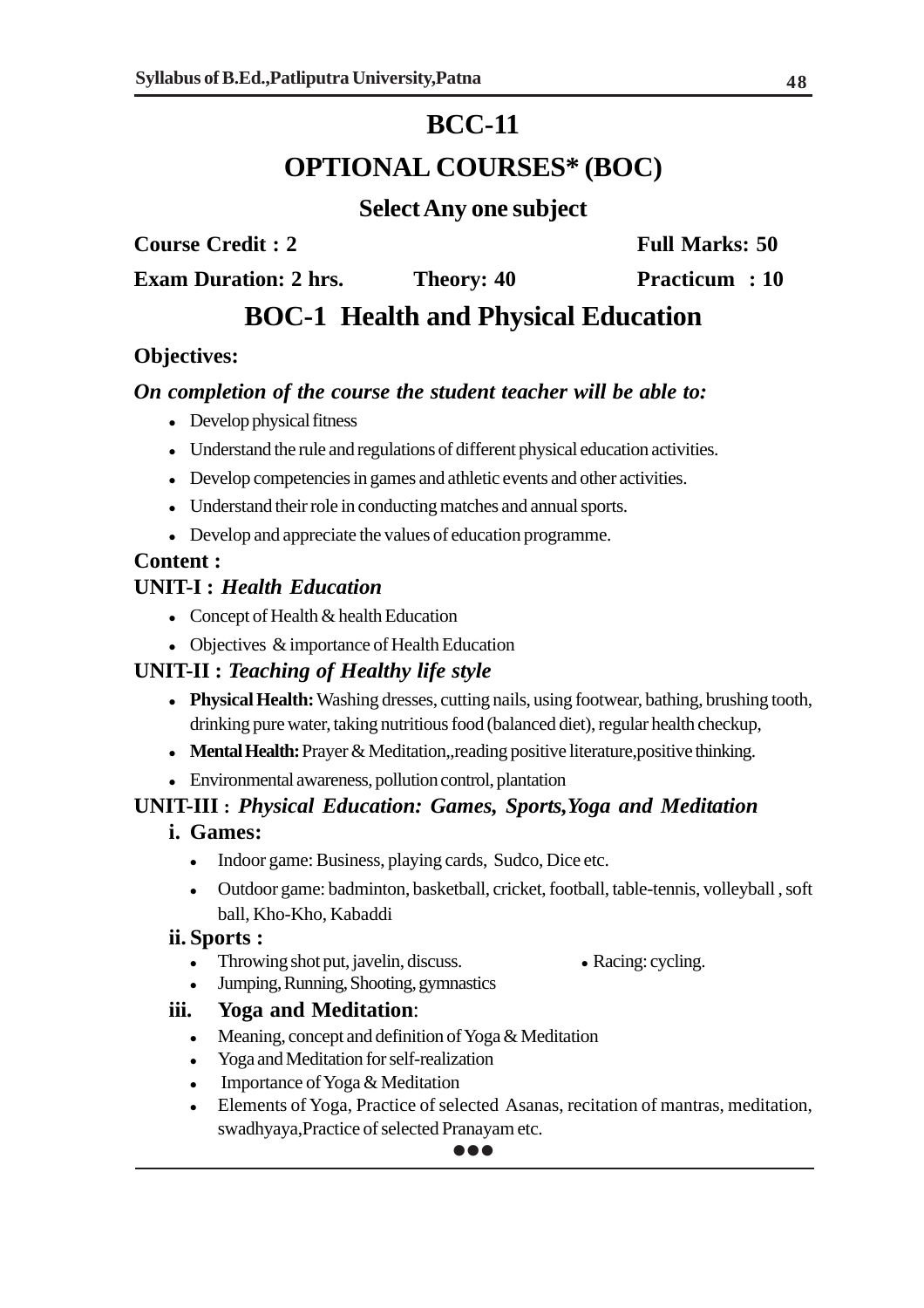## **BCC-11 (BOC) - 2 PEACE EDUCATION**

## **Course Credit : 2** Full Marks: 50 **Exam Duration: 2 hrs.** Theory: 40 **Practicum : 10 Objectives:**

#### *On completion of the course the student teacher will be able to:*

- Understand the importance of peace education.
- Analyse the factor responsible for disturbing peace.
- Familiarize them with the pedagogy of peace.
- Develop understanding about strategies for peace education.
- Appreciate the role of peace in life.

#### **Content :**

#### **UNIT-I :** *Importance of Peace*

- Aims, Objectives and importance of Peace Education.
- Sources of conflict Psychological, Cultural, Political.
- Factors responsible for disturbing Peace: Depression, Unemployment, Exploitation, Suppression of individuality, Social tension.
- Analysis of text book from peace education and environmental education perspective.

#### **UNIT-2:** *Empowerment for Peace*

- Justice Social, economic, cultural and religious.
- Equality Education for all, equal opportunity.
- Critical thinking: Reasoning and applying wisdom co-operation.

#### **UNIT-3:** *Pedagogy of Peace*

- Conflict resolution
- Brain storming
- Activity Performance: Reflective thinking, Concentration, meditation, prabachan, yoga

#### **UNIT-4:** *Strategies for Peace*

- Emotional integration: Rapprochement, storytelling, narration of scenario with zest.
- Understanding background of conflict, Survey, action researches.
- Problem of Violence in school and teacher's role.

#### **Practicum:**

- Excursion to sites or monuments symbolizing introspection; Organizing morning assembly, meditation, exhibition, art model etc. on peace-related themes
- End of term project: each student will be required to submit and present in class a paper covering a short analysis of any contemporary conflict and a proposal to resolve it.

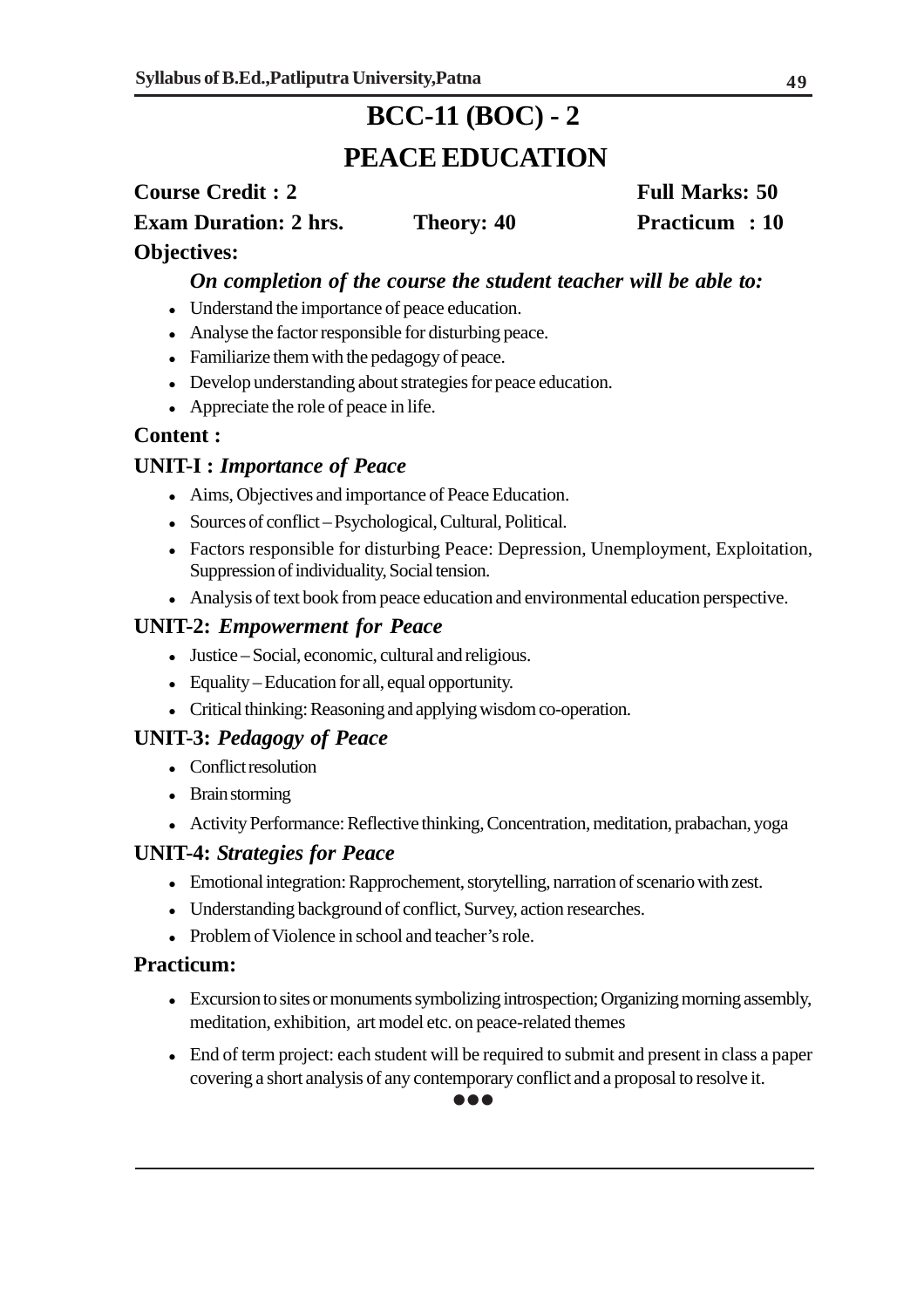## **BCC-11 (BOC) - 3**

## **GUIDANCE AND COUNSELING**

**Course Credit : 2** Full Marks: 50 **Exam Duration: 2 hrs.** Theory: 40 Practicum : 10

### **Objectives:**

*On completion of the course the student teacher will be able to:*

- Understand the concepts of guidance and its need.
- Provide guidance and co
- Counseling to pupils.
- Assist the school counselor.

### **Course Content :**

#### **UNIT-1:** *Introduction to Guidance*

- Meaning, Nature, Scope and need of guidance.
- Guidance Services: Educational, Vocational and Personal guidance.
- Problems of Guidance, Principles of guidance.
- Modern Trends in Guidance and Placement Services.

#### **UNIT-2:** *Counseling*

- Nature and principles of counseling, difference between guidance and counseling.
- Approaches to counseling- Directive, Non-Directive and Eclectic Counseling.
- Professional Role & Functions of the counselor.
- Counseling services in school

#### **UNIT-3:** *Function of Guidance and Counseling Service*

- Role and Requirement of Guidance and counseling Centre.
- Identification of problems and Organisation in guidance.
- Need of psychological test in guidance service: Intelligence test, personality test and Interest inventories.
- Role of teacher in guidance and counseling

#### **UNIT-4:** *Educational Guidance*

Meaning and principles of guidance.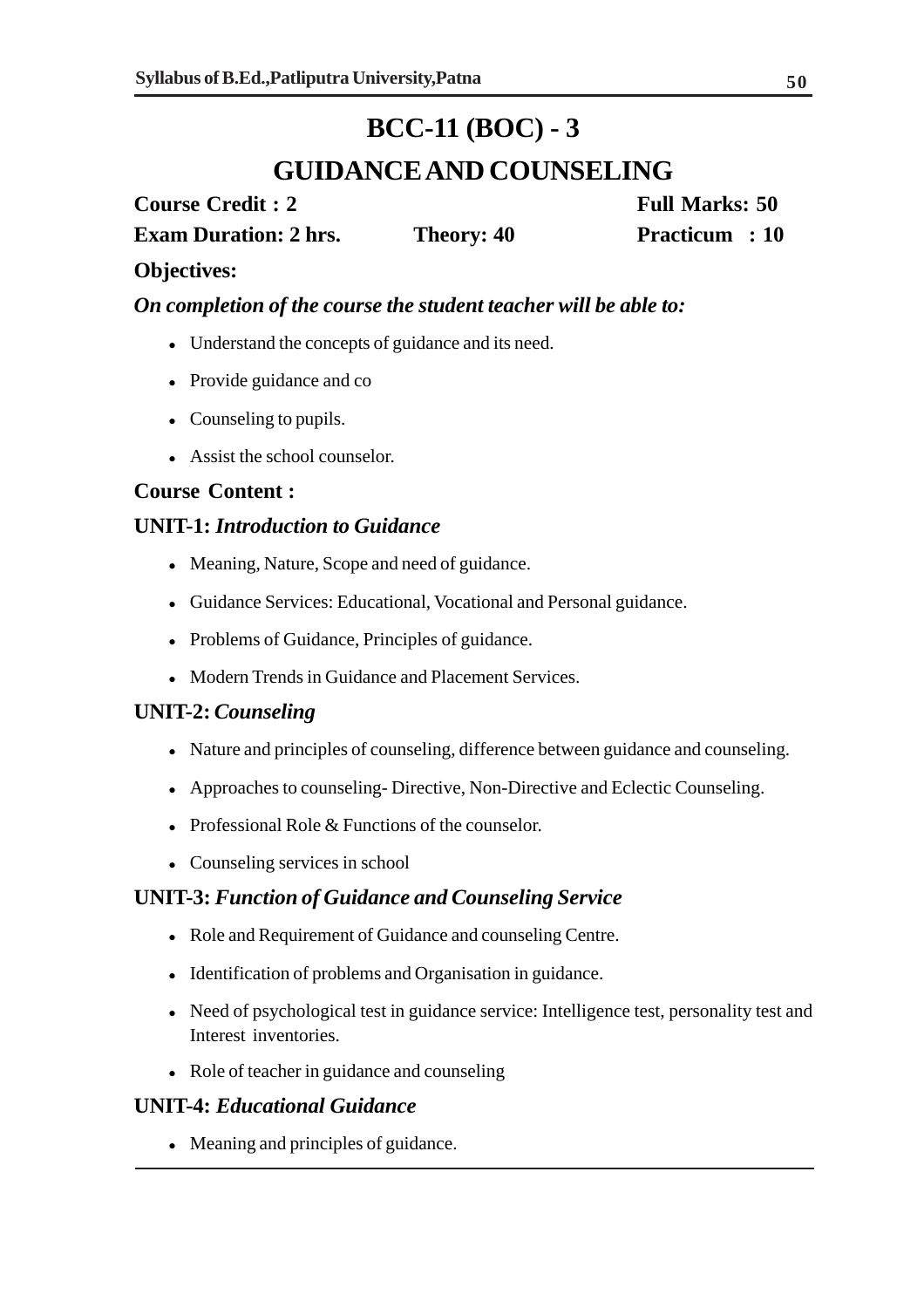- Philosophical, psychological and sociological foundations of guidance.
- Aims and objectives of guidance with special reference to secondary schools.
- Evaluating the students through performance in class and co-curricular activities,rating scales,
- Educational and occupational information.

### **UNIT-5:** *Vocational Guidance*

- Group guidance techniques and guidance in classroom programme.
- Understanding the role of counselor teachers, administrators and other specialists.
- Helping student with educational and vocational problems.
- Teaching and guiding exceptional students (the gifted, retarded and handicapped).

#### **Transaction Mode:**

- Lecture cum discussion.
- Project and Presentation.
- Question-Answer.
- Problem Solving

#### **Practicum**: **Any two of the following**

- Case study of any one special need child.
- Organizing career interview for school students.
- Psychological test: Personality test, Aptitude test, Creativity test.
- Organizing career and counseling talk.
- 1. The students will administer at least five tests/non tests from a & b selecting at least two from them.
	- **a) Test Technique:** Intelligence Test, Aptitude Test, Interest Test, Personality Questionnaire and study Habit Inventory.
	- **b) Non Test technique:** Sociometric Test, rating scale and interview.
- 2. Students will maintain cumulative record or prepare a case study.
- 3. Collection and disscrimination of educational and occupational information.



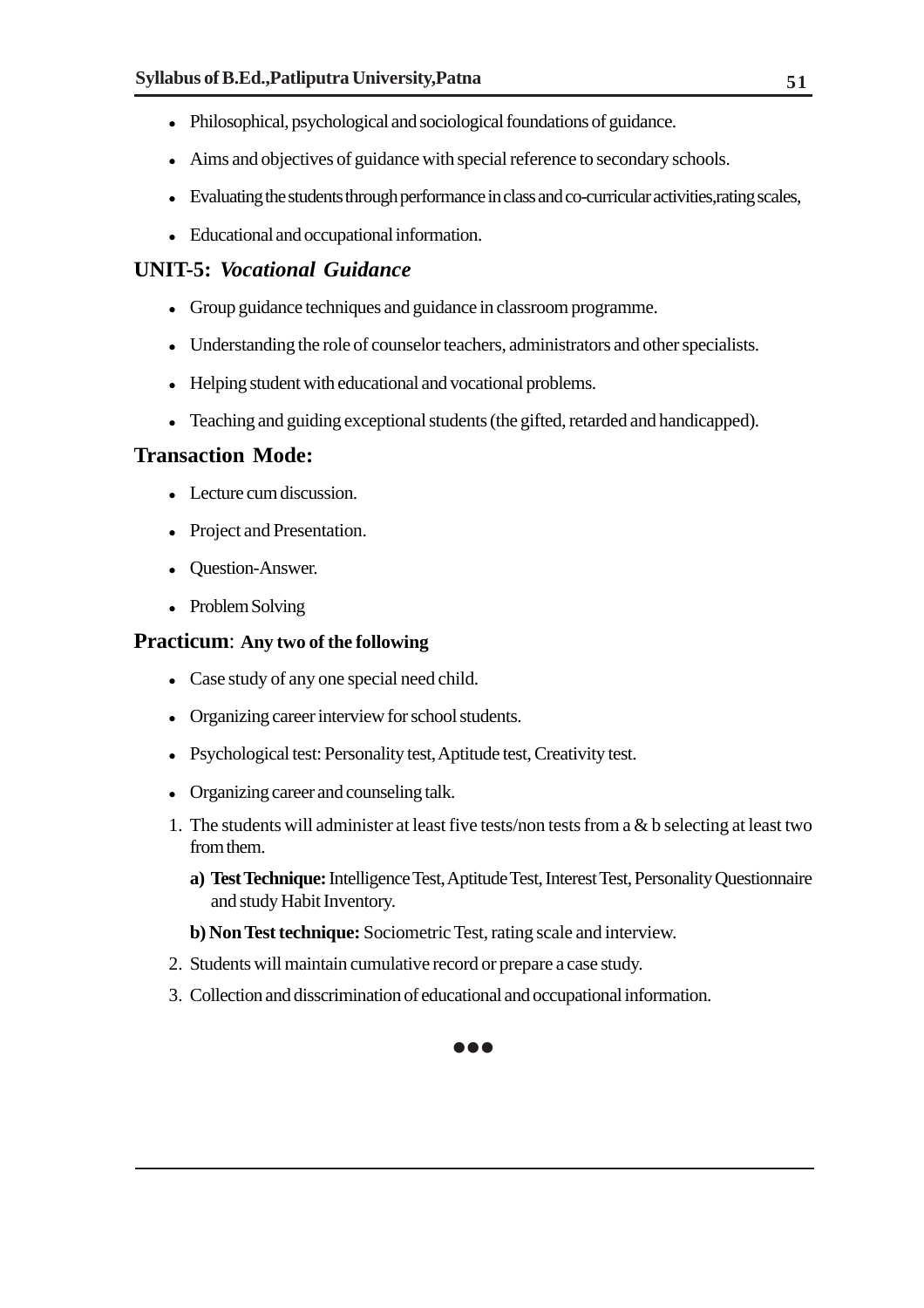## **BEPC- 4**

## **Understanding the Self**

### **Course Credit : 2 Full Marks: 50 Practicum: 50**

#### **Objectives:**

#### *On completion of the course the student teacher will be able:*

- To help student teachers discover and develop open-mindedness, the attitude of a selfmotivated learner, having self-knowledge and self-restraint.
- To help student for sensitivity, sound communication skills and ways to establish peace and harmony.
- To develop the capacity to facilitate personal growth and social skills in their own students.

#### **Content:**

#### **UNIT-1:** *Exploring the Aim of Life*

#### **Objectives**

- To enable students to develop a vision of life for themselves.
- To encourage students to give conscious direction to their lives to take responsibility for their actions.
- To develop a holistic and integrated understanding of the human self and personality.

#### **Workshop Themes**

- Vision as a person: Aspiration and purpose of life.
- Giving a conscious direction to life.
- Understanding different dimensions of self and personality and way in which they influence the dynamics of identity formation, values and direction of life.

#### **UNIT-2:** *Discovering one's True Potential*

#### **Objectives**

- To facilitate the personal growth of the students by helping them to identify their own potential
- To develop the power of positive attitude.
- To encourage students to develop the capacity for self-refection and personal integration.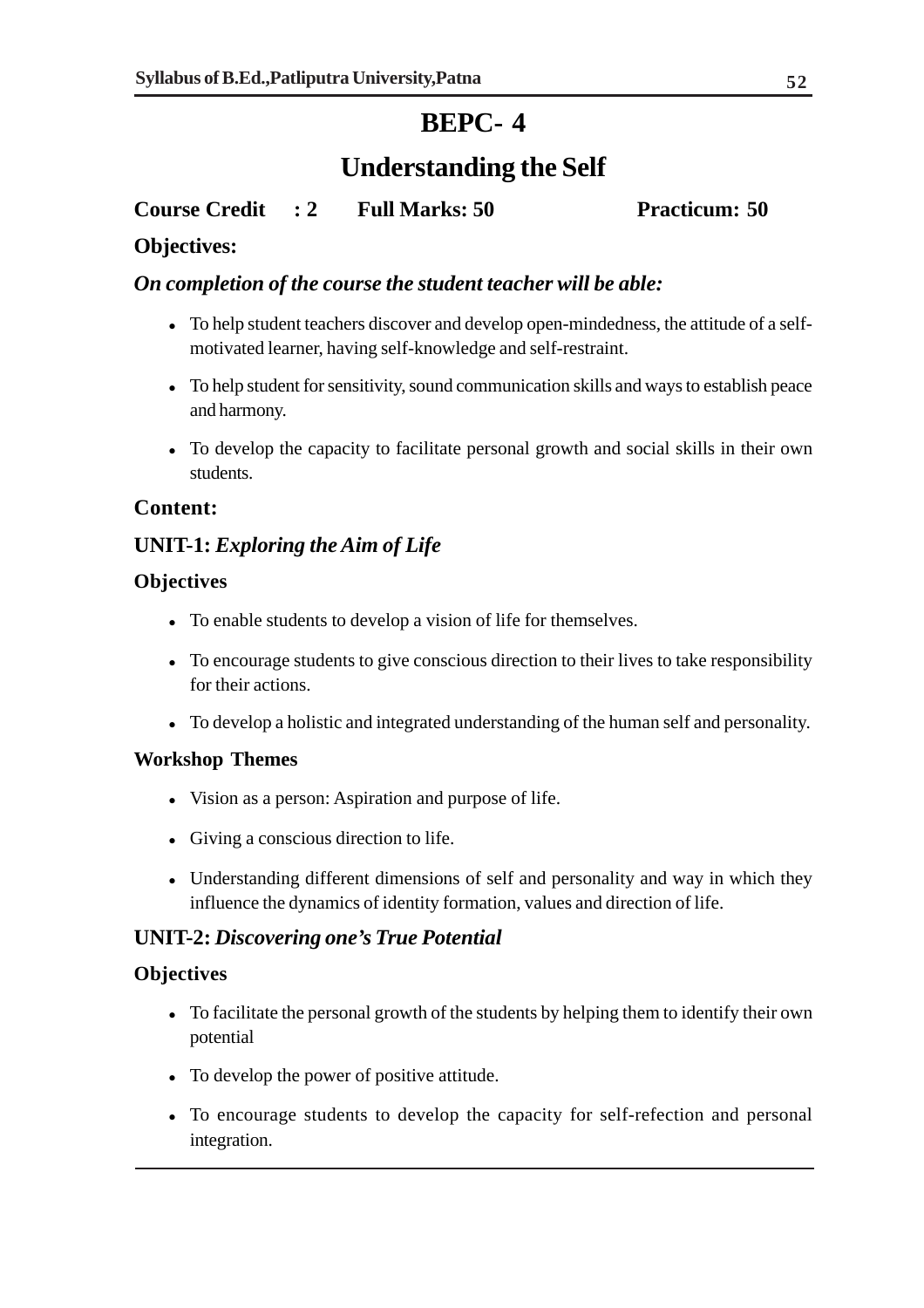#### **Workshop Themes**

- Understanding one's strengths and weaknesses through self-observation exercises.
- Taking responsibility for one's own actions.
- Developing positivity, self-esteem and emotional integration.
- Exploring fear and trust: competition and co-operation
- Developing skills of inner self organization and self-reflection
- Writing a self-reflective journal.

### **UNIT-3:** *Developing Sensitivity*

#### **Objectives**

- To enable students to examine and challenge the stereotypical attitudes and prejudices that influence identity formation and the process of individuation.
- To encourage students to develop the capacity for perspective taking and appreciating different points of view.
- To develop sensitivity towards needs of children by connecting with one's own childhood experiences.

#### **Workshop Themes**

- Understand and challenge the unconscious, conditioned attitudes that are stereotyped and prejudiced (gender, case, class, race, region, disability etc.) and critically examine the sources of stereotyped messages (e.g. media).
- Defining consciously one's own values towards self and society and develop a capacity to understand and appreciate divergent points of view.
- Developing the capacity for empathic listening and communication skills.
- Understanding one's own childhood and adult-child gaps in society.

#### **UNIT-4:** *Peace, Progress and Harmony*

#### **Objectives**

- To develop the capacity to establish peace within oneself
- To develop the capacity to establish harmony within a group and methods of conflict resolution.
- To understand the meaning of leadership and develop attitudes and skills of a catalyst
- To understand the basis of social disharmony, the factors those contribute to it and ways to facilitate change.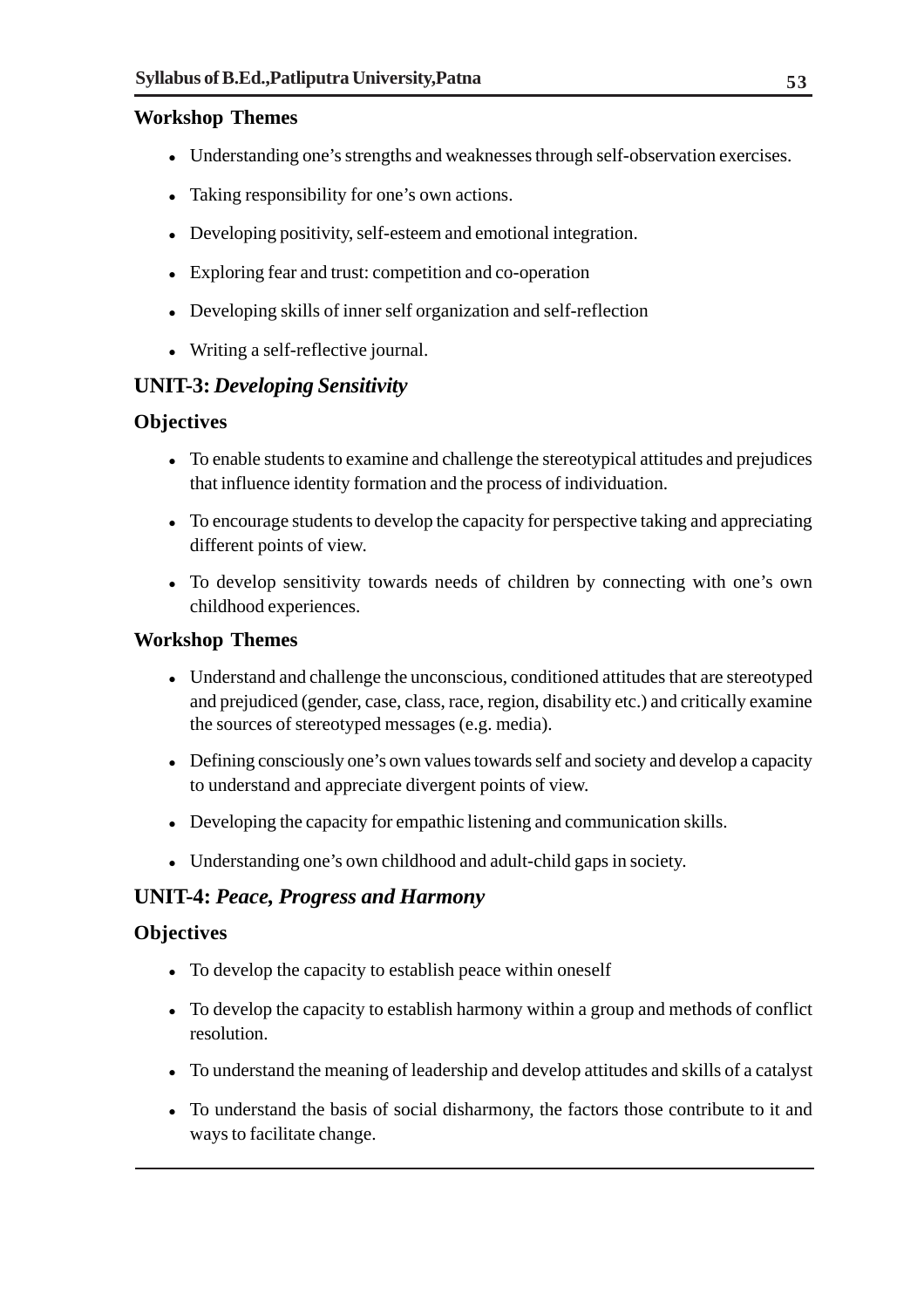#### **Workshop Themes**

- Establishing peace within oneself, exercises of concentration and mediation
- Understanding group dynamics and communication.
- Creating group harmony: exploring methods of creating a collective aspiration for progress and conflict resolution.
- Exploring the bases of social disharmony: becoming the agents and catalysts of change and exploring methods of facilitating change.

## **UNIT-5:** *Facilitating Personal Growth: Applications in Teaching*

#### **Objectives**

- To explore attitudes and methods needed for facilitating personal growth in students
- To explore ways of integrating the facilitation of personal growth and social skills within the formal curriculum

#### **Workshop Themes**

- Becoming a self-reflective practitioner: becoming conscious of one's own attitudes and communication pattern while teaching.
- Observing children: Appreciating social, economic, cultural and individual differences in children and relating with them.
- Exploring and practicing ways to facilitate personal growth and develop social skills in students while teaching.

#### **Mode of Transaction**

There is no standard prescribed material for these workshops. The professional experts are expected to engage with the students with specially designed activities. These could be based on the facilitator's personal integration and unique individual and group characteristics and are rooted within the context of student's lives and contemporary realities. It is suggested that the students be given space to explore and articulate their own sense of life and its issues. They can be encouraged to think a fresh on issues that most closely concern them and use creativity and imagination to develop a perspective on them. The resource materials are an aid in this process. The resource materials can also include newspaper/web articles on contemporary concern and movies/documentaries and other audio-visual materials. There is a suggested list of resource materials which should be contextualized and updated periodically.

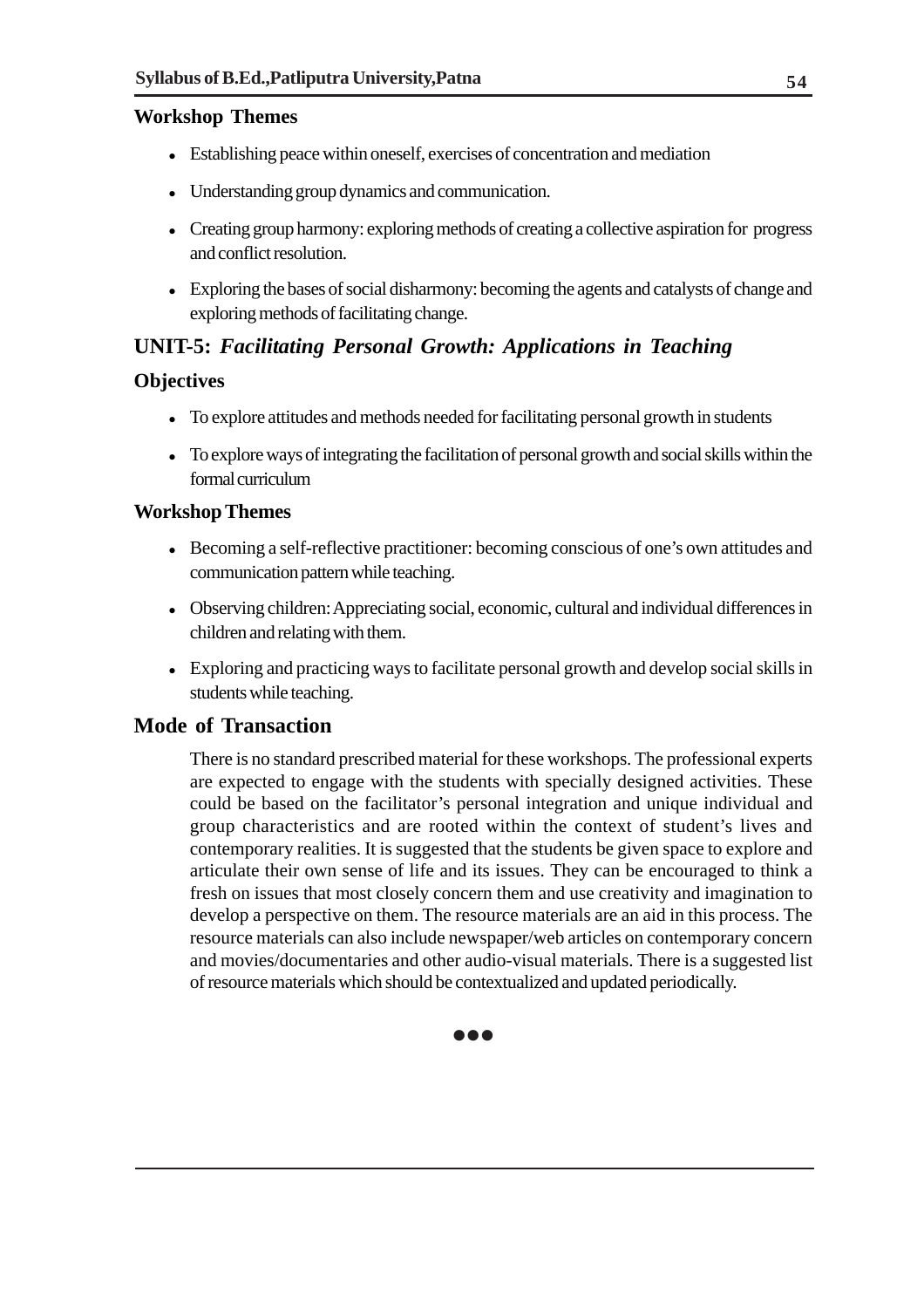## **SCHOOL INTERNSHIP**

#### **Course Credit : 10 Full Marks: 250**

- 1. Students are to be actively engaged in teaching for 16 weeks in the final year of the course. They shall be engaged at two levels, namely, upper primary (classes VI – VIII) and secondary  $(IX - X)$ , or senior secondary  $(XI-XII)$ , with at least 16 weeks in secondary/ senior secondary classes.
- 2. They should be provided opportunities to teach in schools with systematic supervisory support and feedback from faculty.
- 3. Internship in schools will be for a minimum duration of 20 weeks for a two-year programme (4 weeks in the first year, and 16 weeks in the second year as noted above). This should also include, besides practice teaching, an initial phase of one week for observing a regular classroom with a regular teacher and would also include peer observations, teacher observations and faculty observation of Practice lessons.

## **INTERNSHIP & EVALUATION**

## **(A) B.Ed. (First year) Internal Assesments**

#### **Duration: 4 weeks Maximum Marks : 50**

During this period, the student teachers will be provided training in core teaching skills, content analysis, development of TLM, organization of school activities, lesson planning etc. The evaluation of the students will be done on the basis of their performance by teacher educators' group.

| <b>Total Marks:</b>                                             | 50 |
|-----------------------------------------------------------------|----|
| 3. Delivery of five lessons in each teaching subject in school. | 20 |
| 2. Teaching Learning Activities and use of TLM in each subject  | 10 |
| 1. School observation and Teaching Skill Activities             | 20 |

## **INTERNSHIP & EVALUATION**

### **(B) B.Ed. (Second year) External Assesments**

| <b>Duration</b> ; 16 Weeks            | <b>Maximum Marks: 200</b> |
|---------------------------------------|---------------------------|
| 1. Deliverrd of lesson and Practicum: | Marks: 20                 |

Minimum number of Lessons in each method teaching subject to be delivered should be 30 including two criticism Lessons. Total 60 Lessons for two teaching subjects.

#### **Practicum**

- (i) Preparation and analysis of achievement tests followed by remedial teaching.
- (ii) Case study/Action Research: Working with community (meeting with parents at least 2 for total growth & development of their words and preparation of report)
- (iii) Observation of 5 lessons in each subject and preparation of report: Organise/Participate in any one school co-curricular activities/Review of the text book.